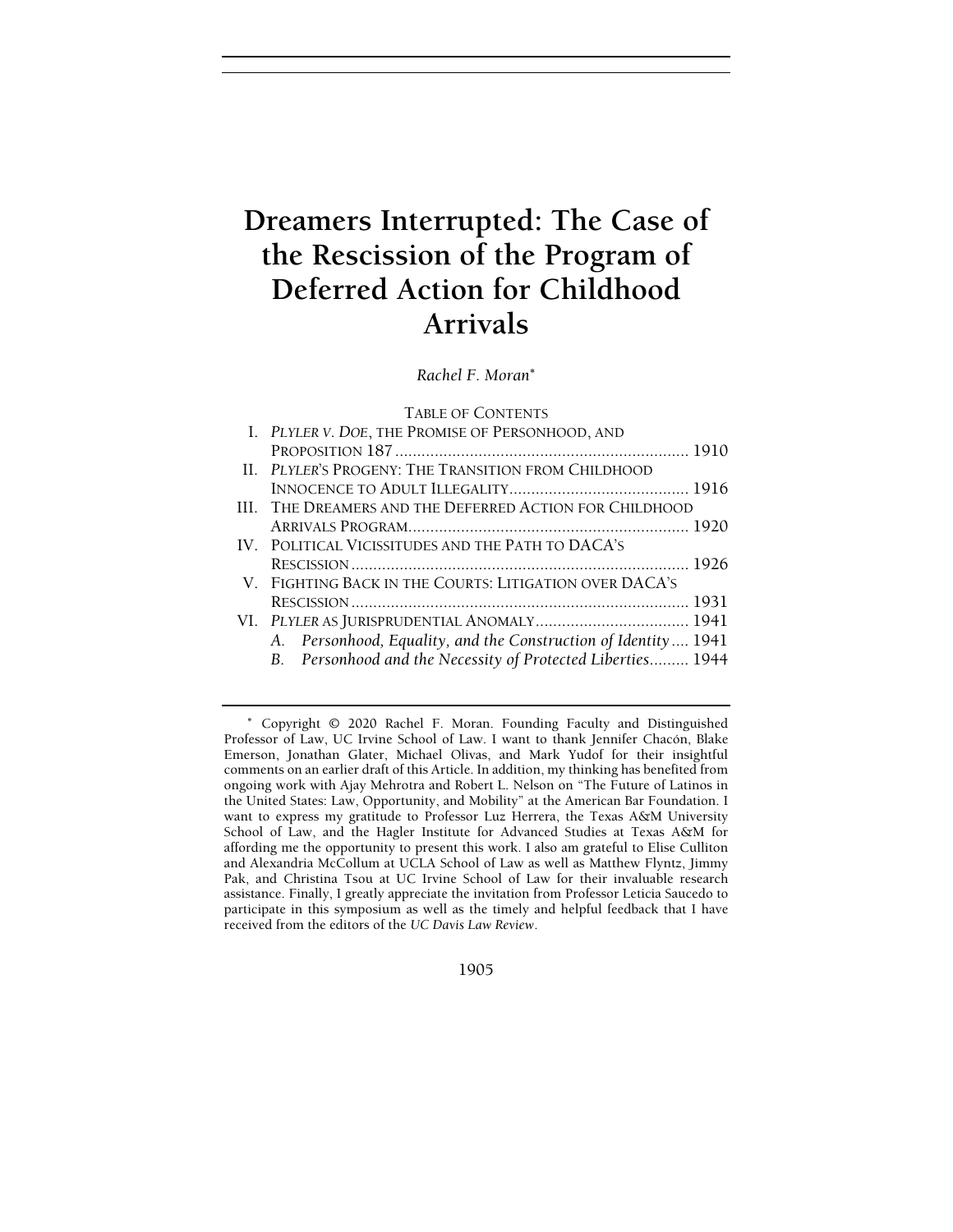| 1906 | University of California, Davis                  | [Vol. 53:1905] |  |
|------|--------------------------------------------------|----------------|--|
|      | VII. THE LIMITS OF EQUAL PROTECTION, THE RISE OF |                |  |
|      | DISCRETION, AND THE PATH TO PROCEDURALISM 1947   |                |  |
|      |                                                  |                |  |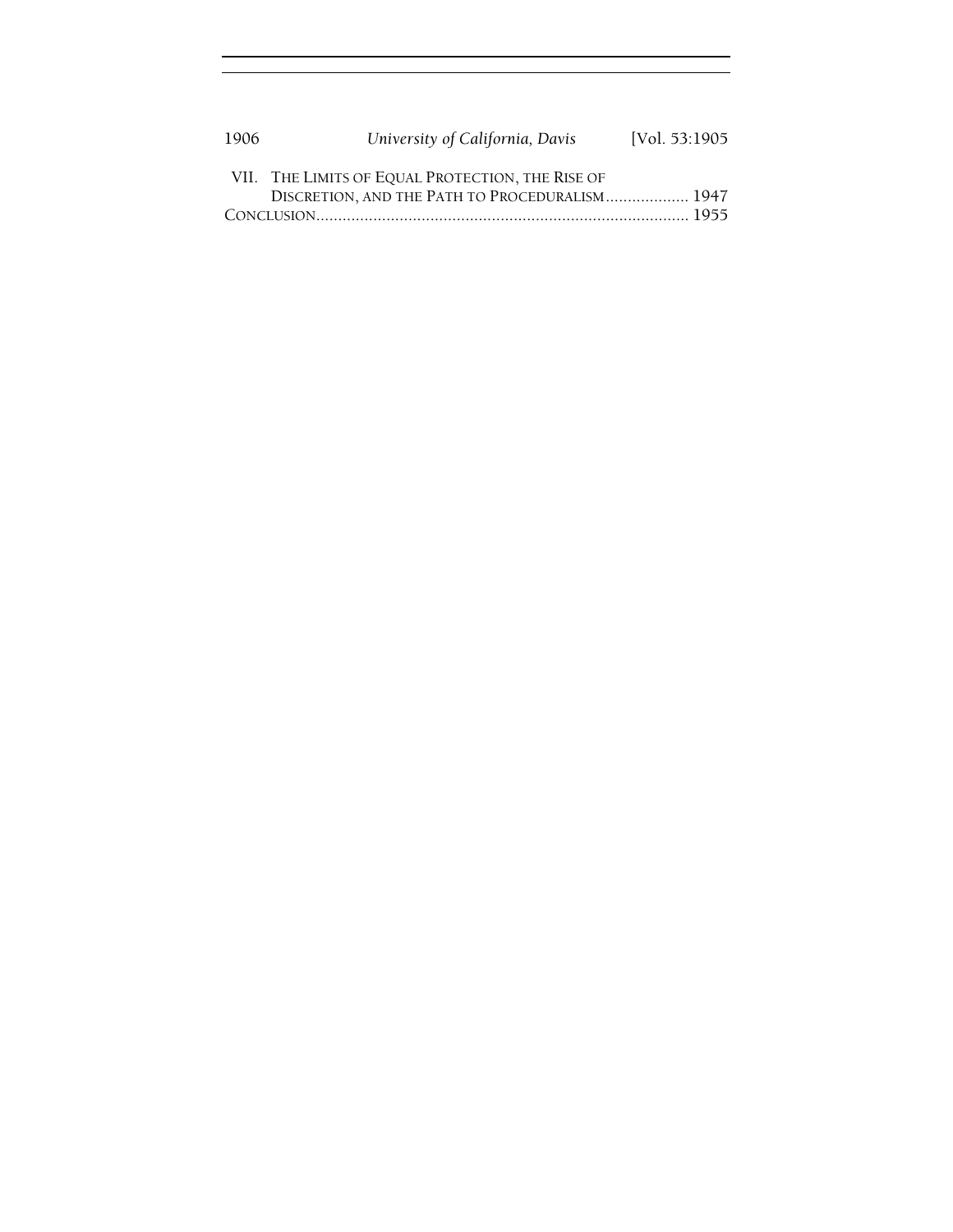In 1994, California voters went to the polls to pass Proposition 187, a measure designed to deter unauthorized immigration by denying a range of public benefits to the undocumented.<sup>1</sup> Twenty-five years later, undocumented immigration remains a deeply polarizing issue in our country.<sup>2</sup> But if the political discourse seems similar, the civil rights toolkit is not. In an earlier era, equal protection arguments had pride of place, but today, advocates rely heavily on structural and institutional arguments to constrain official discretion.<sup>3</sup>

To illustrate this shift, I will begin by describing the United States Supreme Court's 1982 decision in Plyler v. Doe,<sup>4</sup> which declared unconstitutional a Texas statute that would have denied undocumented students access to public elementary and secondary schools.<sup>5</sup> There, the Justices emphasized the harm to our democracy that would result from dehumanizing innocent children and relegating them to a permanent underclass of illiterates.<sup>6</sup> I will then compare Plyler to recent lawsuits challenging executive action to protect undocumented youth from deportation as well as executive action to terminate this relief.<sup>7</sup> In these cases, questions of administrative procedure have been of central

<sup>&</sup>lt;sup>1</sup> Proposition 187: Illegal Aliens. Ineligibility for Public Services. Verification and Reporting (1994); Kenneth B. Noble, The 1994 Elections: The Nation California; Gov. Wilson's Comeback Ends in Re-election Victory, N.Y. TIMES (Nov. 9, 1994), https://www.nytimes.com/1994/11/09/us/1994-elections-nation-california-gov-wilsons-comeback-ends-re-election-victory.html [https://perma.cc/PDW5-KWD8].

<sup>&</sup>lt;sup>2</sup> LEO R. CHAVEZ, THE LATINO THREAT: CONSTRUCTING IMMIGRANTS, CITIZENS, AND THE NATION 27-28 (2d ed. 2013).

<sup>&</sup>lt;sup>3</sup> See Thomas A. Saenz, One Advocate's Road Map to a Civil Rights Law for the Next Half Century: Lessons From the Latino Civil Rights Experience, 38 N.Y.U. REV. L. & SOC. CHANGE 607, 608-12, 617 (2014).

<sup>4</sup> 457 U.S. 202 (1982).

<sup>5</sup> Id. at 208-09, 221-23. See generally MICHAEL A. OLIVAS, NO UNDOCUMENTED CHILD LEFT BEHIND: PLYLER V. DOE AND THE EDUCATION OF UNDOCUMENTED SCHOOLCHILDREN 21 (2012) (describing deprivation that would have been inflicted on undocumented students).

<sup>6</sup> Plyler, 457 U.S. at 220-23.

<sup>7</sup> The plaintiffs in four cases have contended that the Trump administration's rescission of the program of Deferred Action for Childhood Arrivals is impermissible. Batalla Vidal v. Nielsen, 279 F. Supp. 3d 401, 420 (E.D.N.Y. 2018); Batalla Vidal v. Nielsen, 291 F. Supp. 3d 260 (E.D.N.Y. 2018); Regents of the Univ. of Cal. v. U.S. Dep't of Homeland Sec., 279 F. Supp. 3d 1011, 1037 (N.D. Cal. 2018), aff'd, 908 F.3d 476 (9th Cir. 2018); Casa de Md. v. U.S. Dep't of Homeland Sec., 284 F. Supp. 3d 758, 771- 79 (D. Md. 2018), aff'd in part, rev'd in part, 924 F.3d 684, 706-07 (4th Cir. 2019); Nat'l Ass'n for the Advancement of Colored People v. Trump, 298 F. Supp. 3d 209, 249 (D.D.C. 2018), on motion for clarification, 321 F. Supp. 3d 143 (D.D.C. 2018). In Texas v. United States, by contrast, the plaintiffs have insisted that DACA's rescission is required. 328 F. Supp. 3d 662, 677 (S.D. Tex. 2018).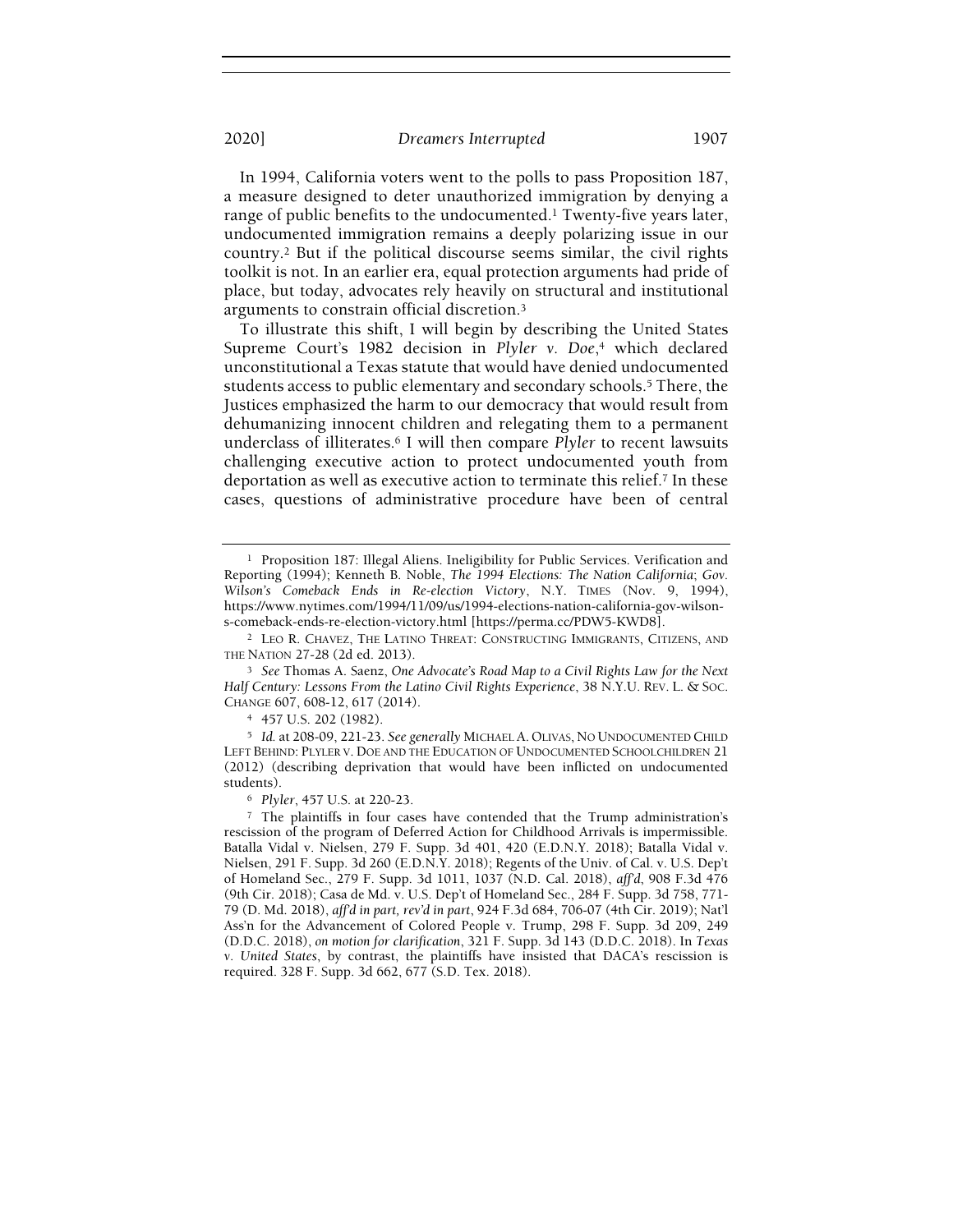1908 *University of California, Davis* [Vol. 53:1905]

importance, while constitutional concerns have been notably less salient.<sup>8</sup>

As I will show, the Plyler decision was a jurisprudential anomaly even at the time it was decided. In the intervening years, it has been narrowly limited to its facts, leaving resolution of the treatment of undocumented immigrants to the political process.<sup>9</sup> Because the Court has construed the constitutional entitlements of marginalized groups parsimoniously, the realm of discretionary decision-making has grown considerably. In response, advocates have been forced to focus on how much latitude officials enjoy before they abuse their discretion.<sup>10</sup> With no clear place in the polity, the undocumented are especially burdened by processes that depend heavily on striking political bargains to influence discretionary policies. In the absence of a right to vote and a robust set of constitutional rights, unauthorized immigrants are mainly able to bolster their claims to full inclusion through appeals to decency and desert.<sup>11</sup> The struggles of the Dreamers, undocumented immigrants who came to the United States as children, illustrate the limits of these calls for basic fairness.<sup>12</sup> The Dreamers' assertions of innocence, even though expressly legitimated in Plyler, have not allowed them to find a secure path to higher education, lawful employment, or American citizenship.<sup>13</sup>

These undocumented youth did receive temporary relief from the threat of deportation as well as access to a renewable authorization to work legally in the United States when President Barack Obama's administration established the Deferred Action for Childhood Arrivals ("DACA") program in 2012.<sup>14</sup> However, President Donald Trump's

<sup>12</sup> See infra notes 90-102 and accompanying text. It is worth noting that the term "Dreamers" and the deployment of a "politics of respectability" have come under scrutiny because they imply that other undocumented immigrants are undeserving. Strategies like these may leave the most vulnerable subject to increased abuse and exploitation. Angelica Chazaro, Beyond Respectability: Dismantling the Harms of "Illegality," 52 HARV. J. ON LEGIS. 355, 357-58, 375-77 (2015).

<sup>13</sup> See infra notes 105–120 and accompanying text.

<sup>14</sup> See Memorandum from Janet Napolitano, Sec'y, Dep't of Homeland Sec., to David V. Aguilar, Acting Comm'r, U.S. Customs and Border Prot. et al., Exercising Prosecutorial Discretion with Respect to Individuals Who Came to the United States as Children (June 15, 2012), https://www.dhs.gov/xlibrary/assets/s1-exercisingprosecutorial-discretion-individuals-who-came-to-us-as-children.pdf.

<sup>8</sup> See infra note 163 and accompanying text.

<sup>9</sup> See infra notes 237–238 and accompanying text.

<sup>10</sup> See Jennifer M. Chacón, Producing Liminal Legality, 92 DENV. U. L. REV. 709, 717 (2015); Blake Emerson, The Claims of Official Reason: Administrative Guidance on Social Inclusion, 128 YALE L.J. 2122, 2128-29 (2019).

<sup>11</sup> See infra notes 74–86 and accompanying text.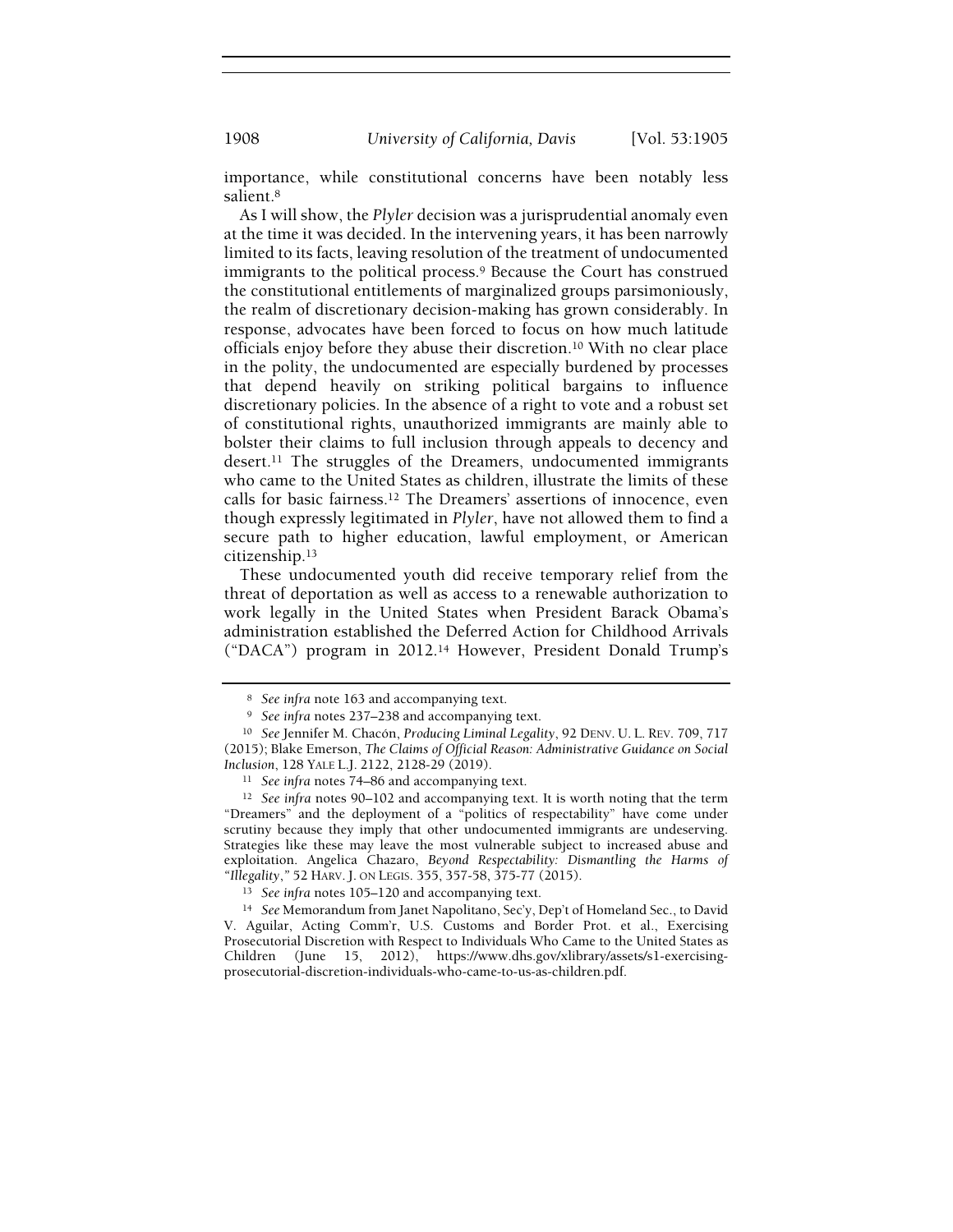administration rescinded the program just five years later.<sup>15</sup> In the ensuing litigation, lower courts have split on the permissibility of the rescission,<sup>16</sup> and the U.S. Supreme Court is reviewing the issues in the 2019-2020 term.<sup>17</sup> As the Justices deliberate about these questions, they must consider the unique situation that the Dreamers face. Beneficiaries of the DACA program have come out of the shadows to apply for driver's licenses and get jobs.<sup>18</sup> The program's abrupt termination has significantly destabilized their lives, and they cannot turn to the ballot box to rectify the situation.<sup>19</sup> Although the Dreamers have asked for the

<sup>16</sup> The federal courts in California, the District of Columbia, Maryland, and New York have concluded that the rescission is impermissible or likely to be found impermissible. Batalla Vidal v. Nielsen, 279 F. Supp. 3d 401, 420-34 (E.D.N.Y. 2018); Regents of the Univ. of Cal. v. U.S. Dep't of Homeland Sec., 279 F. Supp. 3d 1011, 1037- 46 (N.D. Cal. 2018), aff'd, 908 F.3d 476, 520 (9th Cir. 2018); Nat'l Ass'n for the Advancement of Colored People v. Trump, 298 F. Supp. 3d 209, 249 (D.D.C. 2018); Casa de Md. v. U.S. Dep't of Homeland Sec., 284 F. Supp. 758, 771-79 (D. Md. 2018), aff'd in part, rev'd in part, 924 F.3d 648, 706-07 (4th Cir. 2019). The Texas court has found that the rescission is authorized and appropriate. Texas v. United States, 328 F. Supp. 3d 662, 742-43 (S.D. Tex. 2018).

<sup>17</sup> Dep't of Homeland Sec. v. Regents of the Univ. of Cal., 139 S. Ct. 2779 (2019) (consolidated with Nat'l Ass'n for the Advancement of Colored People v. Trump and McAleenan v. Vidal). The Trump administration previously had sought expedited review of the lower court decisions without success. Robert Barnes, DACA Program That Protects Young Undocumented Immigrants Not Likely to get Supreme Court Review This Term, WASH. POST (Jan. 22, 2019, 7:38 AM), https://www.washingtonpost.com/ politics/courts\_law/daca-program-that-protects-young-undocumented-immigrantsnot-likely-to-get-supreme-court-review-this-term/2019/01/22/dd3ac11a-1db3-11e9- 8e21-59a09ff1e2a1\_story.html?utm\_term=.0c99d2399548 [https://perma.cc/4XYH-LSTT]; Amy Howe, Justices Reject Government's Request to Expedite DACA Petition, SCOTUS BLOG (June 3, 2019, 2:38 PM), https://www.scotusblog.com/2019/06/justices-reject-governmentsrequest-to-expedite-daca-petition/ [https://perma.cc/P3RW-MN2A].

<sup>18</sup> See infra notes 109–118 and accompanying text.

<sup>19</sup> See Kevin R. Johnson, Opinion, By Playing Politics with DACA Trump is Toying with Immigrant Lives, GLOBE POST (June 14, 2019), https://theglobepost.com/2019/

<sup>[</sup>https://perma.cc/QP4C-Z7GW] [hereinafter Napolitano 2012 Memorandum]; see also President Barack Obama, Remarks on Immigration (June 15, 2012), https://obamawhitehouse.archives.gov/the-press-office/2012/06/15/remarks-presidentimmigration [https://perma.cc/GDE3-UYXE] ("Now, let's be clear — this is not amnesty, this is not immunity. This is not a path to citizenship. It's not a permanent fix. This is a temporary stopgap measure that lets us focus our resources wisely while giving a degree of relief and hope to talented, driven, patriotic young people.").

<sup>15</sup> Memorandum from Elaine C. Duke, Acting Sec'y, Dep't of Homeland Sec., to James W. McCament, Acting Dir., U.S. Citizenship and Immigration Serv. et al., Rescission of the June 15, 2012 Memorandum Entitled "Exercising Prosecutorial Discretion with Respect to Individuals Who Came to the United States as Children" (Sept. 5, 2017), https://www.dhs.gov/news/2017/09/05/memorandum-rescission-daca [https://perma.cc/RX6N-4PPT] [hereinafter Duke 2017 DACA Memorandum].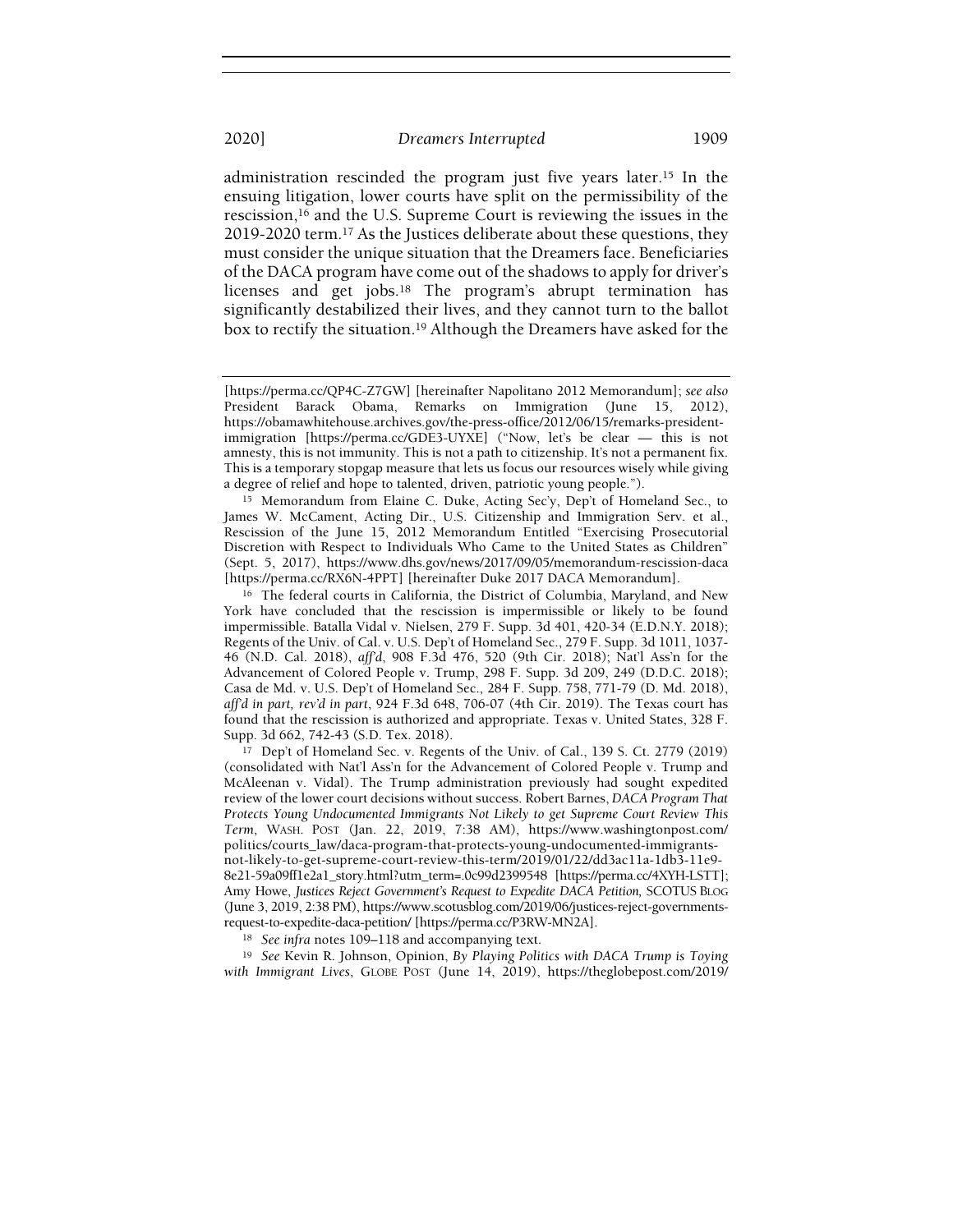"right to have rights,"<sup>20</sup> the Court has not reinvigorated its equal protection jurisprudence to confer basic entitlements on persons or even citizens. Faced with these obstacles, undocumented youth instead have contended that they should at least have a right to settled expectations when they rely on benefits under federal programs.<sup>21</sup> By requiring administrative agencies to weigh reliance interests, the Court can make clear that more is at stake than mere deference to government officials' exercise of discretion. The Justices have an opportunity to remind agencies that program beneficiaries also have significant interests at stake that deserve recognition and respect.<sup>22</sup>

# I. PLYLER V. DOE, THE PROMISE OF PERSONHOOD, AND PROPOSITION 187

In Plyler, the U.S. Supreme Court confronted restrictionist legislation<sup>23</sup> aimed at punishing children because their parents had entered the country without authorization. The Texas legislature passed a statute in 1975 that withheld state funds for the education of undocumented students and authorized school districts to charge them tuition and bar them from enrolling. The law was framed as a response to inadequate federal border enforcement, a way to deter the undocumented from migrating with their families to the state. Not all school districts implemented the statute, but some large districts and border districts did.<sup>24</sup> A state court challenge to the law failed, so in 1977, Peter Roos, an attorney with the Mexican American Legal Defense and Educational Fund, decided to try again, this time in federal court.<sup>25</sup>

<sup>06/14/</sup>daca-playing-politics/ [https://perma.cc/CL57-ZLWL] [hereinafter By Playing Politics].

<sup>20</sup> WALTER J. NICHOLLS, THE DREAMERS: HOW THE UNDOCUMENTED YOUTH MOVEMENT TRANSFORMED THE IMMIGRANT RIGHTS DEBATE 1 (2013).

<sup>21</sup> See infra note 172 and accompanying text.

<sup>22</sup> See infra notes 313–315 and accompanying text.

<sup>23</sup> See Pratheepan Gulasekaram & S. Karthick Ramakrishnan, Immigration Federalism: A Reappraisal, 88 N.Y.U. L. REV. 2074, 2078 n.11 (2013) ("We use the terms 'restrictionist' and 'restrictive' to describe the range of policy positions arguing for greater immigration enforcement, increased state and local participation in enforcement, decreased ability of unlawfully present persons to access public goods, and fewer discretionary decisions to permit unlawful presence.").

<sup>24</sup> See Plyler, 457 U.S. at 205-06; OLIVAS, supra note 5, at 9-10.

<sup>25</sup> Hernandez v. Hous. Indep. Sch. Dist., 558 S.W.2d 121, 125 (Tex. Civ. App. 1977); OLIVAS, NO UNDOCUMENTED CHILD LEFT BEHIND, supra note 5, at 10. A total of seventeen lawsuits challenging the statutes eventually were filed, but they were ultimately consolidated into two cases. HIROSHI MOTOMURA, IMMIGRATION OUTSIDE THE LAW 3 (2014).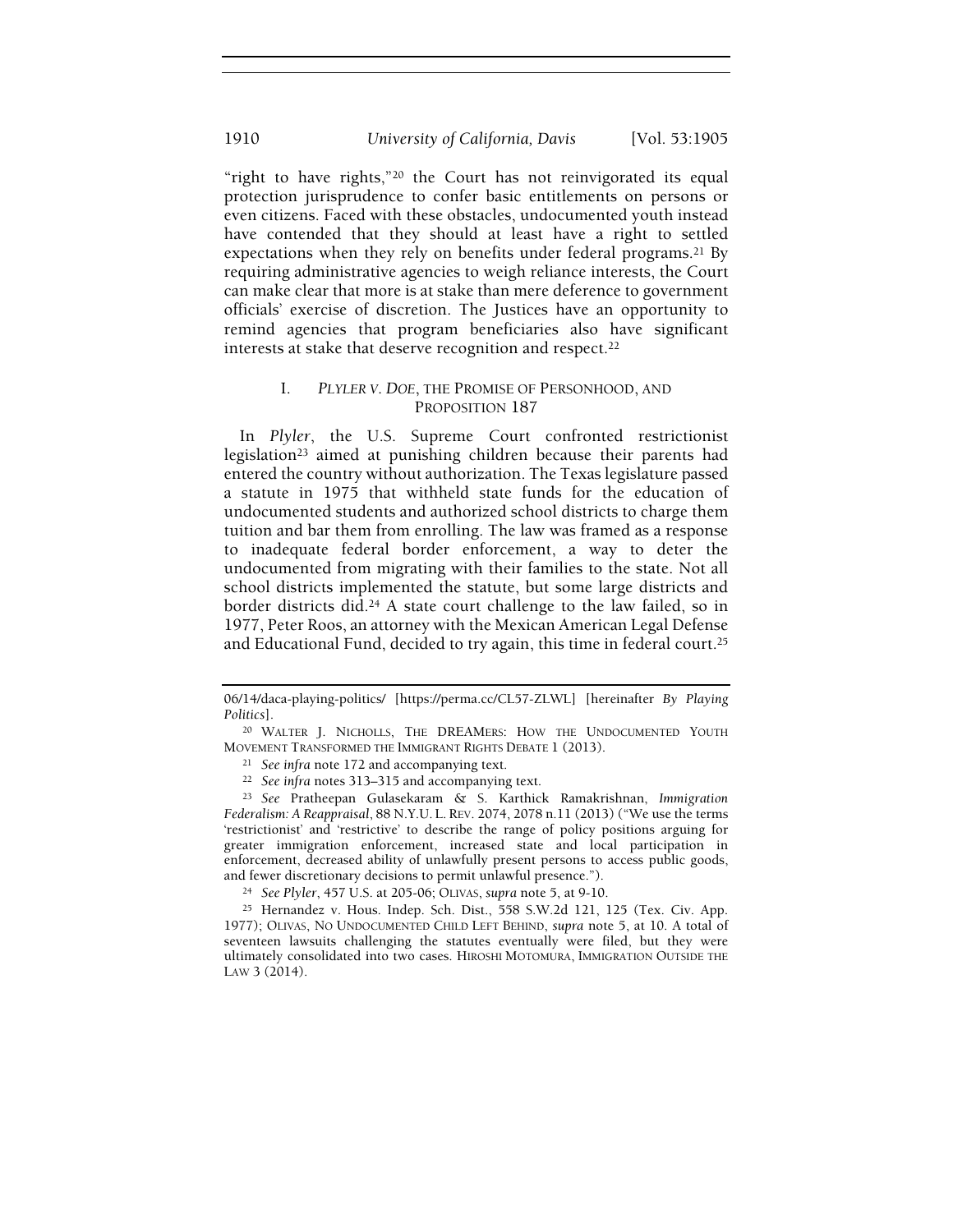Roos understood the climate of hostility towards the undocumented and took steps to protect his young clients from intimidation. First, he proactively prevented officials from taking steps to undermine his clients' willingness to be part of the lawsuit. Roos asked Judge William Wayne Justice to preserve the children's anonymity so that they would not become targets for harassment and deportation.<sup>26</sup> In addition, Roos learned that the U.S. Attorney planned to ask the Dallas director of the Immigration and Naturalization Service ("INS") to conduct immigration sweeps to force the plaintiffs to drop their suit. At the time, Leonel Castillo, a Houston native and progressive Mexican-American politician, was the INS commissioner, and he assured Roos that the raids would not take place.<sup>27</sup> Finally, Roos concluded that he had to wage his battle in the court of public opinion as well as in federal court. To that end, he mobilized amici curiae to submit briefs on his clients' behalf, and he urged community members to protest the state statute and demonstrate their support for his vulnerable clients.<sup>28</sup>

The complaint in Plyler relied on both preemption and equal protection doctrine.<sup>29</sup> Under preemption law, the plaintiffs contended that the statute improperly usurped federal authority over immigration law, while under equal protection, they asserted that the statute wrongly discriminated against undocumented students who were overwhelmingly of Mexican descent.<sup>30</sup> The trial court held for the plaintiffs on both counts. In his 1978 decision, Judge William Wayne Justice concluded that the state acted irrationally in "creat[ing] a distinct class of poor, undocumented children who are absolutely deprived of any education whatsoever."<sup>31</sup> The measure's irrationality in turn implicated preemption concerns because "[c]harging tuition to undocumented children constitutes a ludicrously ineffective attempt to stem the tide of illegal immigration" and so could not advance federal objectives.<sup>32</sup> The Fifth Circuit Court of Appeal affirmed on equal protection grounds two years later.<sup>33</sup>

<sup>30</sup> Id. at 208-09, 208 n.5, 209 n.7; see OLIVAS, supra note 5, at 12 (stating that MALDEF "saw Plyler as the Mexican American Brown v. Board of Education").

<sup>31</sup> Doe v. Plyler, 458 F. Supp. 569, 580 (E.D. Tex. 1978), aff'd, 628 F. 2d 448, 454- 58 (5th Cir. 1980), aff'd, 457 U.S. 202, 219-20 (1982); see also OLIVAS, supra note 5, at 21 (2012) (describing deprivation that would have been inflicted on undocumented students).

<sup>33</sup> Plyler, 628 F. 2d 448, 454-58 (5th Cir. 1980).

<sup>26</sup> MOTOMURA, supra note 25, at 3; OLIVAS, supra note 5, at 14-15.

<sup>27</sup> MOTOMURA, supra note 25, at 3; OLIVAS, supra note 5, at 14-15.

<sup>28</sup> OLIVAS, supra note 5, at 15.

<sup>29</sup> Plyler, 457 U.S. at 208-10, 210 n.8.

<sup>32</sup> Plyler v. Doe, 458 F. Supp. at 584-85.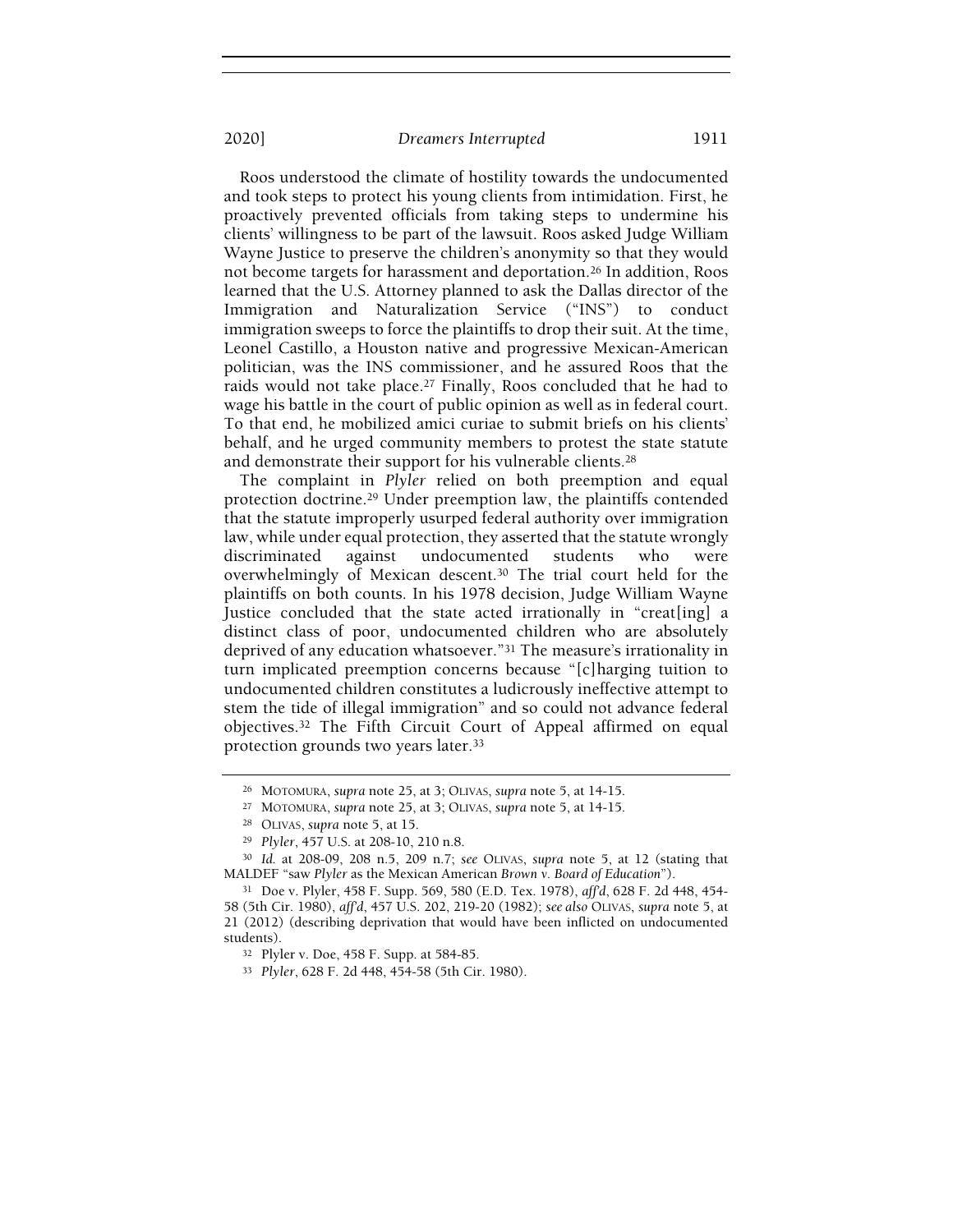The state of Texas successfully sought Supreme Court review,<sup>34</sup> and in 1982, the Justices ruled five-to-four in favor of the undocumented students.<sup>35</sup> Equal protection lay at the heart of the Court's analysis, while concerns about preemption were relegated to a brief footnote.<sup>36</sup> Plyler was noteworthy for its emphasis on undocumented children's underlying humanity. Writing for the majority, Justice William Brennan observed — as it turns out, accurately — that many of the affected children would remain in the United States.<sup>37</sup> Even though the children themselves had not chosen to enter illegally (these were their parents' decisions), the Texas statute would relegate them to a permanent underclass of illiterates unable to participate fully in economic or civic life.<sup>38</sup> As Justice Brennan explained, this manner of deterring undocumented immigration posed "most difficult problems for a Nation that prides itself on adherence to principles of equality under law"<sup>39</sup> and ultimately violated "fundamental conceptions of justice."<sup>40</sup> Plyler's reasoning was criticized at the time. Because alienage was not a suspect classification and equal education was not a fundamental right, some commentators argued that the Court was bound to use a highly deferential standard of review. That is, the Justices should have confined themselves to evaluating whether the Texas statute was rationally related to a legitimate purpose. Yet, the Justices clearly had

<sup>34</sup> Plyler v. Doe, 451 U.S. 968 (1981) (probable jurisdiction noted). On appeal to the Supreme Court, Plyler was consolidated with another case that had reached a similar result. 457 U.S. 202, 206-10 (1982). The other case, In re Alien Children Education Litigation, 501 F. Supp. 544, 583-84 (S.D. Tex. 1980), had been summarily affirmed by the Fifth Circuit. See generally MOTOMURA, supra note 25, at 3 (describing MALDEF's initial reluctance to consolidate the cases and how the Supreme Court ultimately resolved the issue); OLIVAS, supra note 5, at 16-19 (same).

<sup>35</sup> Plyler, 457 U.S. at 230. The Justice Department under President Jimmy Carter's administration initially supported the plaintiff children, but when President Ronald Reagan was elected, his administration declined to take a position in the case. John Roberts, now Chief Justice and then a lawyer in the Justice Department, blamed the narrow margin of victory in Plyler on the administration's failure to support Texas. MOTOMURA, supra note 25, at 5-6.

<sup>36</sup> Plyler, 457 U.S. at 210 n.8.

<sup>37</sup> Id. at 229-30. In fact, a number of the plaintiffs in the case were able to become U.S. citizens after Congress passed immigration reform legislation in 1986. OLIVAS, supra note 5, at 7.

<sup>38</sup> Plyler, 457 U.S. at 202-03, 218-20, 226, 230.

<sup>39</sup> Id. at 219.

<sup>40</sup> Id. at 220. See generally Hiroshi Motomura, Who Belongs?: Immigration Outside the Law and the Idea of Americans in Waiting, 2 U.C. IRVINE L. REV. 359, 361-63 (2012).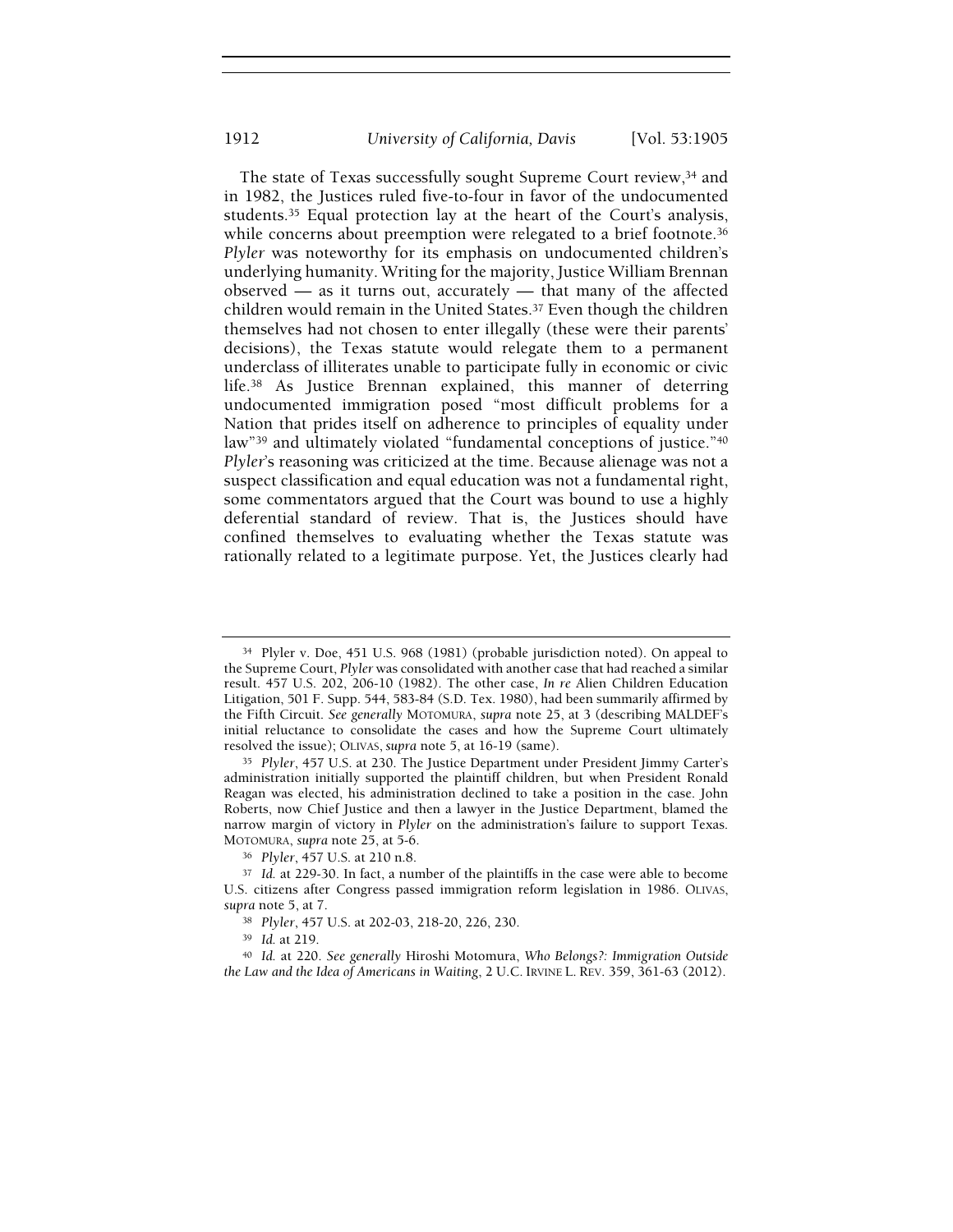applied a more exacting test, one that critics decried for elevating five Justices' policy preferences over those of the Texas legislature.<sup>41</sup>

After the Plyler decision, some restrictionists redirected their efforts to the ballot box. In 1994, California voters approved Proposition 187, a measure designed to prohibit the undocumented from attending public school and receiving other public benefits.<sup>42</sup> This time, the scope of national authority played a decisive role when immigration advocates challenged the measure in court. In League of United Latin American Citizens v. Wilson,<sup>43</sup> Judge Mariana Pfaelzer struck down nearly all of the provisions on preemption grounds. However, she relied on Plyler to invalidate the ban on enrolling undocumented students at California's elementary and secondary schools.<sup>44</sup> Notably, though, Judge Pfaelzer upheld Proposition 187's restrictions on admitting undocumented students to state colleges and universities.<sup>45</sup>

The same year that much of Proposition 187 was nullified in federal court, Congress considered a bill that would limit undocumented immigrants' access to public benefits nationwide.<sup>46</sup> Elton Gallegly, a Republican congressman from California, introduced an amendment meant to defy Plyler by again mandating that undocumented children be denied access to public elementary and secondary schools.<sup>47</sup> While Congress ultimately cut back on many public benefits for unauthorized immigrants, including access to higher education, the Gallegly

<sup>&</sup>lt;sup>41</sup> See, e.g., Dennis J. Hutchinson, More Substantive Equal Protection? A Note on Plyler v. Doe, 1982 SUP. CT. REV. 167, 184; Philip B. Kurland & Dennis J. Hutchinson, The Business of the Supreme Court, O.T. 1982, 50 U. CHI. L. REV. 628, 650 (1983). Even contemporary news accounts that were supportive of the outcome expressed doubts about the opinion's analysis and influence. MOTOMURA, supra note 25, at 6.

<sup>42</sup> John SW Park, Note, Race Discourse and Proposition 187, 2 MICH. J. RACE & L. 175, 175 (1996).

<sup>43</sup> 908 F. Supp. 755, 764 (C.D. Cal. 1995) (granting preliminary injunction), on motion for reconsideration, 997 F. Supp. 1244 (C.D. Cal 1997) (reevaluating Proposition 187's provisions in light of subsequent congressional action on immigration policy).

<sup>44</sup> See id. at 774, 786-87.

<sup>45</sup> See id. at 774-75, 787.

<sup>46</sup> See Personal Responsibility and Work Opportunity Reconciliation Act of 1996, Pub. L. No. 104-193, 110 Stat. 2105, 2260-2276 (1996), codified at 8 U.S.C. §§ 1601- 1645.

<sup>47</sup> See H.R. 4134, 104th Cong. § 1 (1996); H.R. 1377, 104th Cong. (1995). See generally María Pabón López & Diomedes J. Tsitouras, From the Border to the Schoolhouse Gate: Alternative Arguments for Extending Primary Education to Undocumented Alien Children, 36 HOFSTRA L. REV. 1243, 1245-46 (2008) (describing efforts to pass the Gallegly amendment); Jaclyn Brickman, Note, Educating Undocumented Children in the United States: Codification of Plyler v. Doe Through Federal Legislation, 20 GEO. IMMIGR. L.J. 385, 391 (2006) (same).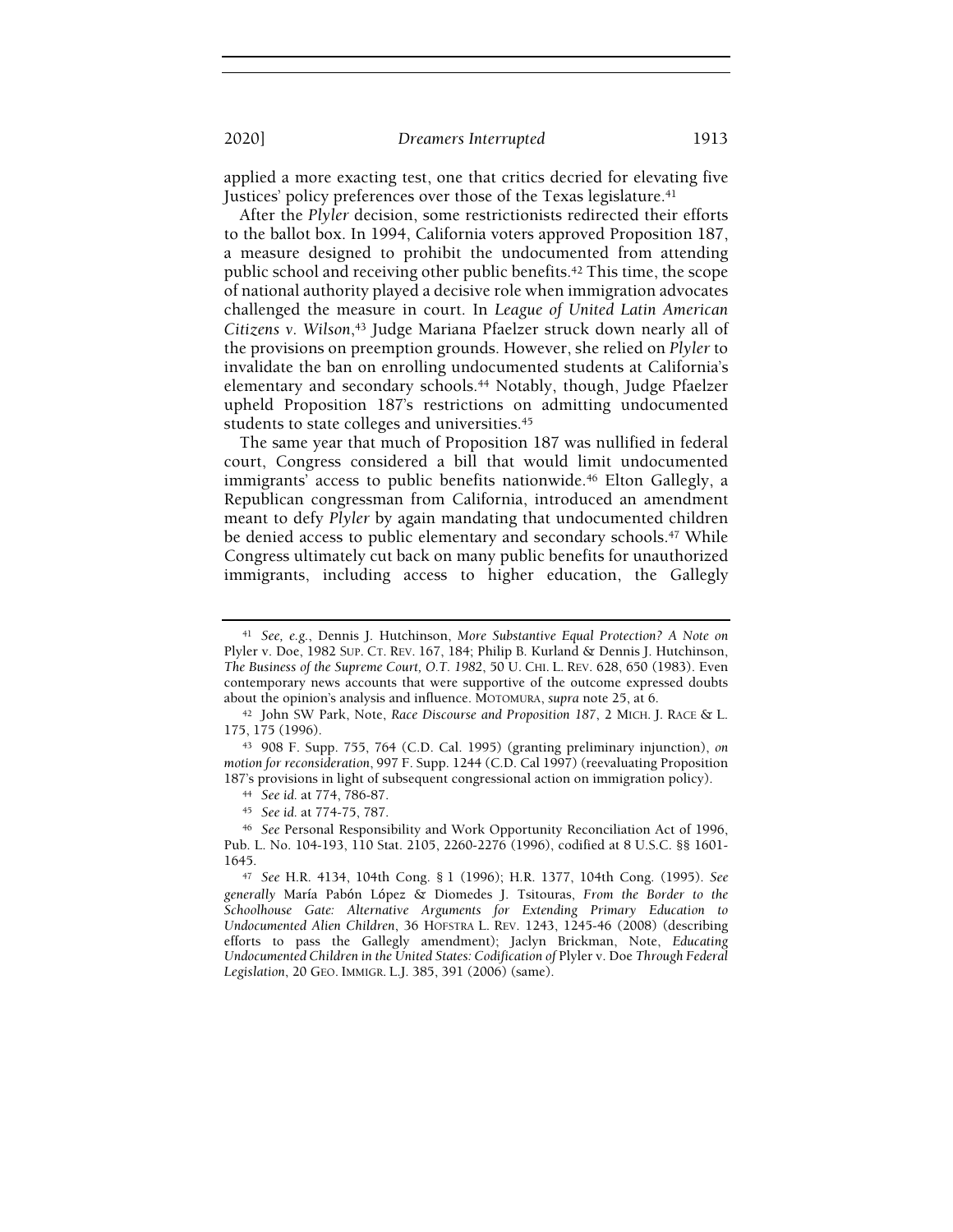amendment collapsed under a veto threat from President William Jefferson Clinton.<sup>48</sup>

Since then, there have been efforts at the state, local, and federal level to restrict undocumented immigration. Although a few initiatives have targeted access to public elementary and secondary schools, these generally have not been direct assaults on Plyler. Instead, educational administrators have tried to subvert the decision through residency requirements and demands for documentation of a child's immigration status.<sup>49</sup> Following Arizona's adoption of restrictionist immigration legislation in 2010, some states adopted laws that effectively limited undocumented students' access to education.<sup>50</sup> Alabama passed a statute that required public schools to verify and report on the immigration status of their pupils.<sup>51</sup> A coalition of immigrant and civil rights activists filed suit, and the Eleventh Circuit Court of Appeals

<sup>51</sup> 2011 Ala. Laws 535, § 28 (codified at ALA. CODE § 31-13-27).

<sup>48</sup> See López & Tsitouras, supra note 47, at 1245; Brickman, supra note 47, at 391; Eric Schmitt, G.O.P. Seems Ready to Drop Political Fight, N.Y. TIMES (Sept. 18, 1996), https://www.nytimes.com/1996/09/18/us/gop-seems-ready-to-drop-political-fight.html [https://perma.cc/5NZH-4W5S]; Lynn Schnaiberg, School Provision Stripped from Immigration Bill, EDUC. WEEK (Oct. 2, 1996), https://www.edweek.org/ew/articles/1996/ 10/02/05immig.h16.html [https://perma.cc/TSY3-DNYG].

<sup>49</sup> Public Education for Immigrant Students: Understanding Plyler v. Doe, AM. IMMIGR. COUNCIL (Oct. 24, 2016), https://www.americanimmigrationcouncil.org/research/plyler-vdoe-public-education-immigrant-students [https://perma.cc/RF68-2YNR] (describing how public schools' demands for proof of immigration status deter students from enrolling); Tim Walker, How Undocumented Students Are Turned Away from Public Schools, NEA TODAY (Apr. 22, 2016), http://neatoday.org/2016/04/22/undocumented-studentspublic-schools/ [https://perma.cc/QX3Q-LY4C] (describing how districts discourage undocumented students from enrolling, for example, through application of residency requirements); see also OLIVAS, supra note 5, at 46-47, 97 (noting generally settled acceptance of Plyler in public elementary and secondary schools). See generally Udi Ofer, Protecting Plyler: New Challenges to the Right of Immigrant Children to Access a Public School Education, 1 COLUM. J. RACE & L. 187, 204-22 (2012) (describing some state and local efforts to undermine Plyler by requiring proof of immigrant status and lawful residency).

<sup>50</sup> KEVIN LINDSEY, ACCESS TO EDUCATION: CHALLENGES AND OPPORTUNITIES FOR IMMIGRANT STUDENTS 1 (released 2013; updated 2014), firstfocus.org/wpcontent/uploads/2013/12/Education-Access-for-Immigrant-Students-2014-06-10-2 [https://perma.cc/9QXF-XYEL]; Kevin R. Johnson, The Keyes to the Nation's Educational Future: The Latina/o Struggle for Educational Equity, 90 DENV. U. L. REV. 1231, 1238-42 (2013) [hereinafter The Keyes to the Nation's Educational Future]; María Pabón López et al., The Prospects and Challenges of Educational Reform for Latino Undocumented Children: An Essay Examining Alabama's H.B. 56 and Other State Immigration Measures, 6 FIU L. REV. 231, 234-40, 243, 245-48 (2011).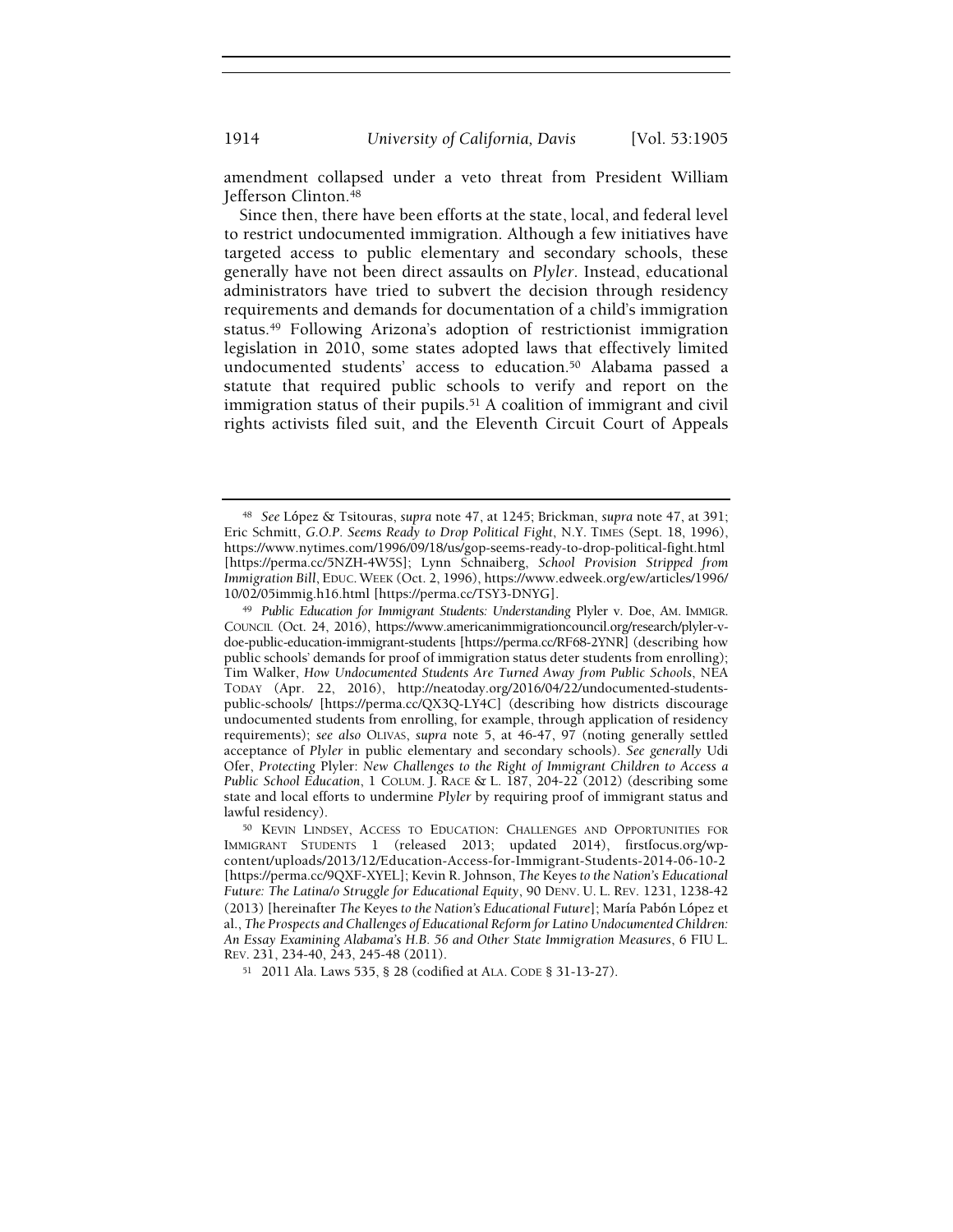eventually struck down the requirement as unconstitutional.<sup>52</sup> In response to restrictionist efforts like these, the Obama administration issued new guidelines advising schools that they were not permitted to inquire about immigration status.<sup>53</sup> More recently, in 2017, restrictionists were emboldened by the Trump administration's antiimmigrant rhetoric and sought to ban the undocumented from schools in San Bernardino County in California. The group also petitioned the district to charge tuition to the U.S.-born children of the undocumented, even though these students are citizens.<sup>54</sup> Despite these efforts, Plyler's mandate has been widely accepted, perhaps because the estimated number of undocumented children in public schools remains relatively small and unobtrusive.<sup>55</sup>

Outside the realm of elementary and secondary education, Plyler's call for fairness and inclusion has not repelled attacks on public benefits for the undocumented, including access to state colleges and universities.<sup>56</sup> As a result, undocumented students face a patchwork of approaches to

<sup>54</sup> See LEO R.CHAVEZ, ANCHOR BABIES AND THE CHALLENGE OF BIRTHRIGHT CITIZENSHIP 39 (2017).

<sup>52</sup> Hispanic Interest Coal. of Ala. v. Bentley, 691 F.3d 1236, 1244-49 (11th Cir. 2012); see also United States v. Alabama, 691 F.3d 1269, 1297 (11th Cir. 2012).

<sup>53</sup> Letter from Catherine E. Lhamon, Assistant Sec'y, U.S. Dep't of Educ., Philip H. Rosenfelt, Deputy Gen. Counsel, U.S. Dep't of Educ. & Jocelyn Samuels, Acting Assistant Attorney Gen., U.S. Dep't of Justice, to U.S. Dep't of Educ. & U.S. Dep't of Justice (May 8, 2014), https://www2.ed.gov/ocr/letters/colleague-201405.pdf [https://perma.cc/TPN9-62TC]. This letter updated an earlier one circulated on May 6, 2011 in response to state initiatives ordering public schools to ask students about their immigration status. Id. at 1. For a discussion of the Alabama statute, the ensuing litigation, and the resulting federal guidance, see Sean Mussey, Fixing Alabama's Public School Enrollment Requirements in H.B. 56: Eliminating Obstacles to an Education for Unauthorized Immigrant Children, 2014 BYU EDUC. & L.J. 233 (2014).

<sup>55</sup> A 2018 study by the Migration Policy Institute found that an estimated 98,000 undocumented students graduate from high school each year, with 27% from California and 17% from Texas. JIE ZONG & JEANNE BATALOVA, MIGRATION POL'Y INST., HOW MANY UNAUTHORIZED IMMIGRANTS GRADUATE FROM U.S. HIGH SCHOOLS ANNUALLY? 3-4 (2019), https://www.migrationpolicy.org/research/unauthorized-immigrants-graduate-us-highschools [https://perma.cc/L3MP-Z69T]. By contrast, about 3.6 million students graduate from public and private high schools each year in the United States. Fast Facts: Back to School Statistics, NAT'L CTR. EDUC. STAT., https://nces.ed.gov/fastfacts/ display.asp?id=372 [https://perma.cc/MPP3-N8PS].

<sup>56</sup> See MOTOMURA, supra note 25, at 9; Elizabeth Hull, Undocumented Alien Children and Free Public Education: An Analysis of Plyler v. Doe, 44 U. PITT. L. REV. 409, 429 (1983); Alaine Patti-Jelsvik, Re-Educating the Court: Proposition 187 and the Deprivation of Education to Undocumented Immigrants, 18 WHITTIER L. REV. 701, 716 (1997); Laura S. Yates, Plyler v. Doe and the Rights of Undocumented Immigrants to Higher Education: Should Undocumented Immigrants Be Eligible for In-State College Tuition Rates? , 82 WASH. U. L.Q. 585, 592 (2004).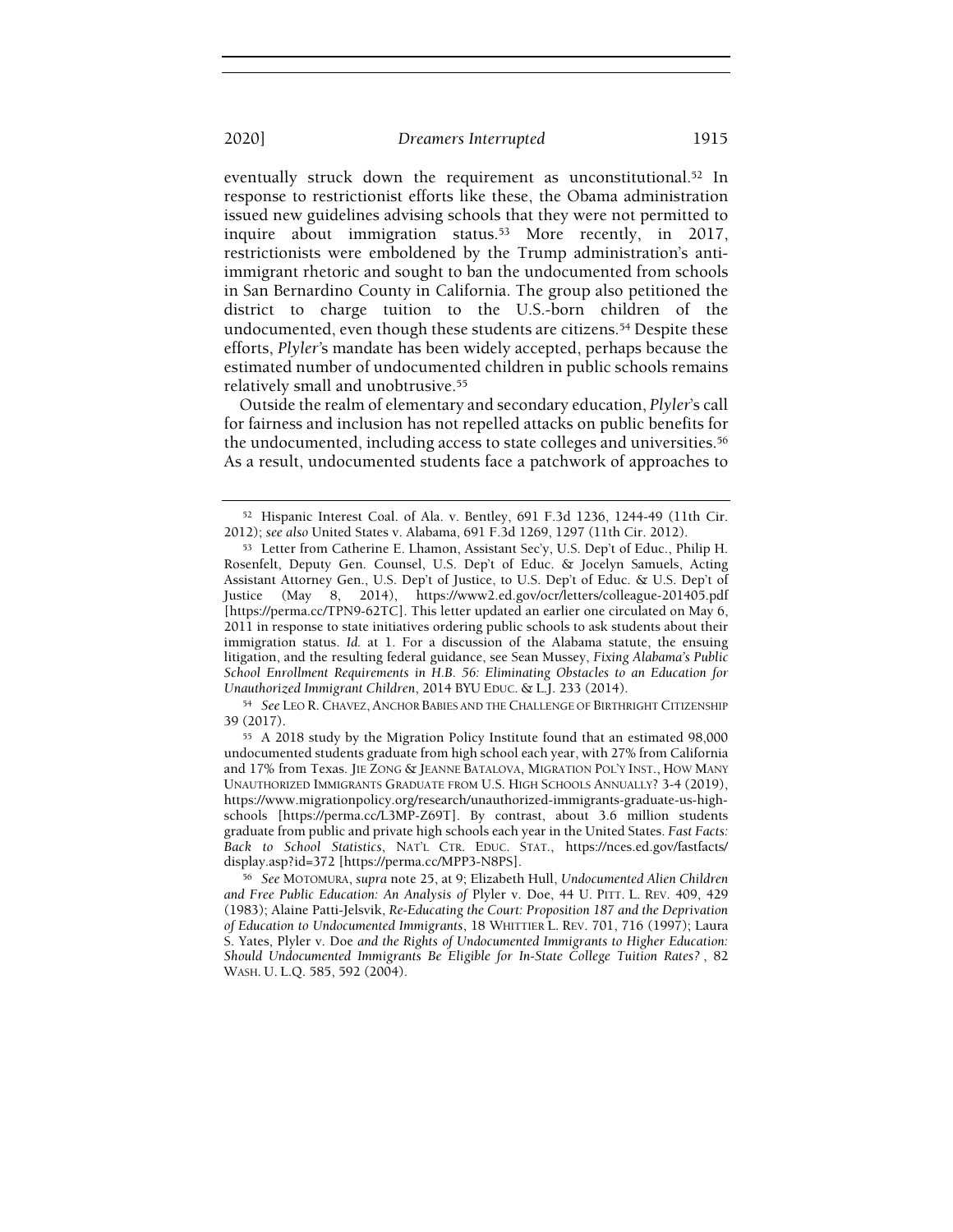eligibility. Some states, particularly those with large immigrant populations, have opened their public colleges and universities to undocumented students. Texas, for example, was the first to allow these students to pay in-state tuition.<sup>57</sup> Although undocumented youth are ineligible for federal financial aid, a small number of states permit them to receive state scholarships or to enroll in tuition-free programs.<sup>58</sup> Still other states charge the undocumented non-resident tuition and deny them state financial aid.<sup>59</sup> A few even ban undocumented students altogether from public colleges and universities.<sup>60</sup> This unsettled landscape of public higher education for unauthorized immigrants shows the limited reach of Plyler's constitutional protections.

# II. PLYLER'S PROGENY: THE TRANSITION FROM CHILDHOOD INNOCENCE TO ADULT ILLEGALITY

Plyler recognized that undocumented students are entitled to a meaningful opportunity to become capable adults.<sup>61</sup> This commitment in turn laid the foundation for ongoing contests over the "right to have rights"<sup>62</sup> critical to full participation in American life. For many

<sup>57</sup> See Diana Ali, In-State Tuition for Undocumented Students: 2017 State-Level Analysis, NASPA STUDENT AFFAIRS ADMIN. HIGHER EDUC. (July 21, 2017), https://www.naspa.org/rpi/posts/in-state-tuition-for-undocumented-students-2017 state-level-analysis [https://perma.cc/83F5-UHB6] (noting that Texas was the first state to adopt an in-state tuition policy for undocumented students and describing recent attempts to repeal the policy); Keep In-State Tuition for Immigrants, SAN ANTONIO EXPRESS NEWS (Mar. 23, 2019) https://www.mysanantonio.com/opinion/editorials/ article/Keep-in-state-tuition-for-immigrants-13709960.php [https://perma.cc/7KH9- 94CZ].

<sup>58</sup> Ashley A. Smith, More States are Encouraging Undocumented Students to Pursue Tuition-Free Programs, INSIDE HIGHER EDUC. (Mar. 12, 2019), https://www.insidehighered.com/ news/2019/03/12/more-states-are-encouraging-undocumented-students-pursue-tuitionfree-programs [https://perma.cc/YQ2W-7F2Z]; Undocumented Student Tuition: Overview, NAT'L CONF. ST. LEGIS. (Sept. 19, 2019) http://www.ncsl.org/research/education/ undocumented-student-tuition-overview.aspx [https://perma.cc/W44U-G9EW].

<sup>59</sup> See Undocumented Student Tuition: Overview, supra note 58.

<sup>60</sup> See id.; Bill Rankin & Eric Stirgus, Atlanta Court Upholds University System Ban on Unauthorized Immigrants, ATLANTA J. CONST. (Mar. 6, 2019), https://www.ajc.com/ news/local/atlanta-court-upholds-university-system-ban-unauthorized-immigrants/ IxwkDzIV8VAwjRHY76fPiK/ [https://perma.cc/3RS8-QXLQ] (upholding Georgia law excluding undocumented students from the state's three most selective colleges and universities).

<sup>61</sup> See Plyler v. Doe, 457 U.S. 202, 223 (1982) (quoting Brown v. Bd. of Educ., 347 U.S. 483, 493 (1954), which emphasized that "it is doubtful that any child may reasonably be expected to succeed in life if he is denied the opportunity of an education").

<sup>62</sup> See NICHOLLS, supra note 20, at 1.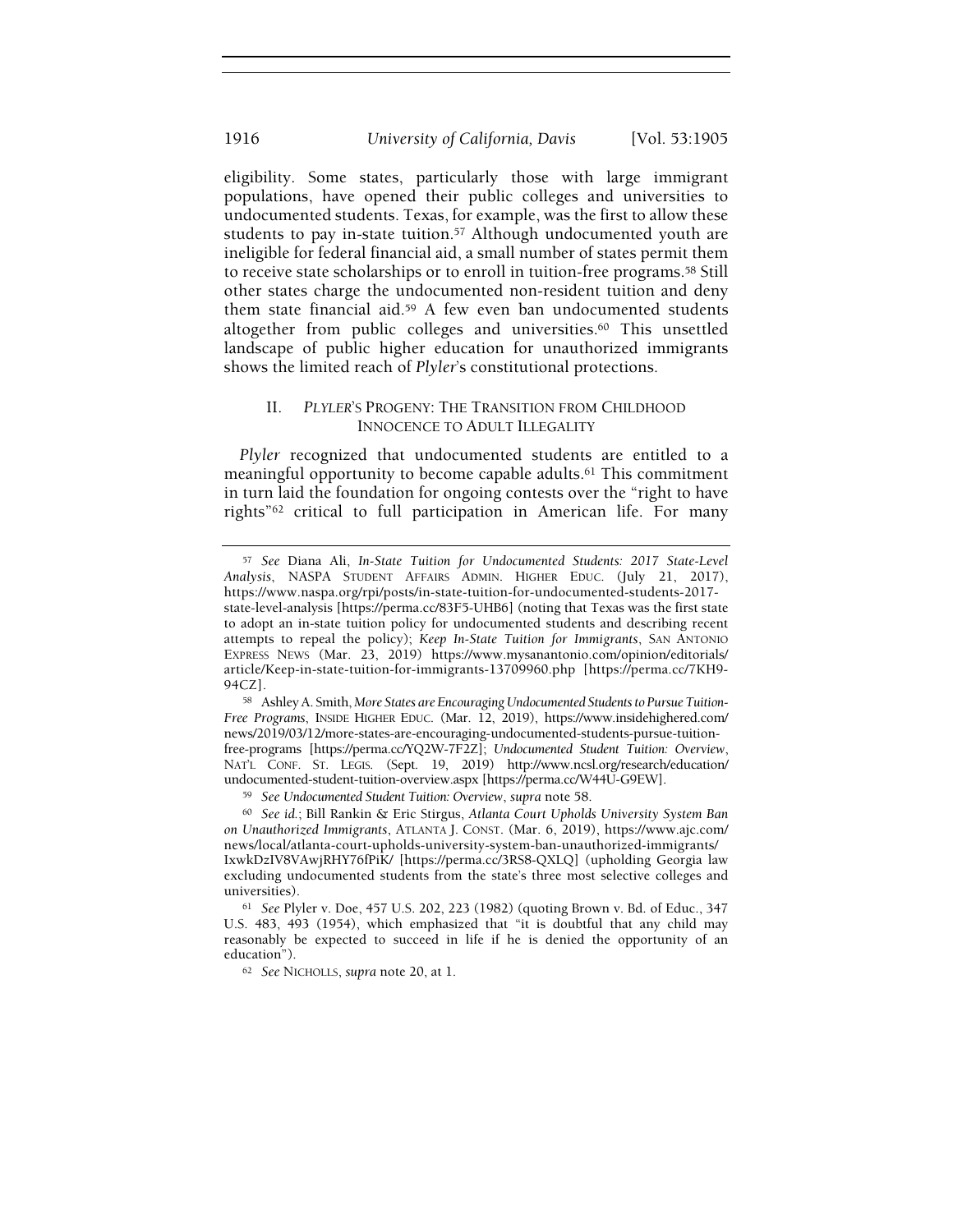undocumented students, the significance of these protracted struggles, both legal and political, has been revealed only when they leave the safe haven of public elementary and secondary schools. Plyler's protections permit these youth to become de facto Americans through their early educational experiences, but graduation brings home the harsh reality of their de jure denial of citizenship.<sup>63</sup> Take, for example, Eduardo, who moved to North Carolina at the age of seven. Even though the state's political climate for undocumented immigrants was hostile, Eduardo did not want to leave "because that's where I grew up . . . . Even though we're Mexican and Hispanic . . . we have nothing to do in our country 'cause this country is the country that's given us everything: food, shelter, education, everything."<sup>64</sup> At school, undocumented students like Eduardo shared common experiences with classmates that reinforced a sense of safety and belonging.<sup>65</sup> As Lilia explained,

They say go back to your country, but I don't even know the Mexican national anthem. It's kind of embarrassing around my cousins from Mexico, but I didn't grow up there. I sure do know all of our national songs, 'My Country, 'Tis of Thee,' 'America the Beautiful.' We learned them in school. It's like every American kid knows those songs because we learn them in school. I think that means something. It says something about me, where I'm from. It connects us.<sup>66</sup>

As these stories show, Plyler's safeguards have enabled undocumented students not only to mature into capable adults but to feel like Americans while doing so.

When undocumented students graduate from high school and Plyler's protections come to an end, that sense of connection to the United States is abruptly broken. These youth encounter daunting barriers to obtaining higher education or a job. Sociologist Roberto G. Gonzales describes this coming of age as "itself a turning point: it begins the transition to illegality."<sup>67</sup> One youth, Rodolfo, described the shock of this transition: "I never actually felt like I wasn't born here. Because when I

<sup>63</sup> Indeed, restrictionists who advocated for a zero-tolerance policy on immigration expressed fears that Plyler eventually would allow the undocumented "to accumulate a range of additional rights and privileges in a slow and incremental way." Id. at 24.

<sup>64</sup> See ALEXIS M. SILVER, SHIFTING BOUNDARIES: IMMIGRANT YOUTH NEGOTIATING NATIONAL, STATE AND SMALL-TOWN POLITICS 106 (2018).

<sup>65</sup> ROBERTO G. GONZALES, LIVES IN LIMBO: UNDOCUMENTED AND COMING OF AGE IN AMERICA 76 (2015).

<sup>66</sup> Id.

<sup>67</sup> Id. at 96.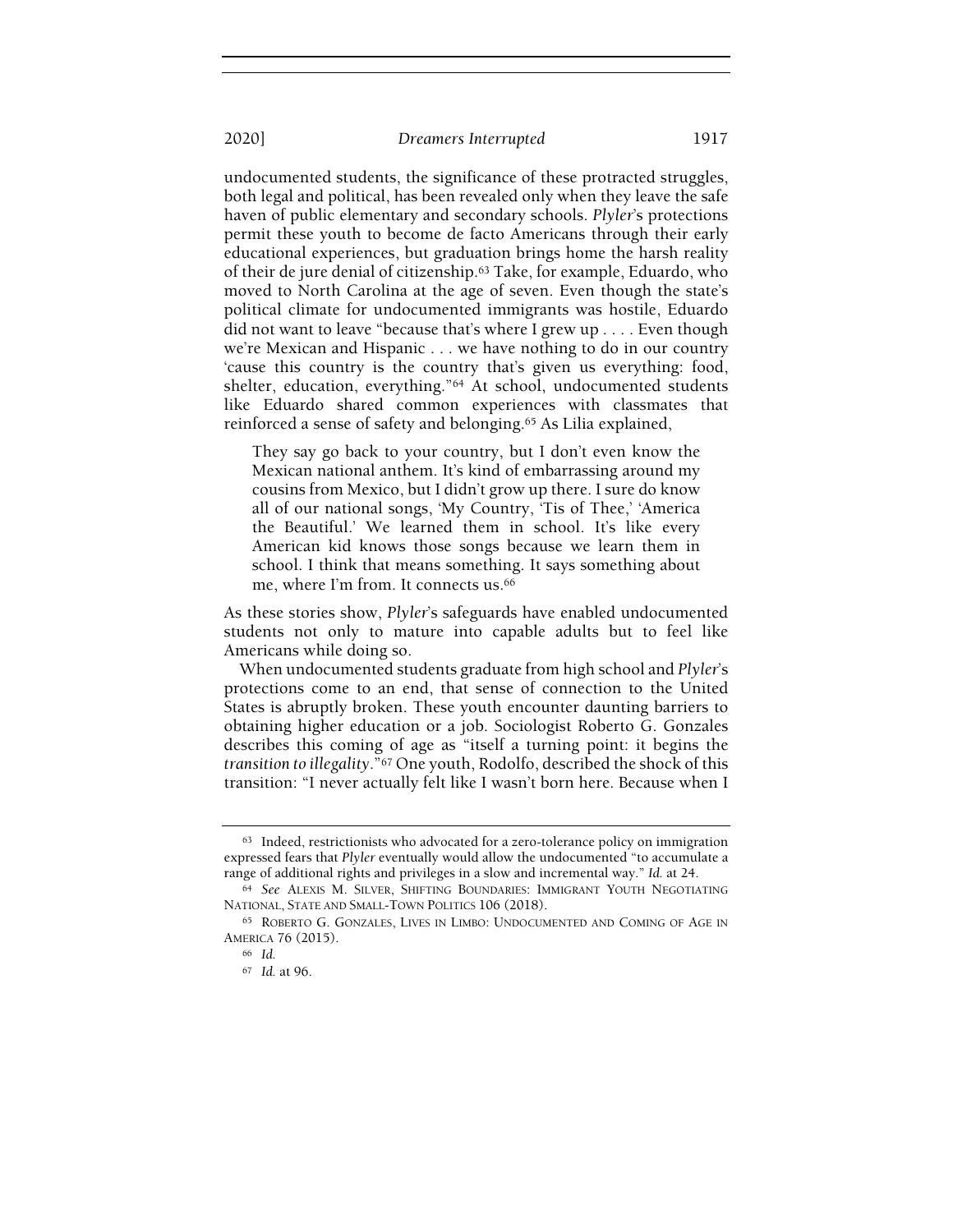came I was like ten and a half. I went to school. I learned the language. I first felt like I was really out of place when I tried to get a job."<sup>68</sup> That was because "I didn't have a Social Security number. Well, I didn't even know what it meant. You know — Social Security, legal, illegal. I didn't even know what that was. But when I actually wanted to get a job, I couldn't because I didn't have a Social Security number."<sup>69</sup>

Eventually, youth like Rodolfo came to realize that their adult lives would be marked by marginality and disadvantage, a return to the shadows cast by their illegal status. The upshot has been "disillusionment for undocumented students, many of whom [had] already internalized U.S. values that guarantee upward mobility for those who succeed academically."<sup>70</sup> According to Gonzales, "earlier experiences of inclusion and belonging provided some legitimate cause to question the overriding importance of illegality, [but] in adulthood exclusions far outnumbered inclusions."<sup>71</sup> In fact, these young adults found that they "were as limited as their parents,"<sup>72</sup> despite Plyler's promise of full personhood.<sup>73</sup>

That dawning disappointment led some undocumented youth to mobilize, and the Dreamers movement was born. Although Plyler did not transform the rights of the undocumented outside of elementary and secondary schools, its recognition of the students' innocence became an important platform for demanding justice.<sup>74</sup> The Dreamers contended that despite their blamelessness, they were subject to punitive measures that prevented them from pursuing meaningful adult lives.<sup>75</sup> At the same time, immigrant rights organizations were looking for "'niche openings' for groups of immigrants, including students, youths, children, family members, and workers in certain sectors, who [might] be considered deserving of some form of legal residency status."<sup>76</sup> With that notion in mind, "[t]he phrase, 'no fault of their own' became a standard talking point" for the Dreamers,<sup>77</sup> one firmly rooted

<sup>68</sup> See id. at 97.

<sup>69</sup> Id.

<sup>70</sup> See id. at 101 (citing Leisy J. Abrego, I Can't Go to College Because I Don't Have Papers: Incorporation Patterns of Undocumented Latino Youth, 4 LATINO STUD. 212, 223 (2006)).

<sup>71</sup> Id. at 199.

<sup>72</sup> Id. at 200.

<sup>73</sup> Id.

<sup>74</sup> See MOTOMURA, supra note 25, at 17-18.

<sup>75</sup> See NICHOLLS, supra note 20, at 69.

<sup>76</sup> See id. at 10.

<sup>77</sup> See id. at 53.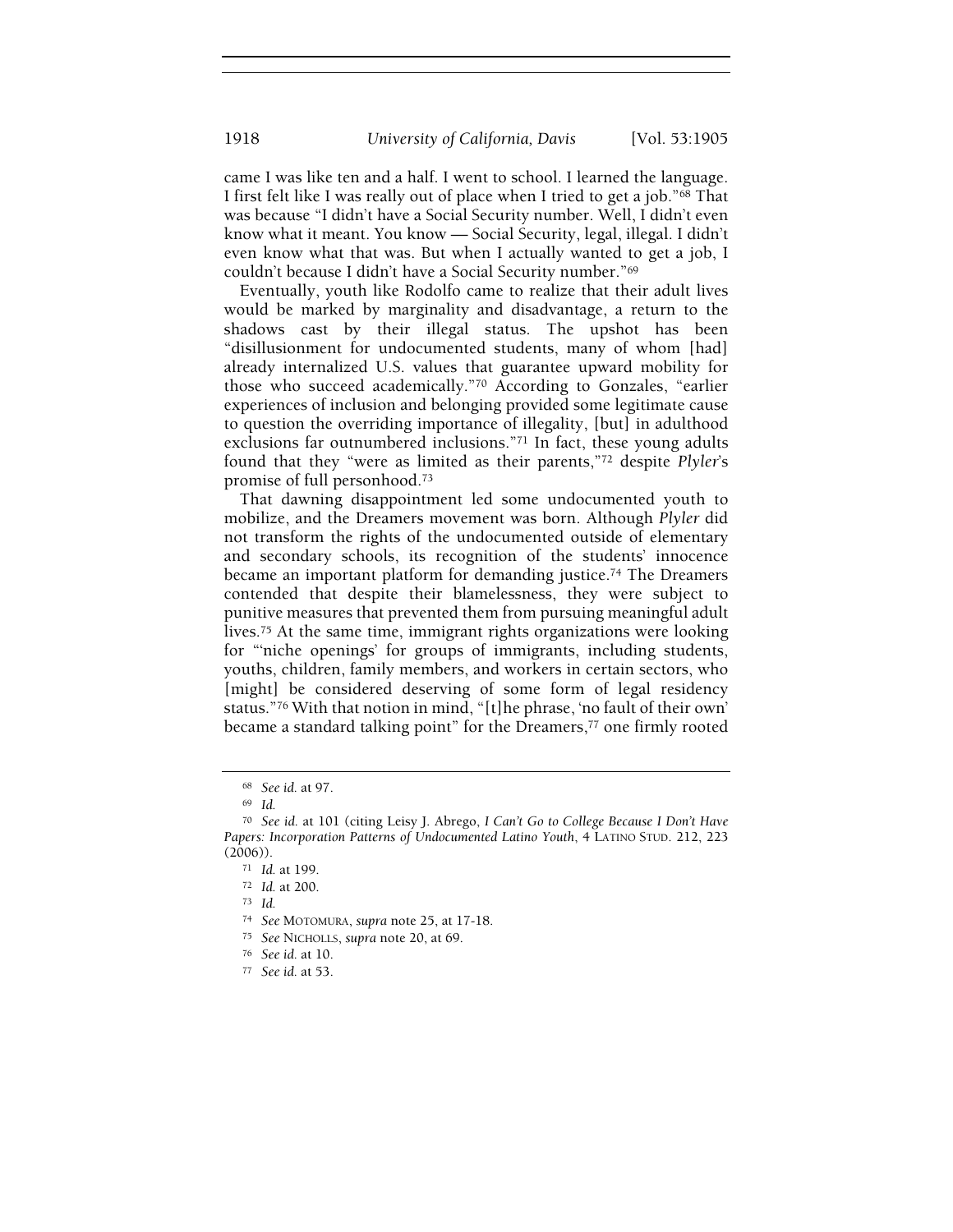in the Court's analysis in Plyler. Because undocumented youth's formal status and lived experience were at loggerheads, one college president described immigration reform as a "pathway to innocence" that would align the youth's legal classification with their de facto status as authentic Americans.<sup>78</sup>

The innocence of the Dreamers' arrival — as acknowledged by Plyler — was bolstered by their virtuous behavior after coming to the United States. The responsible exercise of freedom, including their outstanding performance in public schools, became a critical part of the Dreamers' narrative.<sup>79</sup> That carefully crafted message was reflected in President Obama's 2011 State of the Union address:

Today, there are hundreds of thousands of students excelling in our schools who are not American citizens. Some are the children of undocumented workers, who had nothing to do with the actions of their parents. They grew up as Americans and pledge allegiance to our flag, and yet they live every day with the threat of deportation.<sup>80</sup>

When a group of undocumented youth posed for the cover of Time magazine in 2012, the headline read: "WE ARE AMERICANS," and the last line of the article asked, "When will you realize that we are one of you?"<sup>81</sup>

Importantly, this very exercise of voice was another way that the Dreamers demonstrated that they were part of the nation's democratic processes. As legal scholar Jennifer Gordon has noted, the conventional wisdom is that political power derives from "votes or money."<sup>82</sup> Undocumented youth could not readily command either of these resources, but instead they had to deploy "[s]trategic resourcefulness — the ability to recognize and leverage new opportunities."<sup>83</sup> By participating actively in the political process, the Dreamers committed themselves to acts of "noncitizen citizenship."<sup>84</sup> That is, they used talk about rights — undoubtedly inspired by Plyler

<sup>78</sup> Id.

<sup>79</sup> See id. at 54.

<sup>80</sup> President Barack Obama, State of the Union Address (Jan. 25, 2011), https://obamawhitehouse.archives.gov/the-press-office/2011/01/25/remarks-presidentstate-union-address [https://perma.cc/J2FX-MW82].

<sup>81</sup> SILVER, supra note 64, at 128.

<sup>82</sup> JENNIFER GORDON, SUBURBAN SWEATSHOPS: THE FIGHT FOR IMMIGRANT RIGHTS 262 (2005).

<sup>83</sup> Id. at 263.

<sup>84</sup> See id. at 237.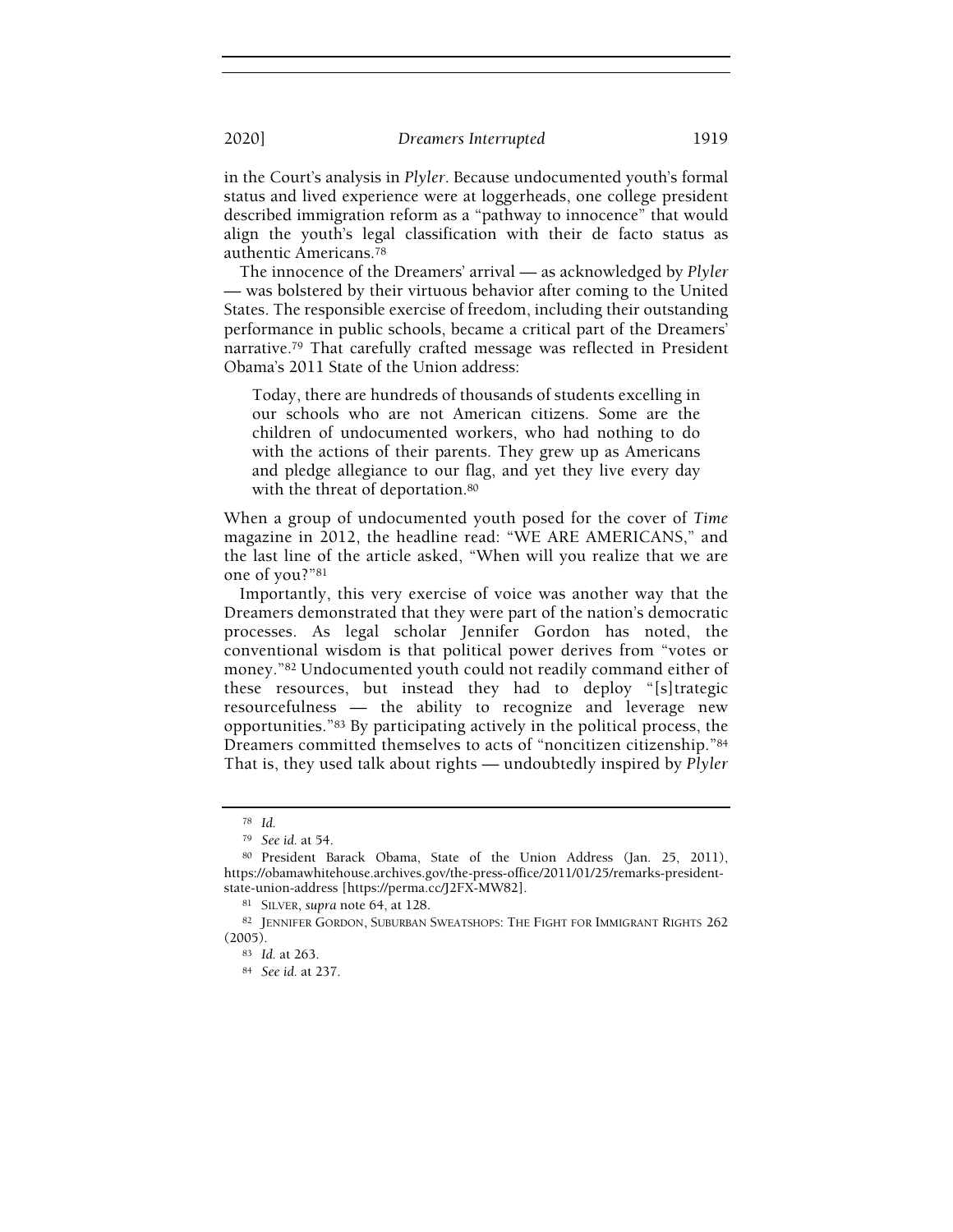— to "develop[] a vision of themselves as legitimate and capable actors in the political system."<sup>85</sup> In the process, they expanded "the boundaries of the law's definition of who was entitled to do the work of citizenship."<sup>86</sup>

Demonstrating their non-citizen citizenship through a message of exceptional virtue and moral desert could divide the Dreamers from other undocumented immigrants. Most importantly, their innocence tacitly implied their parents' guilt.<sup>87</sup> In addition, some students felt unable to participate in the movement because they were not model students who aspired to attend college. As Gustavo put it, "Isn't that for people with good grades?"<sup>88</sup> Other undocumented youth simply did not share their peers' faith in the political process. When Eduardo described posters for the Dreamers that said, "Believe," he asked, "Believe? I mean, that has been going on for so long. Who are you supposed to believe in?"<sup>89</sup> Despite doubts like Eduardo's, the Dreamers became a powerful voice for immigration reform, and the federal government began to take notice.

# III. THE DREAMERS AND THE DEFERRED ACTION FOR CHILDHOOD ARRIVALS PROGRAM

By the 1990s, the Dreamers had become a highly effective constituency in demanding changes to the nation's immigration laws. Even so, they faced significant obstacles in pursuing federal legislation that would end their transition to illegality and provide them with a path to citizenship. Ultimately, despite intense and sustained effort, the Dreamers had to settle for executive action by President Obama's administration, which afforded them temporary relief from the threat of deportation and the opportunity to apply for a renewable authorization to work legally in the United States. But without congressional action to create a path to citizenship, that protection ultimately proved to be highly unstable.

In 2001, Congress had addressed the Dreamers' demands by introducing the Development, Relief, and Education for Alien Minors

<sup>89</sup> Id.

<sup>85</sup> See id. at 272.

<sup>86</sup> Id.

<sup>87</sup> See NICHOLLS, supra note 20, at 57; see also Chazaro, supra note 12, at 357-58 (describing the construction of deserving and undeserving immigrants as part of a politics of respectability).

<sup>88</sup> See SILVER, supra note 64, at 137.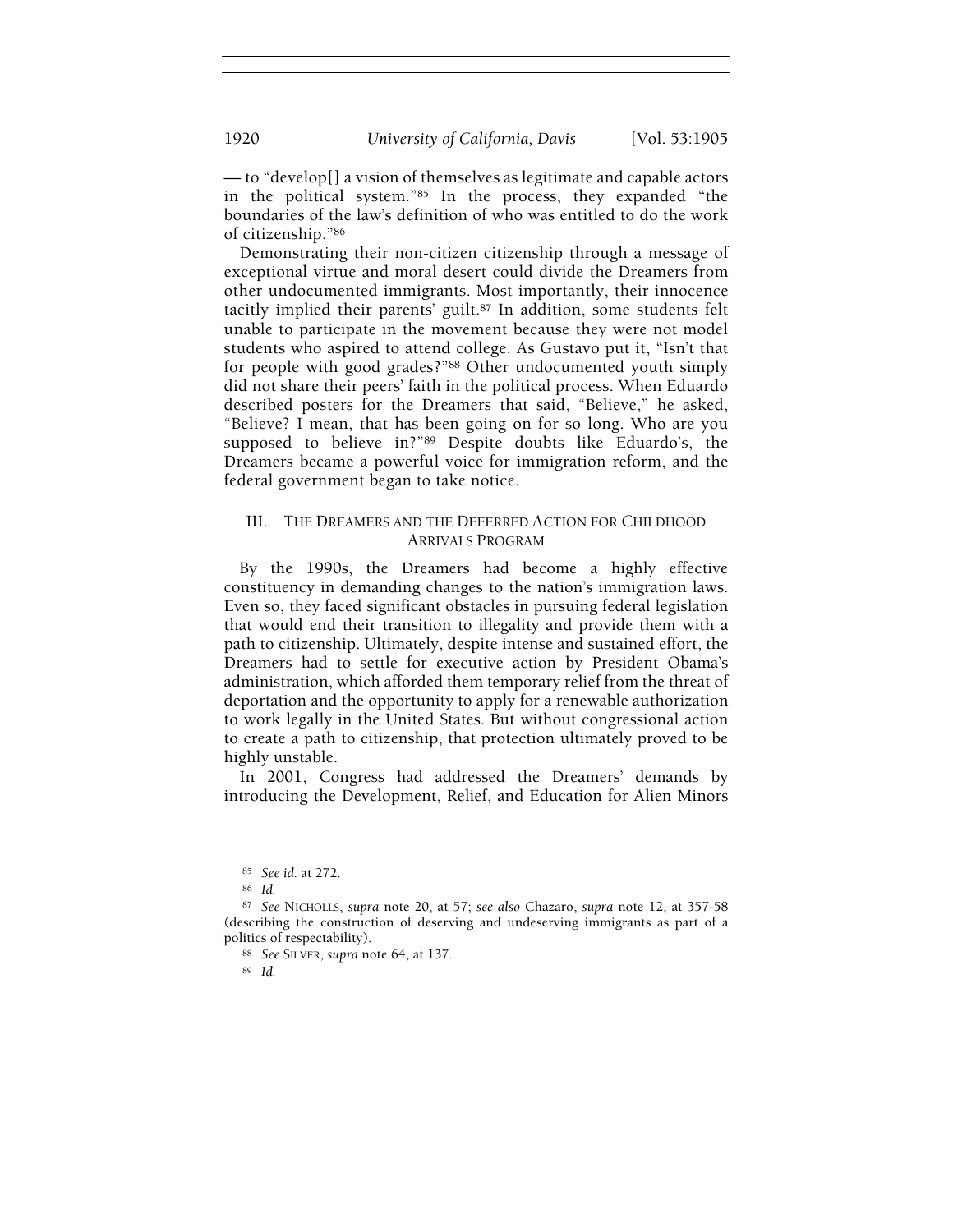("DREAM") Act.<sup>90</sup> Over the years, various versions of the act proposed a path to permanent residency (and hence to citizenship) for those who entered the United States as minors; resided in the country for a specified period of time; completed high school, got a GED, or served in the military; were of good moral character and had no criminal record; and remained below a specified age threshold.<sup>91</sup> In 2007, one year before President Obama was elected, Congress once again failed to enact the DREAM Act.<sup>92</sup> On the campaign trail, Obama had promised to pass comprehensive immigration reform that would address the swelling ranks of undocumented immigrants.<sup>93</sup> However, when he arrived at the White House in January 2009, immigration took a back seat to other legislative priorities — among them, passing the landmark Affordable Care Act and battling the persistent and vocal opposition of the Tea Party.<sup>94</sup>

With congressional efforts on immigration reform at a standstill, Secretary of Homeland Security Janet Napolitano issued a policy statement in mid-November 2009. She described a "three-legged stool"

<sup>92</sup> DREAM Act of 2007, S. 2205, 110th Cong. (1st Sess. 2007).

<sup>93</sup> Josh Hicks, Obama's Failed Promise of a First-Year Immigration Overhaul, WASH. POST (Sept. 25, 2012), https://www.washingtonpost.com/blogs/fact-checker/post/ obamas-failed-promise-of-a-first-year-immigration-overhaul/2012/09/25/06997958- 0721-11e2-a10c-fa5a255a9258\_blog.html [https://perma.cc/JVQ6-6UFA].

94 Id.; see Shikha Dalmia, Obama Failed Immigrants. They're Paying for it Now, WEEK (Jan. 10, 2018), https://theweek.com/articles/746663/obama-failed-immigrants-theyrepaying-now [https://perma.cc/YQ9G-Y4RV]; see also President Barack Obama, State of the Union Address (Jan. 27, 2010), https://obamawhitehouse.archives.gov/the-pressoffice/remarks-president-state-union-address [https://perma.cc/RF9Y-8Y2U] (emphasizing need for financial reform and clean energy to deal with climate change as well as health care). See generally NICHOLLS, supra note 20, at 77 (describing the political trade-offs that stymied comprehensive immigration reform).

<sup>90</sup> See DREAM Act of 2001, S. 1291, 107th Cong. (2002) (introduced 2002); see also Kevin R. Johnson, Lessons About the Future of Immigration Law from the Rise and Fall of DACA, 52 UC DAVIS L. REV. 343, 360 (2018) [hereinafter Lessons About the Future].

<sup>91</sup> SHOBA SIVAPRASAD WADHIA, BEYOND DEPORTATION: THE ROLE OF PROSECUTORIAL DISCRETION IN IMMIGRATION CASES 89-90 (2015); Johnson, Lessons About the Future, supra note 90, at 360; see also OLIVAS, supra note 5, at 69-72. In June 2019, the House of Representatives passed the American Dream and Promise Act, which would grant Dreamers ten years of legal resident status if they meet specified eligibility requirements. After that, they would receive permanent green cards if they complete two years of higher education or military service or work for three years. H.R. 6, 116th Cong. (1st Sess. 2019). Similar legislation has been introduced in the Senate but is unlikely to be considered. Dream Act of 2019, S. 874, 116th Cong. (1st Sess. 2019); Felicia Sonmez, House Passes Immigration Bill to Protect 'Dreamers,' Offer a Path to Citizenship, WASH. POST (June 4, 2019), https://www.washingtonpost.com/powerpost/house-poised-to-pass-immigration-bill-thatwould-protect-dreamers/2019/06/04/bac5cf98-86d7-11e9-a491-25df61c78dc4\_story. html?utm\_term=.19df0a3b3fc6 [https://perma.cc/S75X-8HFR].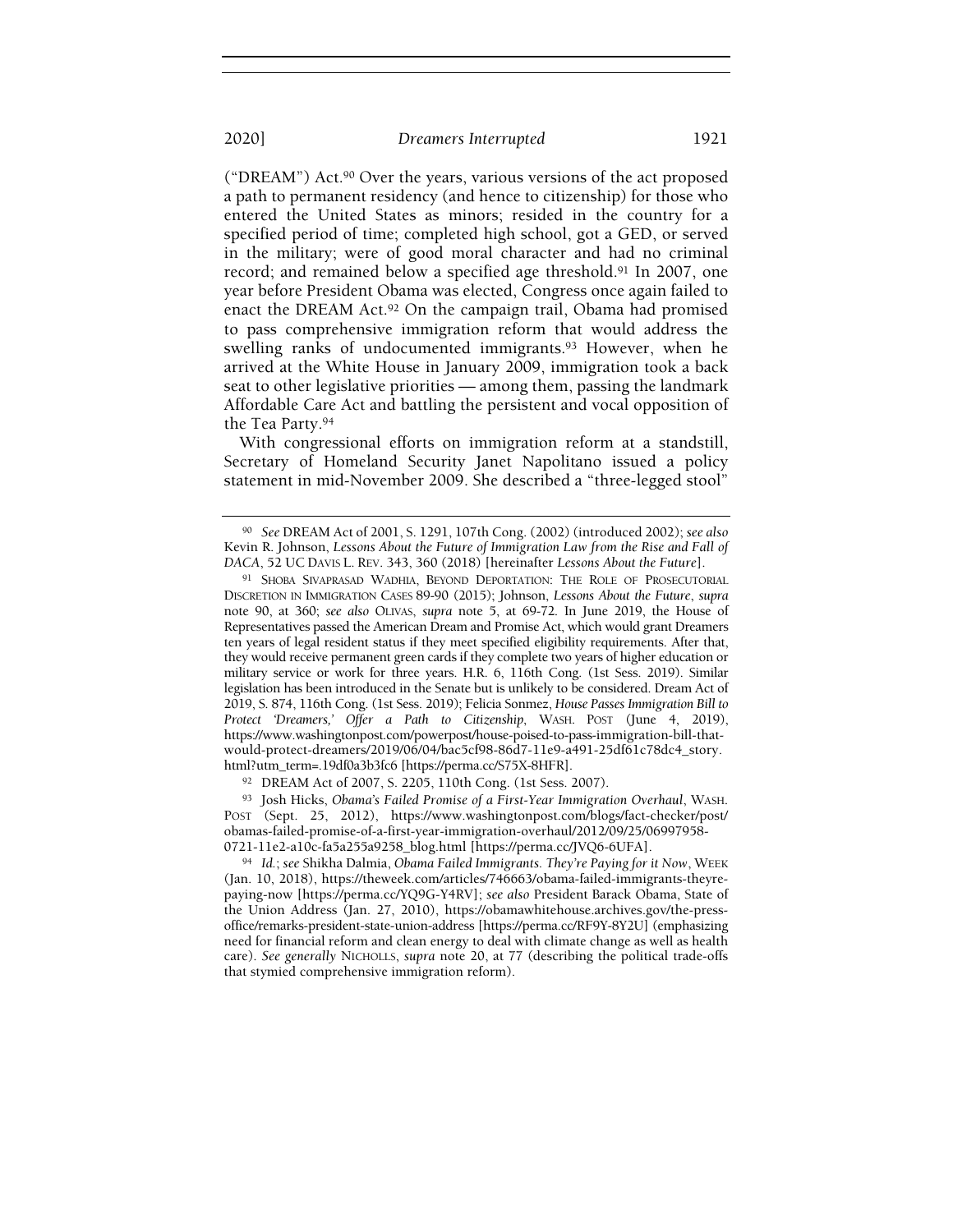that included "a commitment to serious and effective enforcement, improved legal flows for families and workers, and a firm but fair way to deal with those who are already here."<sup>95</sup> Just one year after Napolitano released her memorandum, the DREAM Act still languished in Congress.<sup>96</sup> These repeated setbacks were disheartening and even prompted the Dreamers to reconsider their image as innocent youth who played by the rules. One undocumented youth, Mariano, described how he and other activists responded to yet another defeat in Congress. Weeping as they congregated on the main floor of the congressional building, they chanted, "We are the DREAMers. The mighty mighty DREAMers."<sup>97</sup> When security asked them to leave, they refused, an experience that Mariano remembered as "really powerful."<sup>98</sup> Reflecting this newfound openness to civil disobedience, some dissident Dreamers rebelled against their conventional image and opted for more confrontational ways of expressing themselves. By 2010, they had occupied the Senate Office Building, shut down a major Los Angeles thoroughfare to protest in front of the federal building, and participated in hunger strikes and freedom rides.<sup>99</sup>

Rather than emphasize their exceptionalism, some Dreamers began to embrace a broader vision of reform under the rubric "Not One More" by protesting the deportation of all undocumented immigrants, not just the most deserving.<sup>100</sup> According to one Dreamer's manifesto, leading immigrant organizations no longer would "fram[e] our stories in ways that are damaging and contain[] our migrant bodies in neat boxes with pretty labels."<sup>101</sup> With that shift came an open challenge to simplistic distinctions between guilt and innocence. As one activist observed,

A key talking point in the past was that we were brought here by "no fault of our own." . . . Now what we do is intentionally

<sup>95</sup> Janet Napolitano, U.S. Sec'y of Homeland Sec., Prepared Remarks on Immigration Reform at the Center for American Progress (Nov. 13, 2009), https://www.dhs.gov/ news/2009/11/13/secretary-napolitanos-speech-immigration-reform [https://perma.cc/ 5MKT-PDWC].

<sup>96</sup> DREAM Act of 2010, S. 3992, 111th Cong. (2nd Sess. 2010).

<sup>97</sup> SILVER, supra note 64, at 135.

<sup>98</sup> Id.

<sup>99</sup> NICHOLLS, supra note 20, at 86.

<sup>100</sup> Walter Nicholls & Tara Fiorito, Dreamers Unbound: Immigrant Youth Mobilizing, NEW LAB. F.: CUNY SCH. LAB. & URB. STUD. (Jan. 2015), https://newlaborforum. cuny.edu/2015/01/19/dreamers-unbound-immigrant-youth-mobilizing/ [https://perma. cc/YV5X-PSHX].

<sup>101</sup> NICHOLLS, supra note 20, at 96 (emphasis omitted).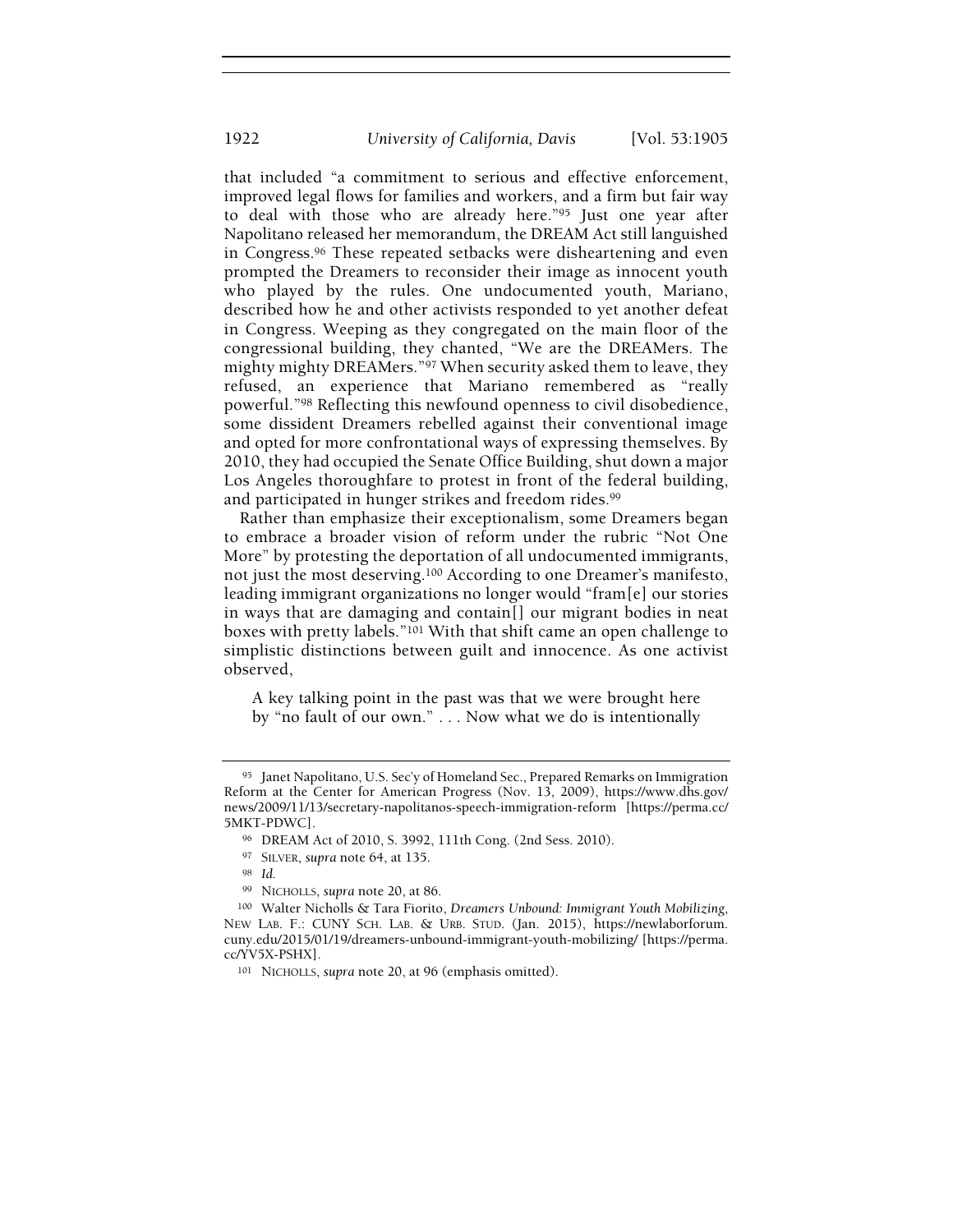let people know that we don't agree with that statement. We no longer say "through no fault of our own." We now say we were brought here by our parents who are courageous and responsible and would not let their children die and starve in another country.<sup>102</sup>

Despite this shift in strategy, the Obama administration eventually offered relief that was carefully crafted to reflect the Dreamers' powerful narrative of upward mobility and personal desert.

Caught between congressional inaction and intensifying protest, the Department of Homeland Security found itself in an increasingly untenable position. In 2011, John Morton, then Director of Immigration and Customs Enforcement ("ICE"), began to set the stage for systematic executive action by laying out the agency's enforcement priorities in light of limited resources.<sup>103</sup> According to Morton, ICE had the capacity to deport 400,000 individuals per year, which amounted to just 4% of the estimated undocumented population living in the United States at that time.<sup>104</sup> Building on Morton's memorandum, in mid-2012 Napolitano instructed David Aguilar, Acting Commissioner of U.S. Customs and Border Protection, to establish the DACA program as a way to protect "certain young people who were brought to this country as children and know only this country as home."<sup>105</sup> The memorandum made it a low priority to enforce immigration laws if an individual had arrived in the United States while under the age of sixteen; had

<sup>102</sup> Id. at 127.

<sup>103</sup> Memorandum from John Morton, Dir., U.S. Immigration and Customs Enf't, to All ICE Employees, Civil Immigration Enforcement Priorities for the Apprehension, Detention, and Removal of Aliens (Mar. 2, 2011), https://www.ice.gov/doclib/news/ releases/2011/110302washingtondc.pdf [https://perma.cc/E37T-ZNM8] [hereinafter Morton March 2, 2011 Memorandum]; Memorandum from John Morton, Dir., U.S. Immigration and Customs Enf't, to All Field Officers, Prosecutorial Discretion: Certain Victims, Witnesses, and Plaintiffs (June 17, 2011), https://www.ice.gov/doclib/foia/ prosecutorial-discretion/certain-victims-witnesses-plaintiffs.pdf [https://perma.cc/67NB-MGDC]; Memorandum from John Morton, Dir., U.S. Immigration and Customs Enf't, to All Field Officers et al., Exercising Prosecutorial Discretion Consistent with the Civil Immigration Enforcement Priorities of the Agency for the Apprehension, Detention, and Removal of Aliens (June 17, 2011), https://www.ice.gov/doclib/securecommunities/pdf/prosecutorial-discretion-memo.pdf [https://perma.cc/8GN6-8KPQ].

<sup>104</sup> Morton March 2, 2011 Memorandum, supra note 103, at 1. After the Morton memoranda were issued, Immigration and Customs Enforcement officials conducted a pilot project to determine how criteria for designating low-priority cases would affect pending enforcement actions in Baltimore and Denver. Michael A. Olivas, Dreams Deferred: Deferred Action, Prosecutorial Discretion, and the Vexing Case(s) of DREAM Act Students, 21 WM. & MARY BILL OF RTS. J. 463, 495-96 (2012).

<sup>105</sup> Napolitano 2012 Memorandum, supra note 14.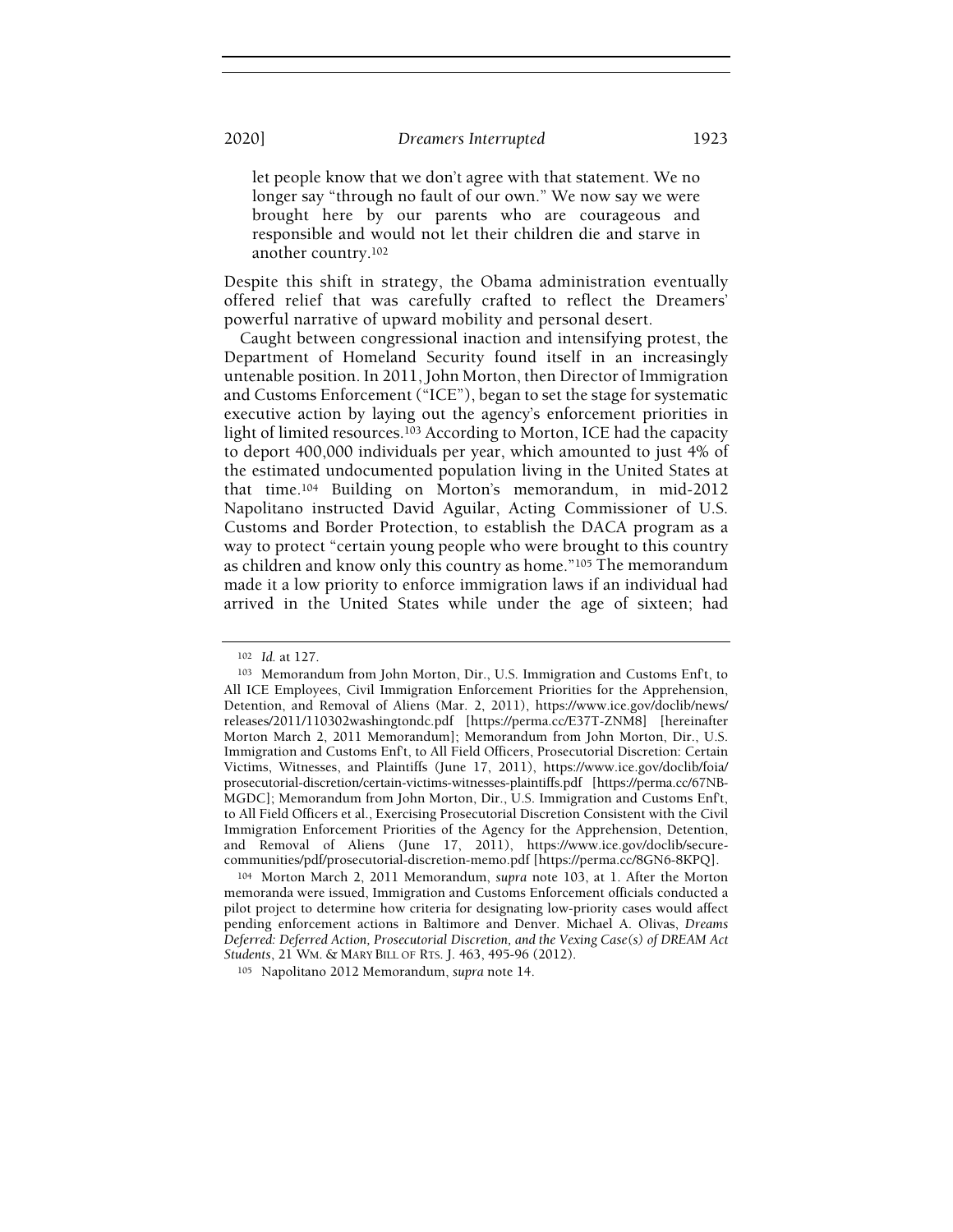continuously resided in the United States for at least five years; was currently in school, had graduated from high school, had obtained a GED, or was an honorably discharged veteran; had not been convicted of a felony, a serious misdemeanor, or multiple misdemeanors and did not otherwise pose a threat to national security or public safety; and was not over the age of thirty.<sup>106</sup> The memorandum made clear that it "confer[red] no substantive right, immigration status or pathway to citizenship" because "[o]nly the Congress, acting through its legislative authority, can confer these rights."<sup>107</sup> After the DACA program was created, the House passed legislation to terminate it, but the bill died in the Senate. Just as Congress had failed to enact the DREAM Act, it was incapable of taking decisive steps to overturn DACA.<sup>108</sup>

DACA had an immediate effect on the lives of undocumented youth. Until the program was established, the Dreamers could not work their way through college or legally obtain jobs after graduation. This often meant that higher education was financially beyond their reach.<sup>109</sup> DACA's impact is evident in the story of Esperanza Rivas, who was a star at her Long Beach high school and eventually gained admission to the University of California.<sup>110</sup> Without DACA, she struggled to graduate from college because she was ineligible for federal and state financial aid and legally barred from applying for jobs.<sup>111</sup> Even when Rivas graduated with a prestigious college degree, she could not obtain steady employment commensurate with her credentials, had to perform menial work in the shadow economy, and remained subject to the threat of deportation.<sup>112</sup> After Rivas became a DACA beneficiary, she was able to find a stable job and get a credit card and driver's license.<sup>113</sup>

<sup>106</sup> Id. at 1.

<sup>107</sup> Id. at 3.

<sup>&</sup>lt;sup>108</sup> See Emma Dumain, Republicans Vote to End DACA After Tense Floor Debate, ROLL CALL (Aug. 1, 2014, 9:58 PM), https://www.rollcall.com/news/republicans-vote-to-enddaca [https://perma.cc/YZ5J-KGVS]. President Obama had also threatened to veto the bill. Id. It is worth noting that no new funds were allocated to support the implementation of the DACA program, either. See Els de Graauw & Shannon Gleeson, An Institutional Examination of the Local Implementation of the DACA Program 1 (Ctr. for Nonprofit Strategy & Mgmt. Working Paper Series, 2016), https://digitalcommons. ilr.cornell.edu/cgi/viewcontent.cgi?article=1186&context=workingpapers [https://perma. cc/XH3U-AM9N].

<sup>109</sup> See SILVER, supra note 64, at 5-6, 90-99, 103, 157.

<sup>110</sup> See GONZALES, supra note 65, at 3, 152.

<sup>111</sup> See id. at 155.

<sup>112</sup> Id. at 3-4.

<sup>113</sup> Id. at 204.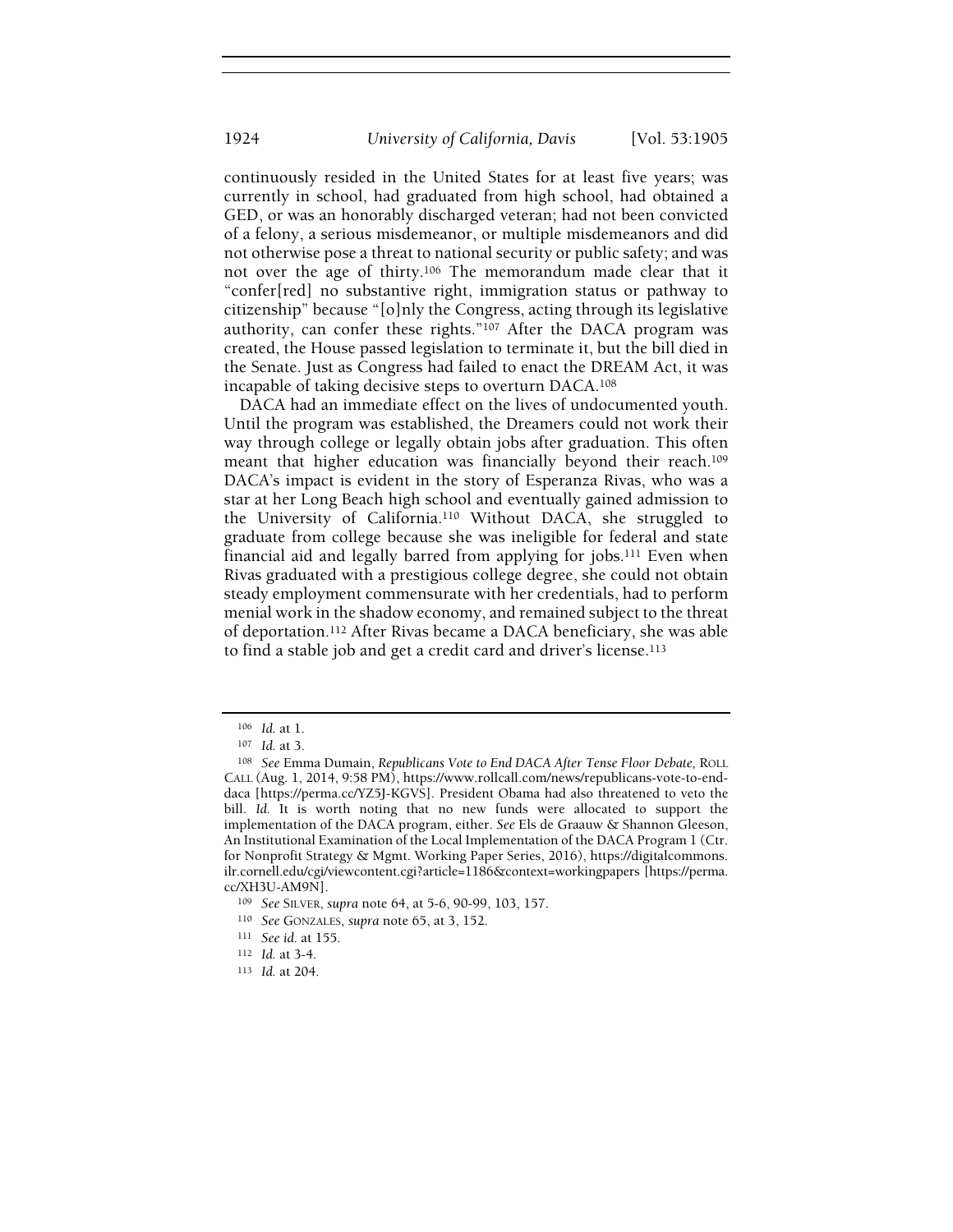For some Dreamers, DACA even made it possible to pursue legal careers, perhaps the ultimate rebuff to a transition to illegality. Jose Godinez-Samperio was a Dreamer from Florida who excelled in school, went to college, earned a law degree, and passed the state bar exam.<sup>114</sup> He received a work permit under DACA in 2012, but the Florida Supreme Court rejected his petition for admission to the bar in 2014.<sup>115</sup> That decision was especially dispiriting because only two months before, California had granted a law license to Sergio Garcia, who actually was ineligible for DACA due to his age.<sup>116</sup> Later, the Florida legislature approved Godinez-Samperio's admission to the bar, and he became the first undocumented person in the state's history to become a practicing lawyer.<sup>117</sup> In 2016, the New York courts allowed yet another Dreamer, Cesar Vargas, to join the state bar.<sup>118</sup>

<sup>117</sup> Mettler, supra note 114.

<sup>114</sup> Steve Bousquet, Florida Supreme Court Rules Immigrant Cannot Join Bar, MIAMI HERALD (Mar. 6, 2014, 2:07 PM), https://www.miamiherald.com/news/politicsgovernment/article1961069.html; Lorelei Laird, The Dream Bar: Some Children Illegally Living in the United States Grow Up to Want to Be Attorneys, ABA J. (Jan. 1, 2013, 10:59 AM), http://www.abajournal.com/magazine/article/the\_dream\_bar\_some\_children http://www.abajournal.com/magazine/article/the\_dream\_bar\_some\_children\_ living\_in\_the\_united\_states\_illegally [https://perma.cc/M8CX-ZG6A]; Katie Mettler, Undocumented Immigrant Jose Godinez-Samperio Tells of Becoming Lawyer, TAMPA BAY TIMES (Oct. 22, 2014), http://www.tampabay.com/news/courts/from-undocumentedimmigrant-to-lawyer-jose-godinez-samperio-to-tell-his/2203066 [https://perma.cc/9VH3- F4CD].

<sup>115</sup> Fla. Bd. of Bar Exam'rs Re Question as to Whether Undocumented Immigrants are Eligible for Admission to the Fla. Bar., 134 So. 3d 432, 434 (Fla. Sup. Ct., Mar. 6, 2014).

<sup>116</sup> Michael A. Olivas, Within You Without You: Undocumented Lawyers, DACA, and Occupational Licensing, 52 VAL. U. L. REV. 65, 84 (2017) [hereinafter Within You Without You]; see In re Sergio C. Garcia on Admission, 315 P.3d 117 (Cal. 2014); Jennifer Medina, Allowed to Join the Bar, But Not to Take a Job, N.Y. TIMES (Jan. 2, 2014), https://www.nytimes.com/2014/01/03/us/immigrant-in-us-illegally-may-practice-lawcalifornia-court-rules.html [https://perma.cc/R5XA-5SY8].

<sup>118</sup> In re Application of Cesar Adrian Vargas for Admission to the Bar of the State of N.Y., 131 A.D. 3d 4, 5 (N.Y. App. Div. 2015); Liz Robbins, An Immigrant's Four-Year Fight to Become a Lawyer Ends in Celebrations, N.Y. TIMES (Feb. 3, 2016), https://www.nytimes.com/2016/02/04/nyregion/immigrants-4-year-legal-fight-tobecome-a-lawyer-ends-in-celebration.html [https://perma.cc/Z6DA-EK7W]. A number of other states, including Arizona, Illinois, Nebraska, New Jersey, Oregon, Pennsylvania, and Wyoming, have now admitted undocumented law graduates to the bar, and two other states, New Mexico and Utah, are considering this possibility. Bruce Goldman, How Unauthorized Immigrants Are Fighting to Practice Law, LAW 360 (Aug. 11, 2019, 9:40 PM), https://www.law360.com/articles/1186579/how-unauthorizedimmigrants-are-fighting-to-practice-law [https://perma.cc/F5TV-PNMT]. For a comprehensive treatment of states' approaches to occupational licensing of undocumented students, see generally Olivas, Within You Without You, supra note 116, at 82-163.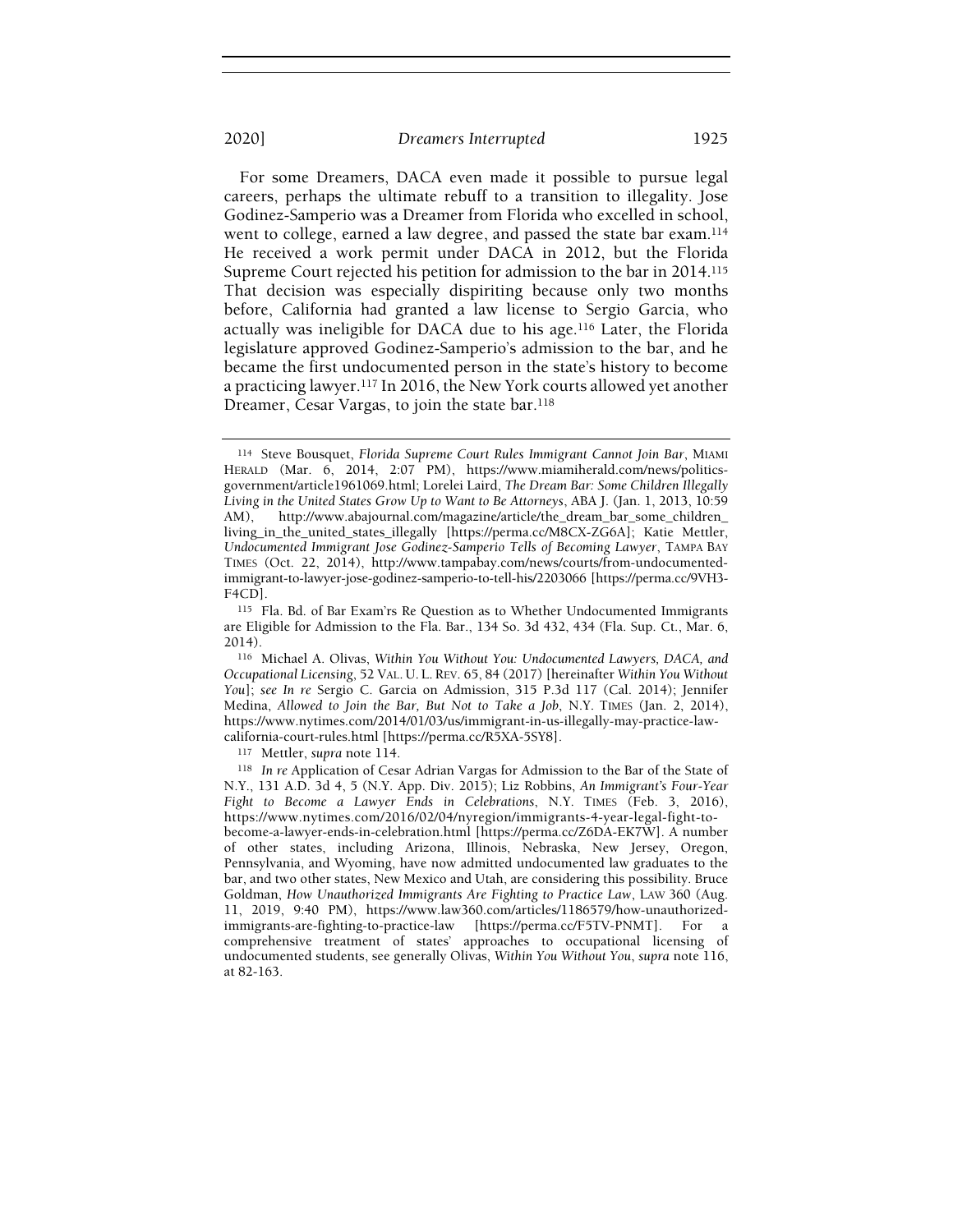Despite these success stories, the Dreamers have been acutely aware of the precariousness of their achievements.<sup>119</sup> A number of them worried about turning personal information over to the federal government when submitting a DACA application:

My understanding is that DACA isn't a law, so it could change. What if this president isn't happy with us having an opportunity and wants to take something away from us? You do get kind of scared. What if this next person wants us out? If they do want us out, then they have us on file, and we're ready to go.<sup>120</sup>

Eventually, when President Trump's administration rescinded DACA, these fears became more than hypothetical.

#### IV. POLITICAL VICISSITUDES AND THE PATH TO DACA'S RESCISSION

The Dreamers' anxieties about DACA's termination initially seemed unfounded. On the contrary, the Obama administration moved to expand the program in 2014. Napolitano's successor, Secretary Jeh Johnson, issued a memorandum that removed the age cap for eligible individuals, lengthened the renewal period from two to three years, and adjusted the date-of-entry requirement to include more arrivals.<sup>121</sup> More controversially, Johnson authorized the Deferred Action for Parents of Americans ("DAPA") program to protect "hard-working people who [like DACA recipients] have become integrated members of American society."<sup>122</sup> DAPA made enforcement a low priority for undocumented parents with a child who was a citizen or permanent resident if the parents had continuously resided in the United States since 2010; were physically present in the United States when the DAPA program was created and when they made a request for deferred action; had not otherwise been an enforcement priority; presented no other factors that

<sup>119</sup> See Lorraine T. Benuto et al., Undocumented, to DACAmented, to DACAlimited: Narratives of Latino Students with DACA Status, 40 HISP. J. BEHAV. SCI. 259, 268-72 (2018).

<sup>120</sup> SILVER, supra note 64, at 90.

<sup>121</sup> Memorandum from Jeh Charles Johnson, U.S. Sec'y of Homeland Sec., to León Rodriguez, Dir., U.S. Citizenship and Immigration Servs. et al., Exercising Prosecutorial Discretion with Respect to Individuals Who Came to the United States as Children and with Respect to Certain Individuals Who Are the Parents of U.S. Citizens or Permanent Residents 3-4 (Nov. 20, 2014), https://www.dhs.gov/sites/default/files/publications/ 14\_1120\_memo\_deferred\_action\_2.pdf [https://perma.cc/S2AX-Z56J] [hereinafter Johnson 2014 Memorandum].

<sup>122</sup> Id. at 3; see also Adam B. Cox & Cristina M. Rodríguez, The President and Immigration Law Redux, 125 YALE L.J. 104, 163 (2015) (describing House Republicans' response to DAPA).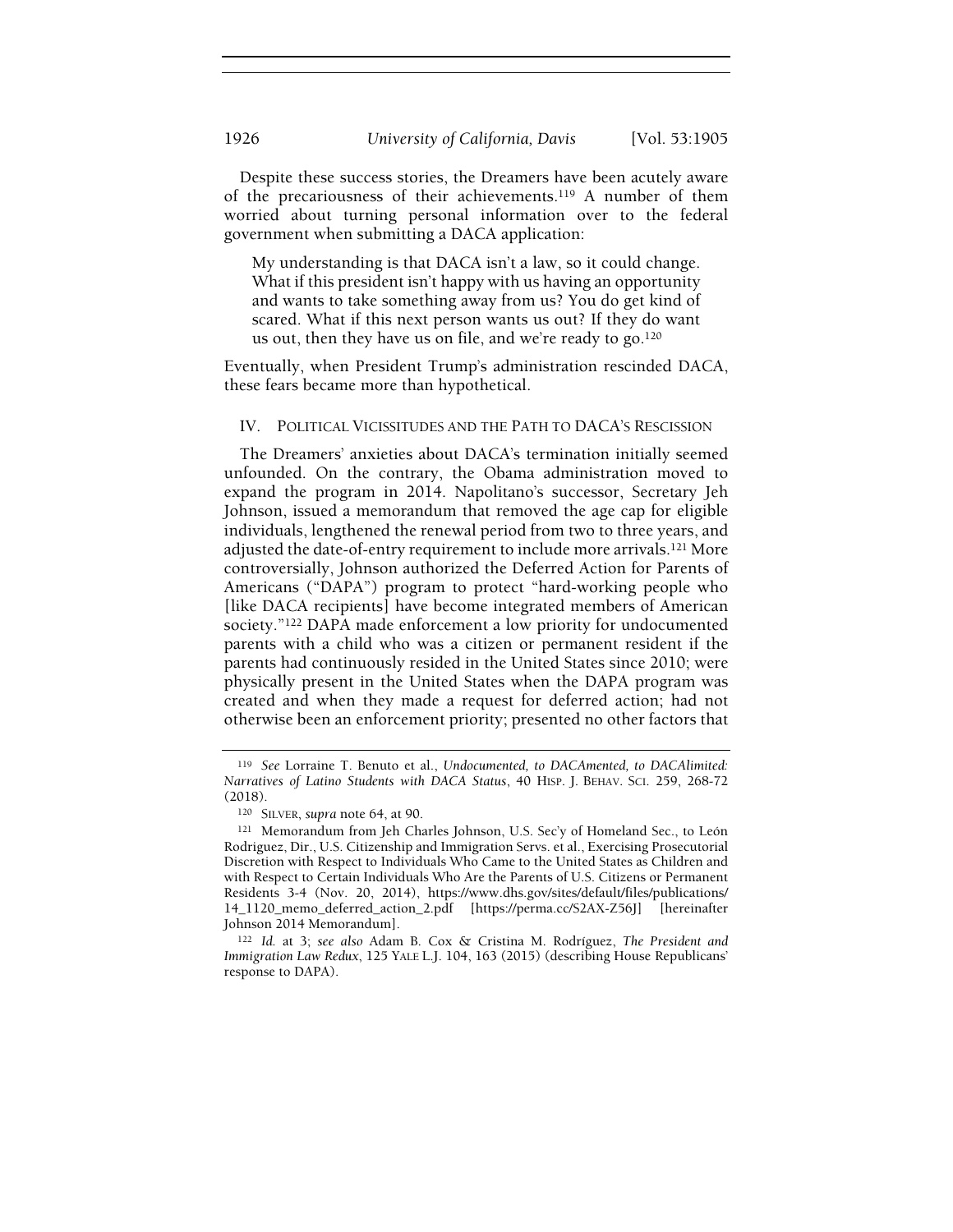made deferred action inappropriate; and had no lawful status when the memorandum was issued.<sup>123</sup> The 2014 memorandum reiterated that it "confer[red] no substantive right, immigration status or pathway to citizenship."<sup>124</sup>

In response, Texas along with twenty-five other states filed suit to challenge DACA's expansion and DAPA's adoption.<sup>125</sup> The plaintiffs alleged that these efforts to broaden the scope of deferred action did not comply with requirements under the Administrative Procedure Act ("APA").<sup>126</sup> According to the plaintiffs, each program was not merely an exercise of prosecutorial discretion but instead created new administrative rules. As a result, the changes should have been adopted only after notice-and-comment rulemaking.<sup>127</sup> To bolster this claim, the plaintiffs pointed out that under the original DACA program, there had been few, if any, discretionary judgments in processing applications.<sup>128</sup> Instead, because DACA operated as a set of rules, nearly all applications were granted except those that failed on technical or clerical grounds.<sup>129</sup> The federal district court and the Fifth Circuit Court of Appeals both concluded that the plaintiffs were likely to succeed on the merits of this claim.<sup>130</sup>

<sup>123</sup> Johnson 2014 Memorandum, supra note 121, at 4.

<sup>124</sup> Id. at 5.

<sup>125</sup> Texas v. United States, 86 F. Supp. 3d 591, 604 (S.D. Tex. 2015), aff'd, 809 F.3d 134 (5th Cir. 2015), aff'd, 136 S. Ct. 2271 (2016); see also Jeffrey Toobin, American Limbo: While Politicians Block Reform, What Is Happening to Immigrant Families? , NEW YORKER (July 20, 2015), https://www.newyorker.com/magazine/2015/07/27/americanlimbo [https://perma.cc/D9M4-4JBW].

<sup>126</sup> Texas, 86 F. Supp. 3d at 647.

<sup>127</sup> See id. at 664-72.

<sup>128</sup> During the program's early years, the denial rate was just 1%. Stephen Dinan, DACA Denial Rate Doubles Under Trump Administration, WASH. TIMES (Sept. 20, 2017), https://www.washingtontimes.com/news/2017/sep/20/daca-denial-rate-doubles-underdonald-trump-admini/ [https://perma.cc/T8GA-9HZ2]; see also Olivas, Within You Without You, supra note 116, at 81 (providing statistics on acceptances and denials of DACA requests from the program's inception in 2012 through 2016).

<sup>129</sup> See Texas, 86 F. Supp. 3d at 609-10. In a pointed critique of the court's reasoning, Professor Anil Kalhan questioned the assumption that high approval rates implied that discretion was not being exercised. In his view, "given the high costs of applying and the severe potential consequences if applications are denied or deferred action is later revoked, one should fully expect approval rates to be high — since noncitizens with marginal applications have exceedingly powerful incentives not to apply in the first place." Anil Kalhan, Deferred Action, Supervised Enforcement Discretion, and the Rule of Law Basis for Executive Action on Immigration, 63 UCLAL. REV. DISCOURSE 58, 92 (2015).

<sup>130</sup> See Texas, 86 F. Supp. at 677; Texas v. United States, 809 F.3d 134, 171-83 (5th Cir. 2015).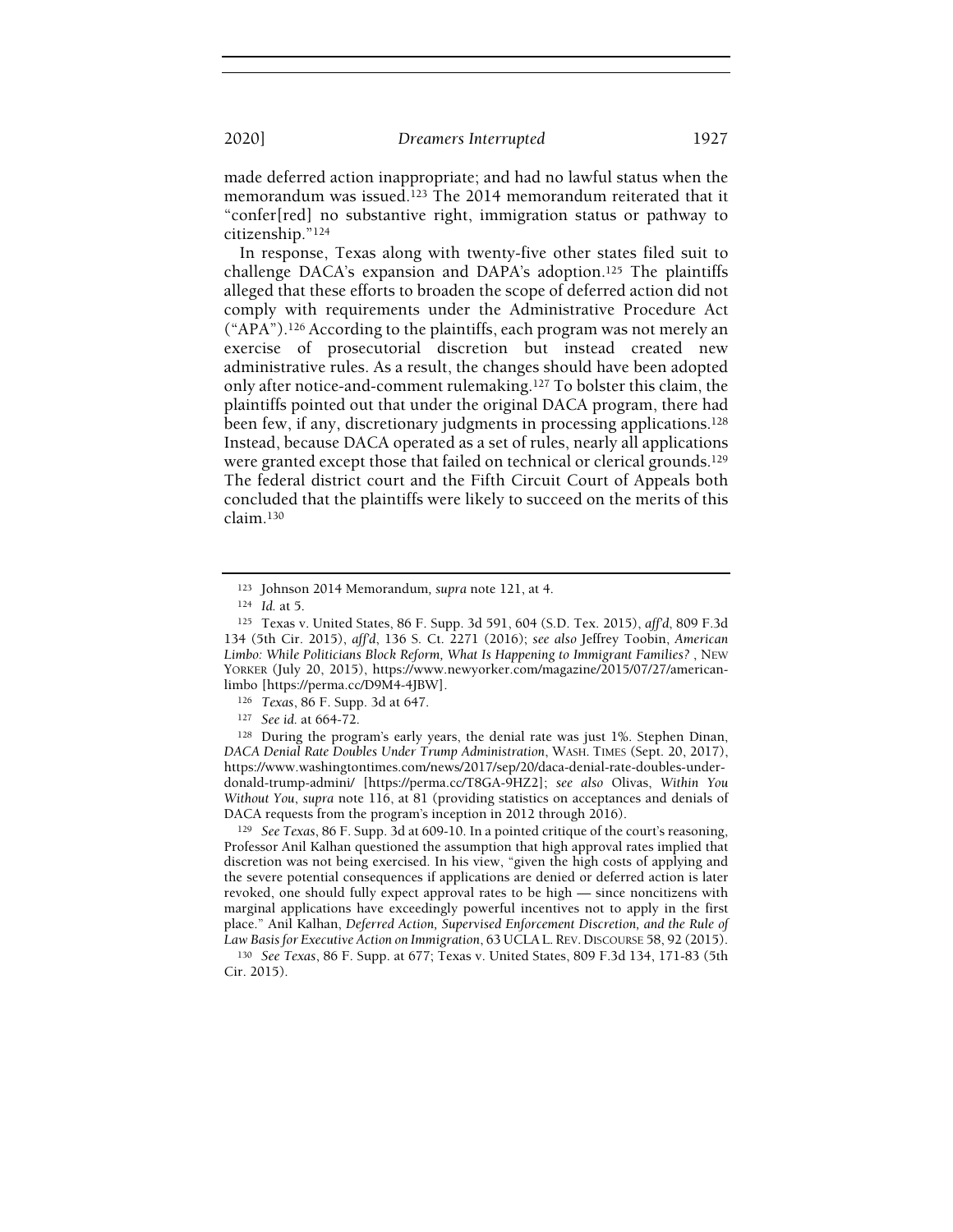In addition, the plaintiffs contended that DACA's expansion and DAPA's adoption exceeded the Department of Homeland Security's authority and so was substantively unlawful under the APA. According to the plaintiffs, the programs were "manifestly contrary" to the Immigration and Naturalization Act.<sup>131</sup> In particular, the program allowed undocumented immigrants to obtain the benefits of lawful presence without meeting stringent requirements for permanent residency and naturalization.<sup>132</sup> The Fifth Circuit concluded that the plaintiffs also were likely to succeed on this argument.<sup>133</sup> Finally, the plaintiffs invoked the Take Care Clause of the Constitution, which requires the President to faithfully execute the laws of the United States.<sup>134</sup> The lower courts did not reach this constitutional question because they were able to dispose of the case on statutory grounds.<sup>135</sup>

Concluding that the plaintiffs were likely to succeed on the merits, the district court issued a nationwide injunction enjoining implementation of the expanded DACA and DAPA programs, and the Fifth Circuit upheld the injunction.<sup>136</sup> The U.S. Supreme Court agreed to hear the case and asked the parties to brief both the constitutional and statutory questions.<sup>137</sup> As a result, some observers speculated that the Court would issue a sweeping decision based on the Take Care Clause as well as the Administrative Procedure Act.<sup>138</sup> With the death of Justice Antonin Scalia, however, that judicial calculus changed.<sup>139</sup> The Court simply affirmed the Fifth Circuit's ruling in a one-line, equally divided decision handed down on June 23, 2016.<sup>140</sup> Both the DACA expansion and the DAPA program were overturned,<sup>141</sup> but the

138 See Garrett Epps, Will the U.S. Supreme Court Tell Obama to 'Take Care'? ATLANTIC (Jan. 21, 2016), https://www.theatlantic.com/politics/archive/2016/01/ supreme-court-united-states-texas/425031/ [https://perma.cc/9QHX-NBUG].

139 Jared Meyer, Did Scalia's Death Just Win the Texas Immigration Case for Obama?, FORBES (Feb. 16, 2016), https://www.forbes.com/sites/jaredmeyer/2016/02/16/did-scaliasdeath-just-win-the-texas-immigration-case-for-obama/#7c617dda8261 [https://perma.cc/ DX6R-JHBB].

<sup>140</sup> See Texas v. United States, 136 S. Ct. 2271 (2016) (per curiam).

<sup>141</sup> See Memorandum from John F. Kelly, U.S. Sec'y of Homeland Sec., to Kevin K. McAleenan, Acting Comm'r, U.S. Customs and Border Prot., et al., Rescission of Memorandum Providing for Deferred Action for Parents of Americans and Lawful Permanent Residents ("DAPA") (June 15, 2017).

<sup>131</sup> Texas, 809 F.3d at 186.

<sup>132</sup> See id. at 179-80.

<sup>133</sup> See id. at 186.

<sup>134</sup> See id. at 149-50.

<sup>135</sup> See id. at 146, 149.

<sup>136</sup> See Texas, 86 F. Supp. 3d at 676, aff'd, 809 F.3d at 186-88.

<sup>137</sup> See United States v. Texas, 136 S. Ct. 906 (2016).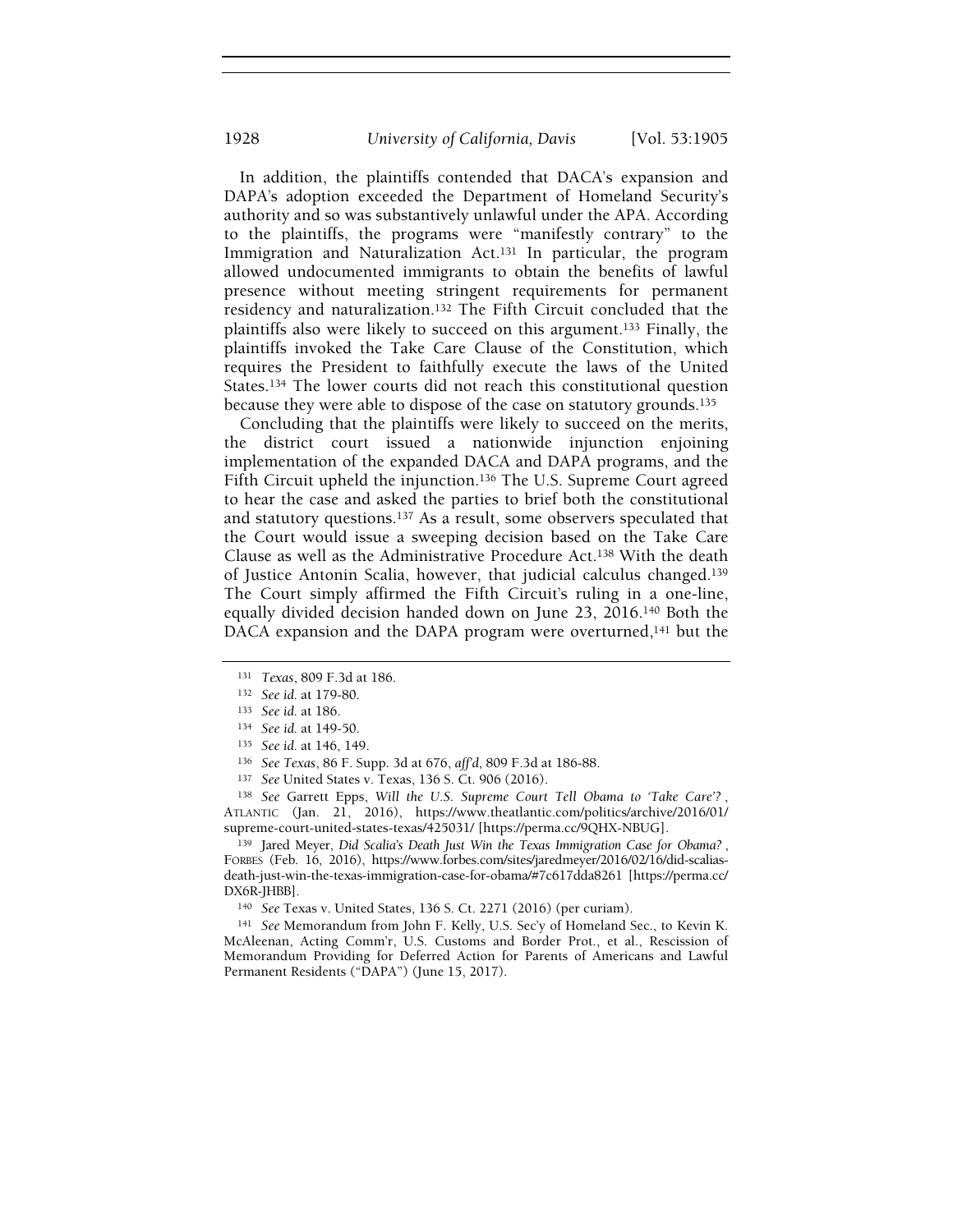Justices provided no guidance on precisely why the programs were impermissible. Although the Court's decision unsettled immigrant rights advocates, at least the original DACA program remained intact.

President Trump's election provided new cause for concern about DACA's future. When Trump was on the campaign trail, he promised to crack down on illegal immigration by securing the borders and deporting the undocumented.<sup>142</sup> At a rally in August 2016, he announced that he would "immediately terminate President Obama's two illegal executive amnesties [DACA and DAPA] in which he defied federal law and the Constitution to give amnesty to approximately 5 million illegal immigrants."<sup>143</sup> In January 2017, shortly after Trump was inaugurated, his administration issued an Executive Order on "Enhancing Public Safety in the Interior of the United States" that made clear that "[m]any aliens who illegally enter the United States and those who overstay or otherwise violate the terms of their visas present a significant threat to national security and public safety."144 Far from assuming that some undocumented immigrants might be deserving, Trump's edict treated the entire population as presumptively dangerous. In fact, the Trump administration vowed to end enforcement exemptions for specified categories of immigrants.<sup>145</sup> Even so, just one month later, the President expressed ambivalence about the Dreamers and their vulnerability to deportation. He recognized that many were "absolutely incredible kids," and he wanted to treat them "with heart."<sup>146</sup>

<sup>142</sup> JULIE HIRSCHFELD DAVIS & MICHAEL D. SHEAR, BORDER WARS: INSIDE TRUMP'<sup>S</sup> ASSAULT ON IMMIGRATION 25-26, 37-39 (2019); Mary Romero, Trump's Immigration Attacks, in Brief, 17 CONTEXTS 34, 35-36, 39 (2018), https://journals.<br>sagepub.com/doi/full/10.1177/1536504218766549 [https://perma.cc/5V8R-KQP9]; sagepub.com/doi/full/10.1177/1536504218766549 Katie Reilly, Here Are All the Times Donald Trump Insulted Mexico, TIME (Aug. 31, 2016), http://time.com/4473972/donald-trumpmexico-meeting-insult/ [https://perma.cc/6SVF-8MPJ]; What Did Donald Trump Say About Immigrants? , BOSTON GLOBE (June 29, 2015, 4:44 PM), https://www.bostonglobe.com/arts/television/2015/06/29/what-did-donaldtrump-say-about-immigrants/ForaqpQHjwgeKRdVUdYrdM/story.html [https://perma. cc/RR86-7SVS].

<sup>&</sup>lt;sup>143</sup> Katie Reilly, Here's What Trump Has Said About DACA in the Past, TIME (Sept. 5, 2017), https://time.com/4927100/donald-trump-daca-past-statements/ [https://perma. cc/5BS9-WF6W]. In fact, a transition team had already drafted an executive order to end DACA before Trump took office. DAVIS & SHEAR, supra note 142, at 53-54.

<sup>144</sup> Enhancing Public Safety in the Interior of the United States, Exec. Order No. 13768, 82 Fed. Reg. 8799, 8799 (Jan. 30, 2017).

<sup>145</sup> See id.

<sup>146</sup> See Alan Gomez, What is President Trump's Policy on DREAMers? It Keeps Changing, USA TODAY (Feb. 7, 2018, 9:55 AM), https://www.usatoday.com/story/ news/politics/2018/02/07/what-president-trumps-policy-dreamers-keeps-changing/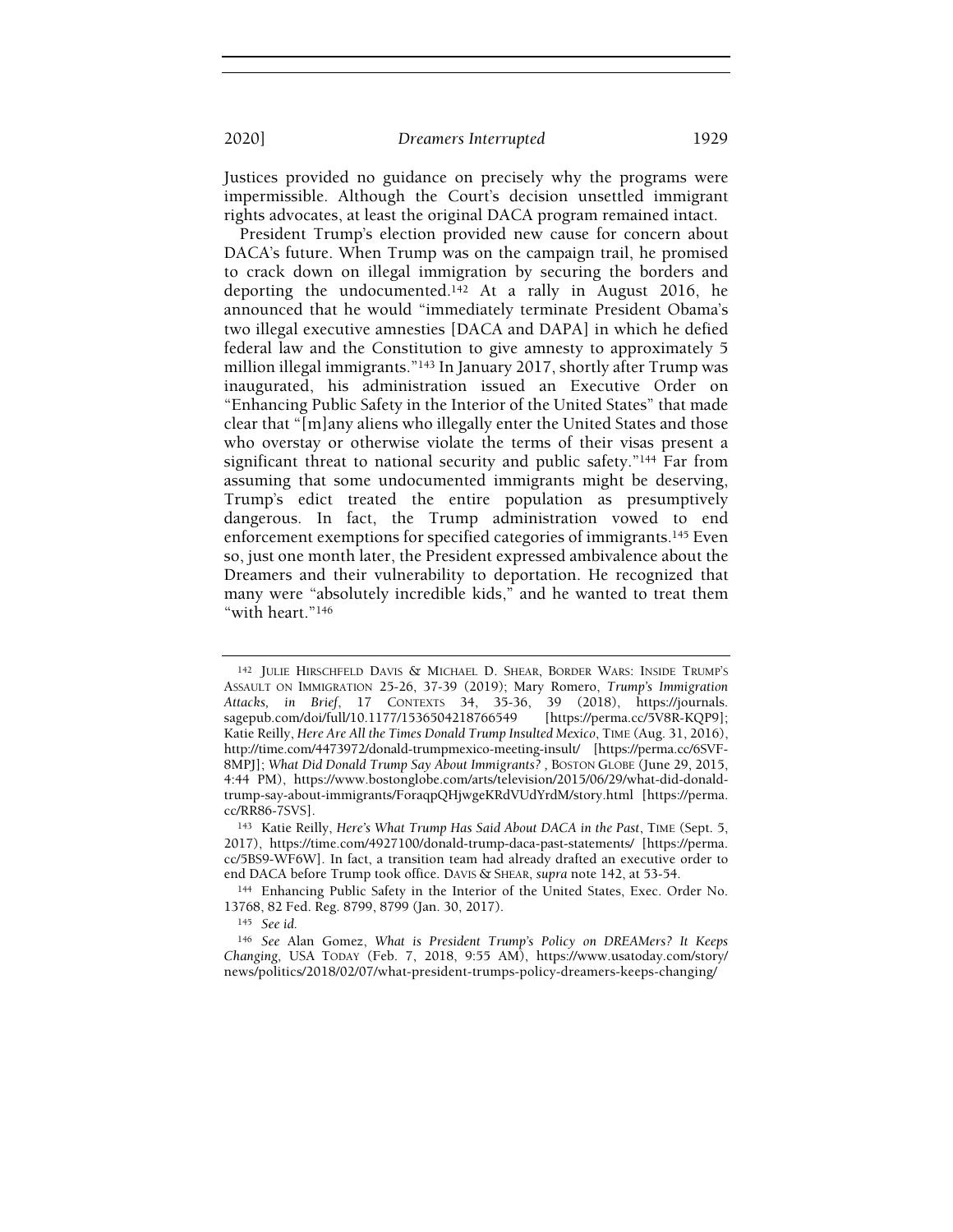Despite those reservations, the Trump administration rescinded the original DACA program in early September 2017. The process began with a letter from Attorney General Jeff Sessions to Acting Secretary Elaine Duke at the Department of Homeland Security.<sup>147</sup> That letter stated that "DACA was effectuated by the previous administration through executive action, without proper statutory authority and with no established end-date, after Congress' repeated rejection of proposed legislation that would have accomplished a similar result."<sup>148</sup> Sessions concluded that DACA was the product of "an unconstitutional exercise of authority" and was at risk of being struck down by the courts, just as the DAPA program had been.<sup>149</sup> The next day, the Department of Homeland Security released its "Memorandum on Rescission of Deferred Action for Childhood Arrivals (DACA)," which echoed these concerns and terminated DACA.<sup>150</sup> Apparently, Duke was a reluctant messenger. As a result, the rescission memorandum simply recited the legal justifications in Sessions' letter and refrained from adding any new policy rationales.<sup>151</sup> The memorandum made clear that the department would not accept new applications or renewal requests but would address pending applications on a case-by-case basis and would not revoke prior grants of deferred action.<sup>152</sup> Unsurprisingly, a series of federal lawsuits ensued, challenging the rescission's legality.<sup>153</sup> Interestingly, once these cases wended their way to the Supreme Court, Trump's sympathies for DACA recipients largely evaporated. In fact, he

<sup>312783002/ [</sup>https://perma.cc/25WK-7BW3] (quoting President Trump's remarks at a February 2016 White House ceremony). See generally DAVIS & SHEAR, supra note 142, at 21-22, 156-57, 159-62, 173-77 (describing Trump's ambivalence about DACA and aides' concerns that he would not terminate the program).

<sup>147</sup> See Letter from Attorney Gen. Jefferson B. Sessions III to Acting Sec'y Elaine Duke (Sept. 4, 2017), https://www.justice.gov/opa/speech/file/994651/download [https://perma. cc/LV7D-HPXK].

<sup>148</sup> Id.

<sup>149</sup> See id.

<sup>150</sup> See Duke 2017 DACA Memorandum, supra note 15, at 2-4.

<sup>151</sup> DAVIS & SHEAR, supra note 142, at 170-72, 174.

<sup>152</sup> See Duke 2017 DACA Memorandum, supra note 15, at 4-5.

<sup>153</sup> See, e.g., Alan Neuhauser, In Ending DACA, Trump Trades a Lawsuit From the Right for Lawsuits From the Left, U.S. News & WORLD REP. (Sept. 5, 2017, 8:42 PM), https://www.usnews.com/news/national-news/articles/2017-09-05/in-ending-dacatrump-trades-a-lawsuit-from-the-right-for-lawsuits-from-the-left [https://perma.cc/U5N3- 6R8B]; Nicola Ai Ling Prall, Lawsuits Over Rescission of DACA, NAT'L L. REV. (Sept. 14,

<sup>2017),</sup> https://www.natlawreview.com/article/lawsuits-over-rescission-daca [https://perma. cc/ZU89-W2PV].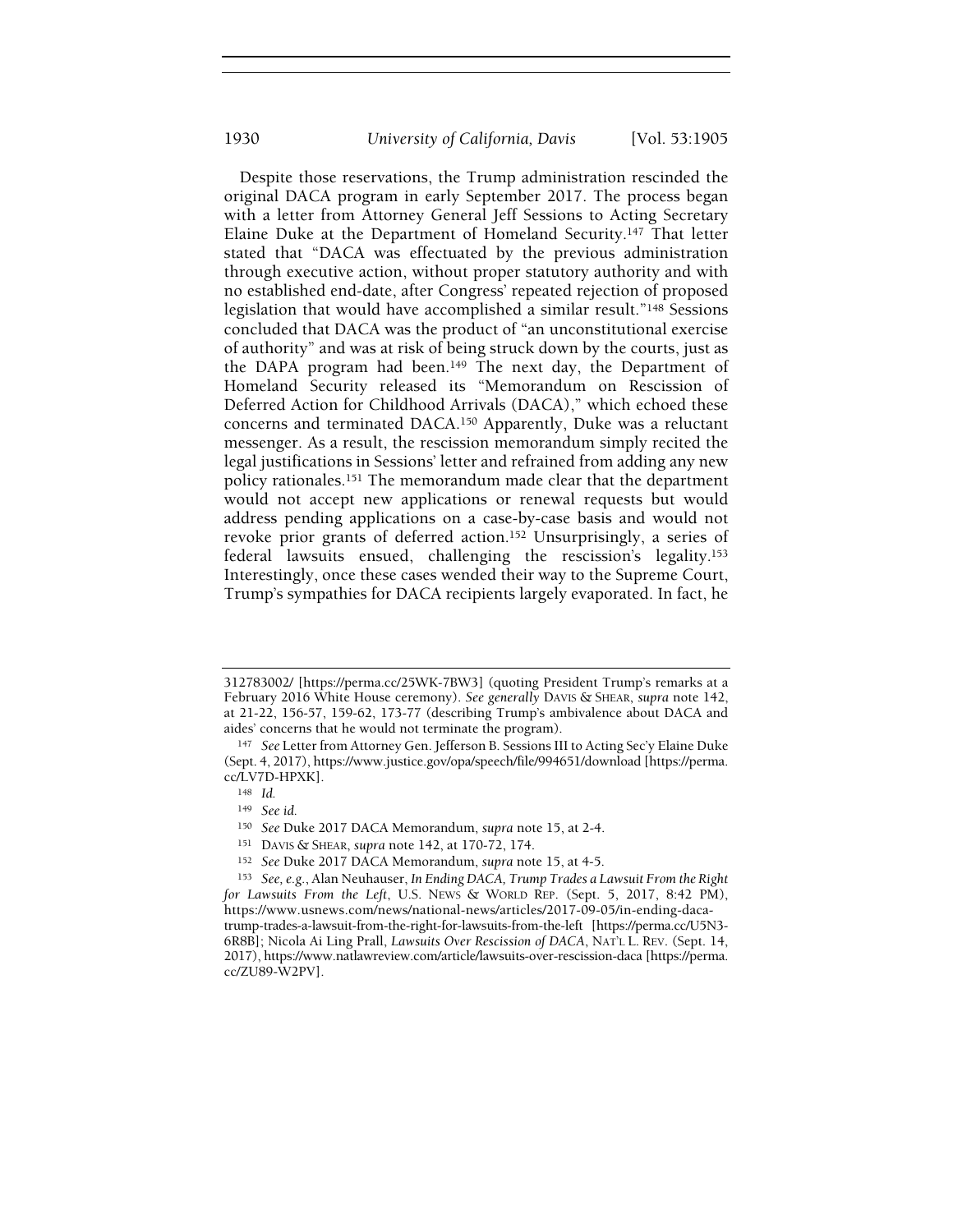tweeted that many of them are "no longer very young, are far from 'angels,'" and that "[s]ome are very tough, hardened criminals."<sup>154</sup>

# V. FIGHTING BACK IN THE COURTS: LITIGATION OVER DACA'S RESCISSION

Following DACA's rescission, plaintiffs filed suit in federal court in California (Regents of the University of California v. Department of Homeland Security),<sup>155</sup> the District of Columbia (National Association for the Advancement of Colored People v. Trump),<sup>156</sup> Maryland (Casa de Maryland v. Department of Homeland Security),<sup>157</sup> New York (Battalla Vidal v. Nielsen),<sup>158</sup> and Texas (Texas v. United States).<sup>159</sup> The California, District of Columbia, Maryland, and New York cases challenged the rescission under the APA as well as the Equal Protection Clause.<sup>160</sup> By contrast, the Texas lawsuit claimed that the U.S. government failed to live up to its obligations under a stipulation mandating an end to the original DACA program as well as the expanded DACA and DAPA programs.<sup>161</sup> The Supreme Court has granted certiorari to resolve issues related to the termination under the APA and equal protection law.<sup>162</sup>

As with the prior challenge to DACA's expansion and DAPA's creation, litigants primarily have focused on whether the rescission

<sup>157</sup> 284 F. Supp. 3d 758 (D. Md. 2018) (denying motion for preliminary injunction).

<sup>158</sup> Batalla Vidal v. Nielsen, 279 F. Supp. 3d 401 (E.D.N.Y. 2018) (granting motion for preliminary injunction); Batalla Vidal v. Nielsen, 291 F. Supp. 3d 260 (E.D.N.Y. 2018) (upholding APA and equal protection claims).

<sup>161</sup> See Texas, 328 F. Supp. 3d at 672-73.

<sup>162</sup> See 139 S. Ct. 2779 (2019) (granting certiorari in the federal cases in the District of Columbia, New York, and California).

<sup>154</sup> Adam Liptak, Supreme Court Appears Ready to Let Trump End DACA Program, N.Y. TIMES (Nov. 15, 2019), https://www.nytimes.com/2019/11/12/us/supreme-courtdreamers.html [https://perma.cc/DAU8-V4BG].

<sup>155</sup> 279 F. Supp. 3d 1011 (N.D. Cal. 2018) (granting preliminary injunction); Regents of the Univ. of Cal. v. U.S. Dep't of Homeland Sec., 298 F. Supp. 3d 1304 (N.D. Cal 2018) (sustaining APA and equal protection claims), aff'd, 908 F.3d 476 (9th Cir. 2018).

<sup>156</sup> 298 F. Supp. 3d 209 (D.D.C. 2018) (vacating DACA's rescission), order partially stayed pending appeal, 321 F. Supp. 3d 143 (D.D.C. 2018).

<sup>159</sup> Texas v. United States, 328 F. Supp. 3d 662 (S.D. Tex. 2018) (denying motion for preliminary injunction to enjoin DACA program).

<sup>160</sup> See Batalla Vidal, 279 F. Supp. 3d at 407-09; Batalla Vidal, 291 F. Supp. 3d at 269-72, 274-79; Regents of the Univ. of Cal., 279 F. Supp. 3d at 1027-28; Nat'l Ass'n for the Advancement of Colored People v. Trump (NAACP), 298 F. Supp. 3d 209, 223 (D.D.C. 2018); Casa de Md. v. U.S. Dep't of Homeland Sec., 284 F. Supp. 3d 758, 762- 63 (D. Md. 2018).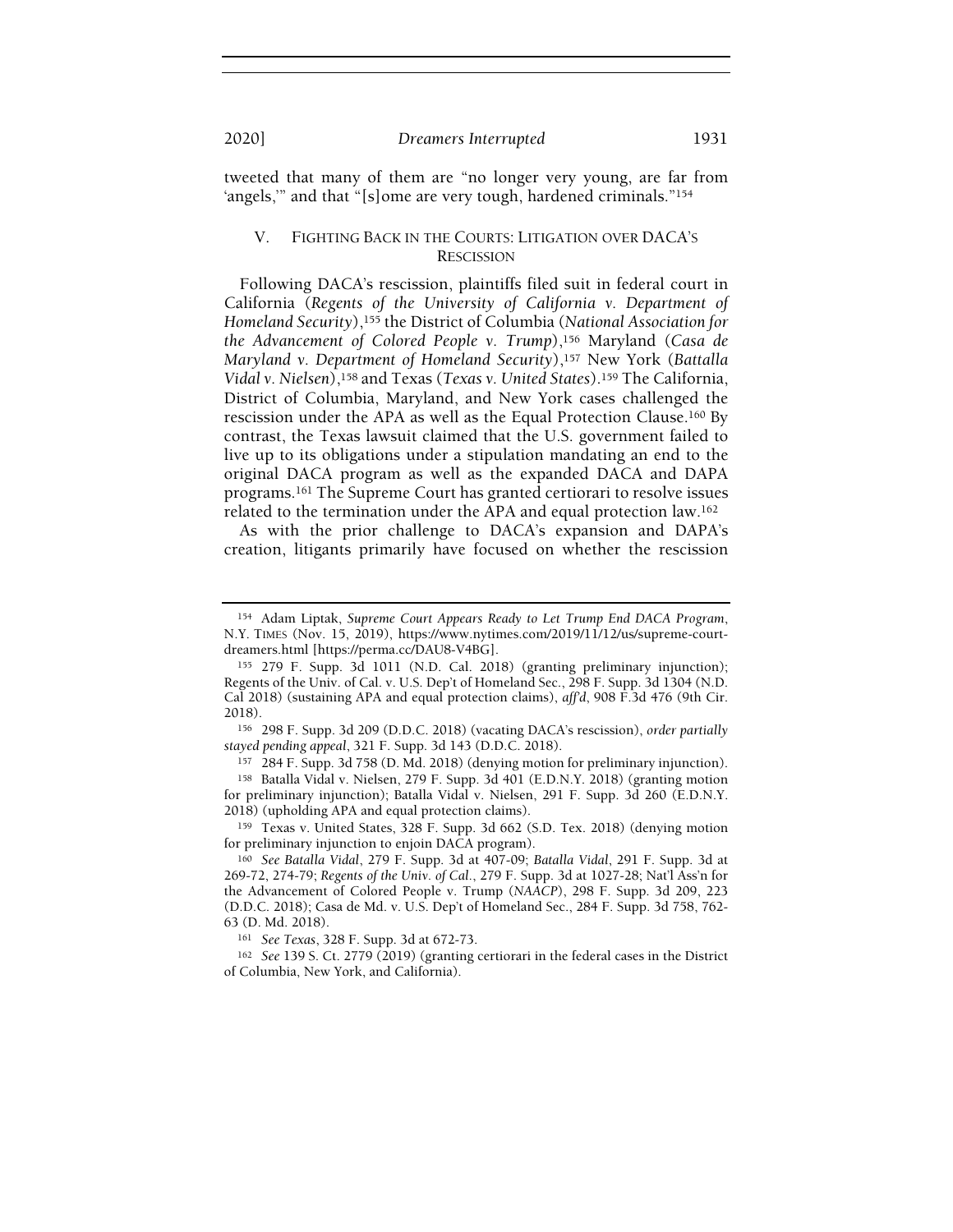violates the APA.<sup>163</sup> One argument is procedural, alleging that DACA cannot be rescinded without notice-and-comment rulemaking.<sup>164</sup> Of course, DACA itself was adopted without the benefit of such a process.<sup>165</sup> Generally, the lower courts have concluded that both DACA's adoption and its rescission were exercises of prosecutorial discretion that did not require notice and comment.<sup>166</sup> Only the federal district court in Texas found that DACA itself should have been subject to this process.<sup>167</sup>

The other argument under the APA is substantive, contending that the Trump administration's justifications for rescinding DACA were so poorly supported as to be arbitrary and capricious.<sup>168</sup> The district courts have rejected the administration's claim that DACA had to be terminated because it was an illegal usurpation of congressional authority under the Immigration and Nationality Act. On the contrary, DACA offered no pathway to citizenship and expressly deferred to Congress's prerogatives.<sup>169</sup> Nor was DACA impermissible simply because Congress repeatedly failed to enact the DREAM Act. Legislative inaction did not preclude the exercise of prosecutorial discretion through deferred action.<sup>170</sup>

The California, District of Columbia, and New York district courts also rejected Attorney General Sessions' and Acting Secretary Duke's claims about the risk of litigation should the DACA program continue. As the judges explained, the Trump administration had wrongly

<sup>167</sup> See Texas, 328 F. Supp. 3d at 735 (reaching this result "[d]espite the less-thanconvincing evidence regarding discretion and given the overwhelming evidence concerning the rights conferred and the obligations imposed . . .").

<sup>169</sup> Batalla Vidal, 279 F. Supp. 3d at 425-27; NAACP, 298 F. Supp. 3d at 238-39.

<sup>163</sup> See Glenn C. Smith, DACA on the Docket, JURIST (Dec. 5, 2018, 9:26 AM), https://www.jurist.org/commentary/2018/12/glenn-smith-daca-docket/ [https://perma. cc/4LEV-AHD6] (noting how the APA has been used to challenge the DACA rescission in ways that narrow the analysis and deflect constitutional concerns).

<sup>164</sup> See Batalla Vidal, 291 F. Supp. 3d at 270; Regents of the Univ. of Cal., 279 F. Supp. 3d at 1027; NAACP, 298 F. Supp. 3d at 236; Casa de Md., 284 F. Supp. 3d at 762-63; Texas, 328 F. Supp. 3d at 727.

<sup>165</sup> See Batalla Vidal, 291 F. Supp. 3d at 273; NAACP, 298 F. Supp. 3d at 237; Texas, 328 F. Supp. 3d at 727.

<sup>166</sup> See Batalla Vidal, 291 F. Supp. 3d at 272-73; Casa de Md., 284 F. Supp. 3d at 772- 73, aff'd, 924 F.3d at 702-03; Regents of the Univ. of Cal., 908 F.3d at 507; NAACP, 298 F. Supp. 3d at 234-37; Texas, 328 F. Supp. 3d at 729-34.

<sup>168</sup> See Batalla Vidal, 279 F. Supp. 3d at 420; Batalla Vidal, 291 F. Supp. 3d at 269- 70; Regents of the Univ. of Cal., 279 F. Supp. 3d at 1027; NAACP, 298 F. Supp. 3d at 237- 43; Casa de Md., 924 F.3d at 703-05.

<sup>170</sup> See Batalla Vidal, 279 F. Supp. 3d at 423; Regents of the Univ. of Cal., 279 F. Supp. 3d at 1039-40, aff'd, 908 F.3d at 508-10.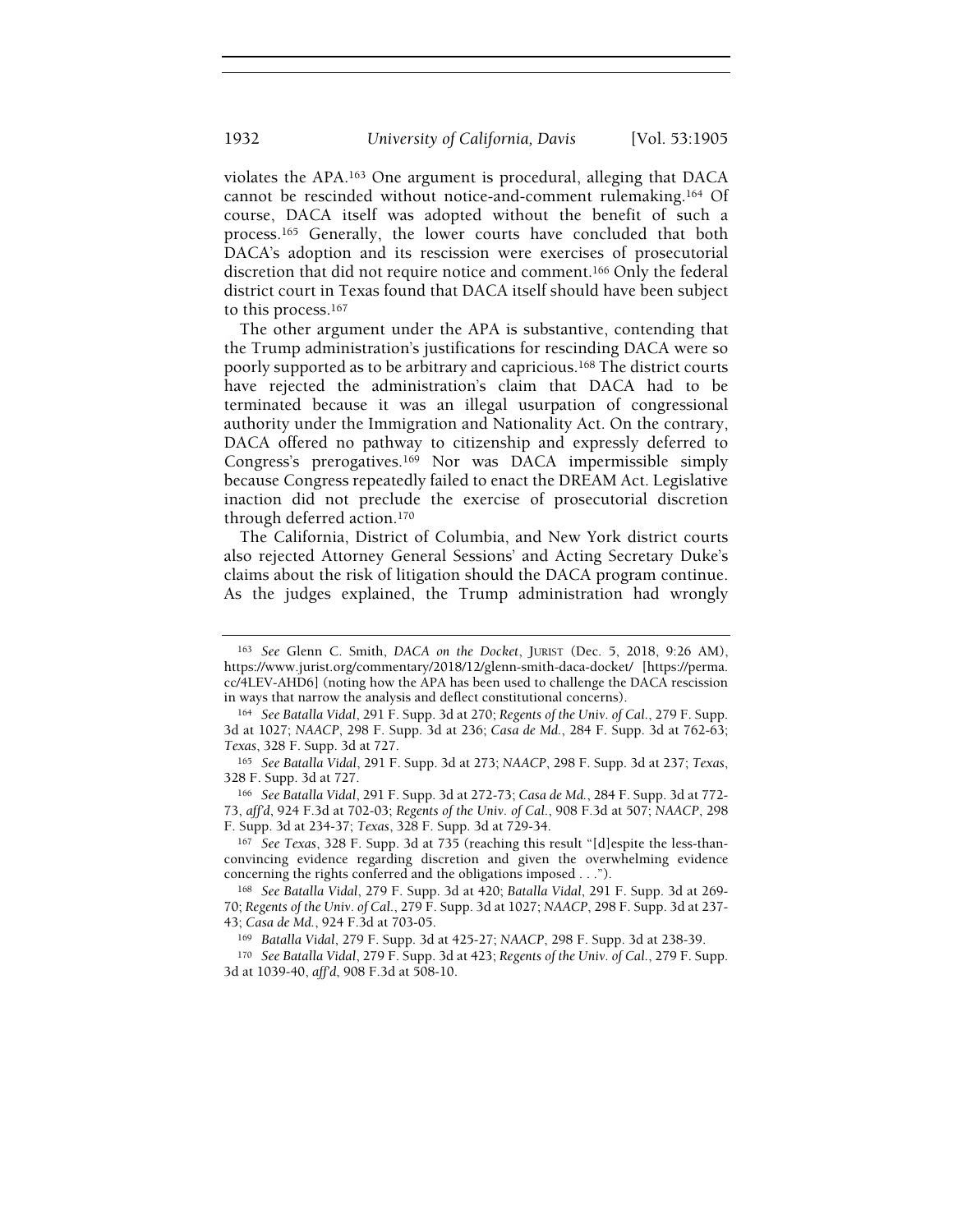concluded that DACA's adoption was illegal, so officials likely overestimated the danger that the program would be overturned in a court challenge.<sup>171</sup> In addition, the California, District of Columbia, and New York courts noted the Trump administration's failure to weigh DACA beneficiaries' reliance interests when phasing out the program. This lack of attention to the rescission's disruptive impact further weakened the official decision-making process.<sup>172</sup> Based on these findings, the three courts concluded that at least some of the plaintiffs' claims were likely to succeed; as a result, the judges issued nationwide injunctions requiring that the federal government process pending DACA applications and renewals until the lawsuits were resolved.<sup>173</sup> Initially, the District of Columbia court extended the injunction to new applications but it later retreated from this position.<sup>174</sup>

In reaching its conclusions about the arbitrary nature of the DACA rescission, the District of Columbia district court sought additional input from Duke's successor, Secretary of Homeland Security Kirstjen M. Nielsen.<sup>175</sup> Nielsen responded by reiterating the justifications in Duke's memorandum, that is, the Attorney General's conclusion that DACA was unlawful and that there was an ongoing risk of litigation.<sup>176</sup> Citing the Fifth Circuit's decision invalidating the DAPA and expanded DACA programs, Nielsen asserted that the courts found "such a major non-enforcement policy" to be incompatible with the Immigration and Naturalization Act's "comprehensive scheme" and that the original DACA program suffered from "the same statutory defects."<sup>177</sup>

Importantly, Nielsen added a policy rationale for the rescission, one that did not turn on DACA's presumed illegality. According to her memorandum, the Department of Homeland Security "should not adopt public policies of non-enforcement of [immigration] laws for broad classes and categories of aliens under the guise of prosecutorial

<sup>171</sup> See Batalla Vidal, 279 F. Supp. 3d at 429-31; Regents of the Univ. of Cal., 279 F. Supp. 3d at 1043-44, aff'd, 908 F.3d at 506-07, 517; NAACP, 298 F. Supp. 3d at 241-42. But cf. Casa de Md., 284 F. Supp. 3d at 772-73.

<sup>172</sup> See Batalla Vidal, 279 F. Supp. 3d at 431-32; Regents of the Univ. of Cal., 279 F. Supp. 3d at 1044-45; NAACP, 298 F. Supp. 3d at 240.

<sup>173</sup> Batalla Vidal, 279 F. Supp. 3d at 437; Regents of the Univ. of Cal., 279 F. Supp. 3d at 1049, aff'd, 908 F.3d at 520; NAACP, 298 F. Supp. 3d at 243.

<sup>174</sup> See NAACP, 298 F. Supp. 3d at 245-46, 249, modified on motion for clarification, 321 F. Supp. 3d at 150.

<sup>175</sup> Id. at 249.

<sup>176</sup> Memorandum from Kirstjen M. Nielsen, U.S. Sec'y of Homeland Sec., at 2 (June 22, 2018), https://www.dhs.gov/sites/default/files/publications/18\_0622\_S1\_Memorandum\_ DACA.pdf [https://perma.cc/H6RR-G8S5].

 $177$  Id.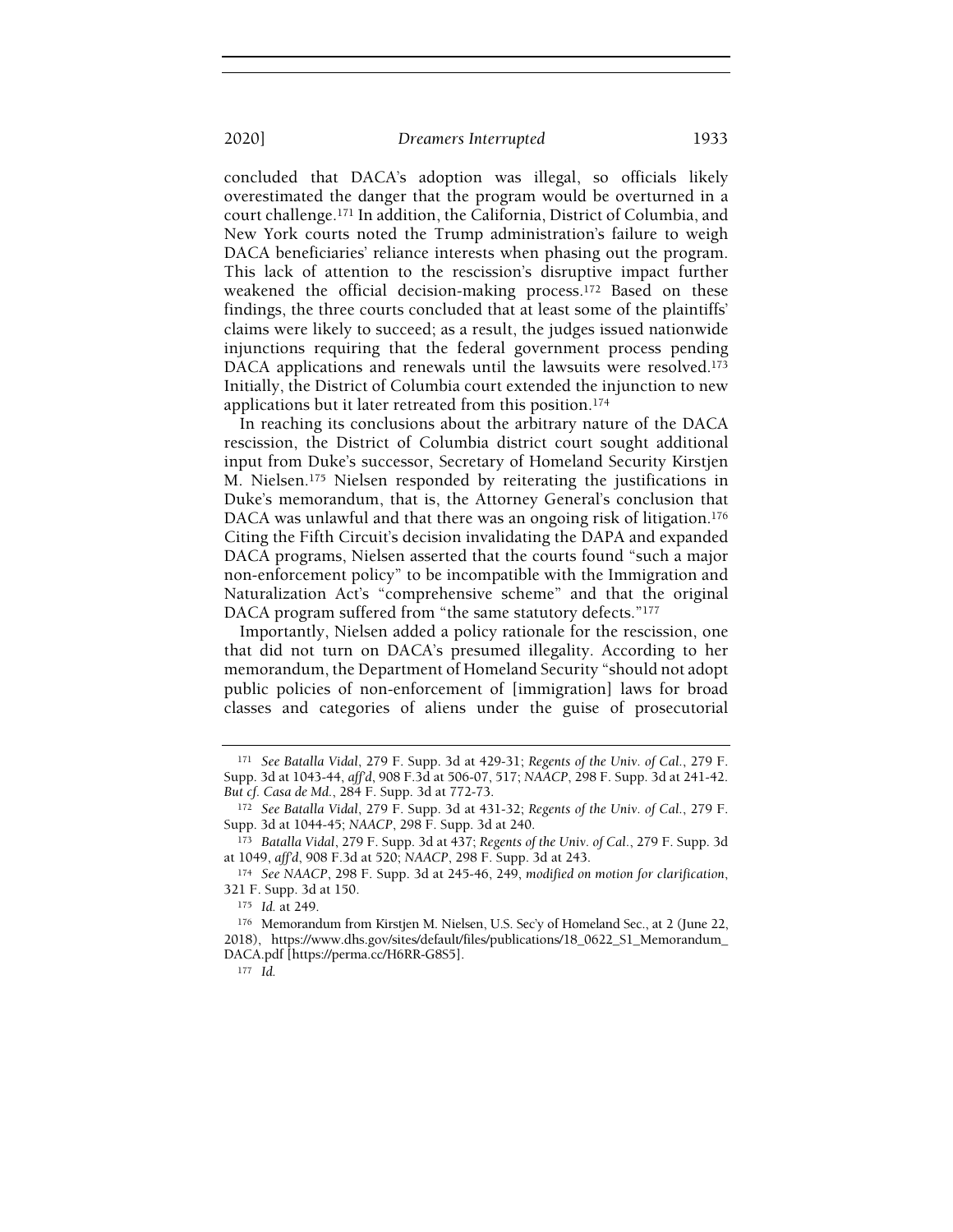discretion — particularly a class that Congress has repeatedly considered but declined to protect."<sup>178</sup> Although Congress could mandate such sweeping changes, the department was obligated to exercise its prosecutorial discretion on a "truly individualized, case-bycase basis."<sup>179</sup>

As for reliance interests, Nielsen concluded that "clear, consistent, and transparent enforcement of the immigration laws" was imperative.<sup>180</sup> Under the circumstances, DACA's "questionable legality" along with other policy considerations outweighed "the asserted reliance interests" of DACA recipients.<sup>181</sup> Those reliance interests were weak, according to the memorandum, because DACA was "a temporary stopgap measure, not a permanent fix; it was expressly limited to twoyear renewal periods, it expressly conferred no substantive rights, and it was revocable at any time."<sup>182</sup> Because the court found Nielsen's legal assertions conclusory and her treatment of reliance interests cursory, its view that the rescission was arbitrary and capricious remained unaltered.<sup>183</sup>

In addition to claims under the APA, the California and New York district courts allowed plaintiffs to mount an equal protection challenge to the rescission's constitutionality.<sup>184</sup> The claim was based on the disproportionate impact on Latinos, especially those of Mexican origin, and the allegedly discriminatory motives evinced by candidate and then President Trump's hostile statements.<sup>185</sup> In particular, the plaintiffs cited: (1) candidate Trump's assertion that Mexican immigrants are not Mexico's "best" but instead are "people that have a lot of problems," "the bad ones," and "criminals, drug dealers, [and] rapists," (2) his statement at a campaign rally that protestors were "thugs who were flying the Mexican flag," (3) his assertion that a Mexican-American federal judge could not rule impartially in a suit against Trump

<sup>178</sup> Id.

<sup>179</sup> Id. at 3.

<sup>180</sup> Id.

<sup>181</sup> Id.

<sup>182</sup> Id.

<sup>183</sup> Nat'l Ass'n for the Advancement of Colored People v. Trump (NAACP), 315 F. Supp. 3d 457, 471-474 (D.D.C. 2018).

<sup>184</sup> See Batalla Vidal v. Nielsen, 291 F. Supp. 3d 260, 274-79 (E.D.N.Y. 2018); Regents of the Univ. of Cal., 279 F. Supp. 3d 1011, 1028 (N.D. Cal. 2018), aff'd, 908 F.3d 476, 518-20 (9th Cir. 2018).

<sup>185</sup> Batalla Vidal, 291 F. Supp. 3d at 274-75 (noting that between 2012 and June 30, 2017, more than 78% of DACA applications originated from Mexico and 93% from Latin America); Regents of the Univ. of Cal. v. U.S. Dep't Homeland Sec., 298 F. Supp. 3d 1304, 1314 (N.D. Cal. 2018), aff'd, 908 F.3d at 518.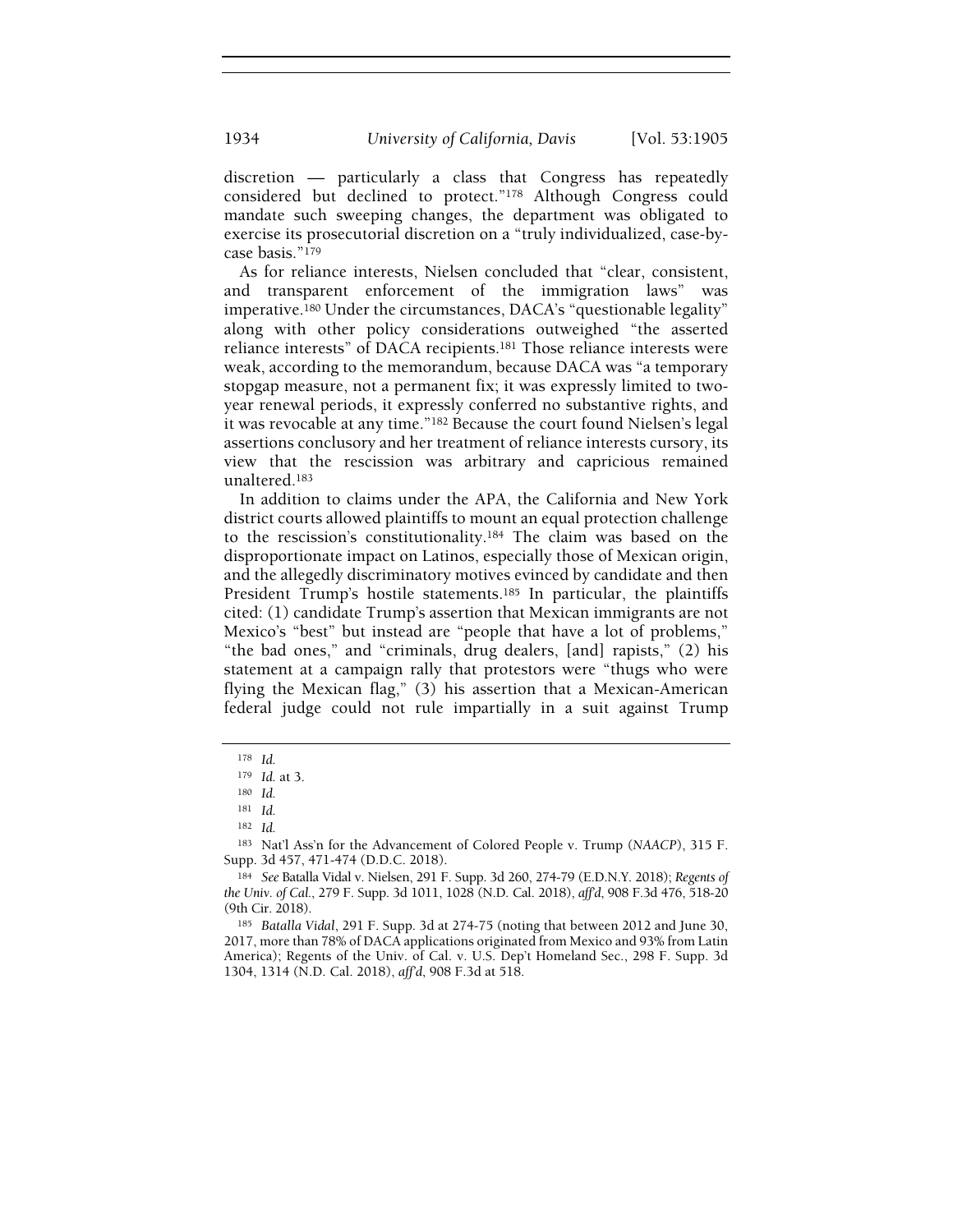University because he was of Mexican origin and would be prejudiced by Trump's plan to build a wall at the Mexican border, and (4) statements both before and after the inauguration that Latino immigrants are criminals, "animals," and "bad hombres."<sup>186</sup> The government moved to dismiss the equal protection claim because most of the statements were made while Trump was a candidate and because Duke, rather than Trump himself, officially ended the program.<sup>187</sup>

The judges in California and New York allowed the equal protection claim to proceed, albeit with real trepidation about the jurisprudential consequences.<sup>188</sup> As the federal court in New York noted, its ruling could lead to an "evidentiary snark hunt" and would "raise[] difficult questions of whether — and, if so, for how long — any Executive action disproportionately affecting a group the President has slandered may be considered constitutionally suspect."<sup>189</sup> Though the court saw "good reasons to tread lightly," it did "not see why it must or should bury its head in the sand when faced with overt expressions of prejudice."<sup>190</sup> In a brief paragraph that cited a presidential tweet as evidence, the district court in California noted that plaintiffs were entitled to have an opportunity to demonstrate that the rescission was motivated by racial prejudice and "contrived to give the administration a bargaining chip to demand funding for a border wall in exchange for reviving DACA."<sup>191</sup> In later decisions, the district court in California and the Ninth Circuit Court of Appeals expanded on the equal protection analysis. In addition to noting the disparate impact on Latinos and the President's inflammatory rhetoric, these opinions described both the abrupt nature of the rescission and the irregular history surrounding it.<sup>192</sup>

<sup>186</sup> Batalla Vidal, 291 F. Supp. 3d at 276-77; Regents of the Univ. of Cal., 298 F. Supp. 3d at 1314, aff'd, 908 F.3d at 518-19. Although the lawsuits have focused on Trump's comments, other members of his administration have made statements that favor European immigration over immigration from other parts of the world. See CHAVEZ, supra note 54, at 38-39.

<sup>187</sup> Batalla Vidal, 291 F. Supp. 3d at 277-79; see Regents of the Univ. of Cal., 298 F. Supp. 3d at 1315, aff'd, 908 F.3d at 519.

<sup>188</sup> By contrast, the United States District Court for the District of Columbia deferred any consideration of the constitutional issues, including both the Take Care Clause and the equal protection arguments, because it had decided to issue a preliminary injunction wholly on statutory grounds. NAACP, 298 F. Supp. 3d at 246.

<sup>189</sup> Batalla Vidal, 291 F. Supp. 3d at 278.

<sup>190</sup> Id.

<sup>191</sup> Regents of the Univ. of Cal. v. U.S. Dep't Homeland Sec., 279 F. Supp. 3d 1011, 1047 (N.D. Cal. 2018).

<sup>&</sup>lt;sup>192</sup> Regents of the Univ. of Cal., 298 F. Supp. 3d at 1314-15, aff'd, 908 F.3d at 518-19.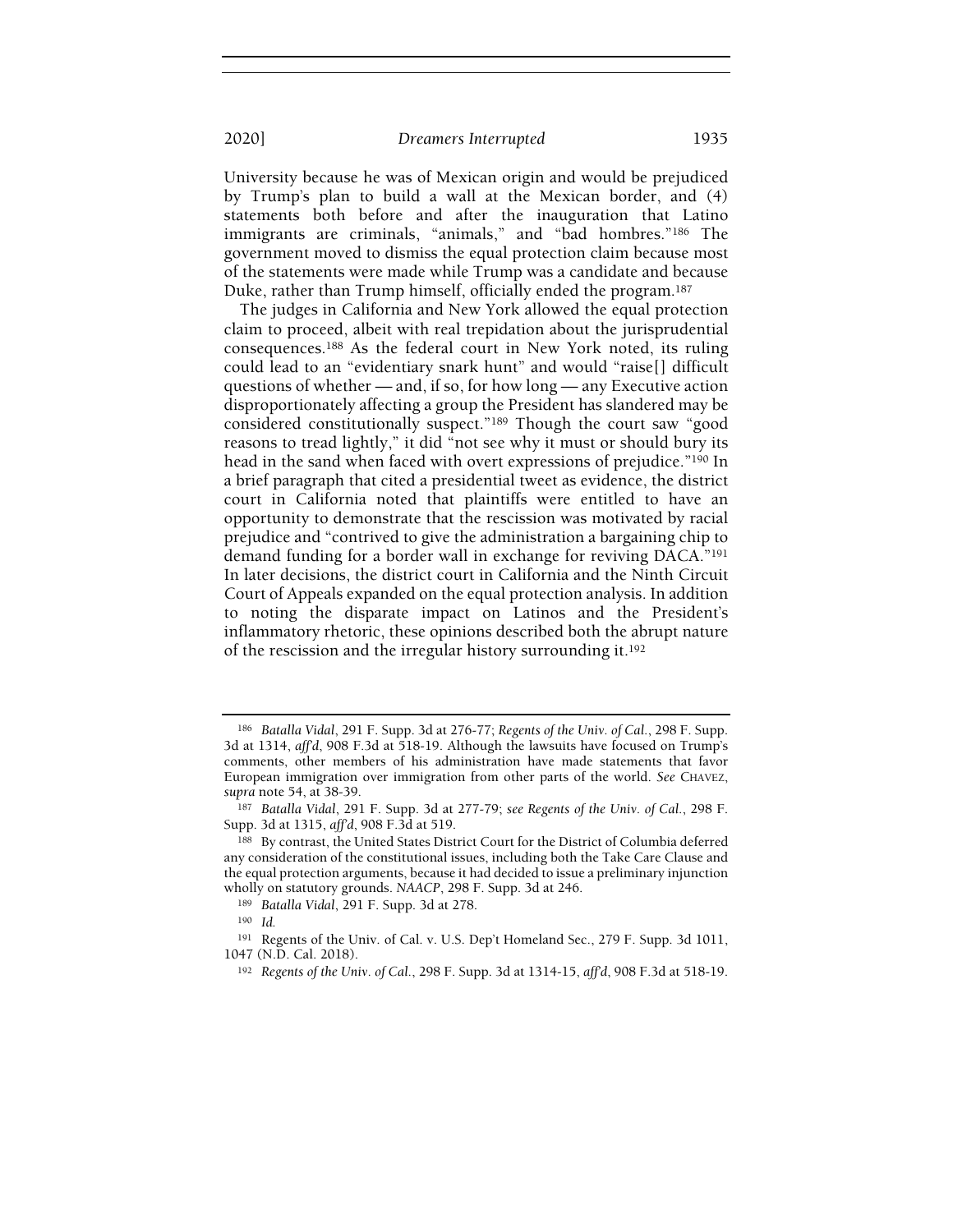The district court in Maryland viewed the statutory and constitutional issues in a light far more favorable to the Trump administration. Like other courts, the Maryland district court held that DACA's rescission did not require notice-and-comment rulemaking.<sup>193</sup> However, the judge rejected the plaintiffs' argument that the rescission was arbitrary and capricious, finding instead that the rescission was "a carefully crafted decision supported by the Administrative Record."<sup>194</sup> As the opinion explained, "[r]egardless of whether DACA is, in fact, lawful or unlawful, the belief that it was unlawful and subject to serious legal challenge is completely rational."<sup>195</sup> On appeal, however, the Fourth Circuit aligned itself with the courts in California, the District of Columbia, and New York, holding that the rescission was irrational.<sup>196</sup> According to the Fourth Circuit, the Trump administration's proffered legal reasons were inadequate, contradicted an Office of Legal Counsel memorandum concluding that the DACA program was valid, and failed to account for beneficiaries' reliance interests.<sup>197</sup>

The trial judge in Maryland also addressed the plaintiffs' equal protection argument, but the Fourth Circuit did not reach the issue.<sup>198</sup> The district court "reject[ed] Plaintiffs' reliance on the President's misguided, inconsistent, and occasionally irrational comments made to the media to establish an ulterior motive."<sup>199</sup> As the court explained, the President's "statements have frequently shifted but have moderated since his election. He has referred to the Dreamers as 'terrific people;' he has pledged to 'show great heart;' and he has referred to Dreamers as 'incredible kids.'"<sup>200</sup> In light of these comments and the President's request that Congress pass legislation to protect the Dreamers, the court found that the plaintiffs' allegations of animus lacked merit.<sup>201</sup>

In reaching this conclusion, the Maryland district court distinguished a Fourth Circuit decision that had overturned a travel ban based on

<sup>193</sup> Casa de Md. v. U.S. Dep't of Homeland Sec., 284 F. Supp. 3d 758, 772 (D. Md. 2018), aff'd in part, rev'd in part, 924 F.3d 684, 701-03 (4th Cir. 2019).

<sup>194</sup> Id. at 772, aff'd in part, rev'd in part, 924 F.3d at 704-05.

<sup>195</sup> Id.

<sup>196</sup> See Casa de Md. v. U.S. Dep't of Homeland Sec., 924 F.3d 684, 701-05 (4th Cir. 2019).

<sup>197</sup> Id. at 703-05.

<sup>198</sup> Casa de Md., 284 F. Supp. 3d at 773-75. In overturning the rescission, the Fourth Circuit concluded that it had adequate statutory grounds and therefore did not evaluate the equal protection claim. Casa de Md., 924 F.3d at 706.

<sup>199</sup> Casa de Md., 284 F. Supp. 3d at 774.

<sup>200</sup> Id. at 775.

<sup>201</sup> Id.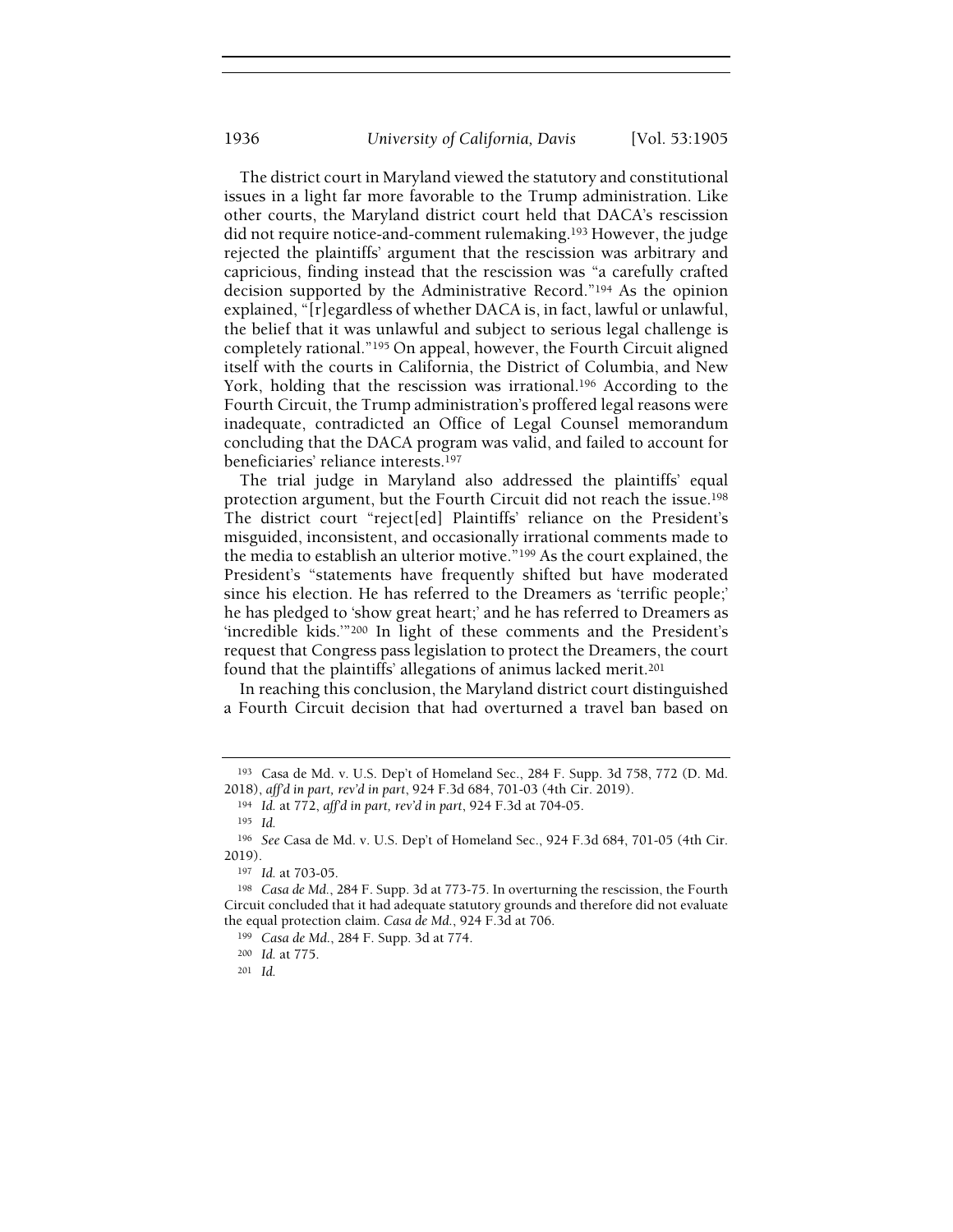Trump's invidious remarks about Muslims.<sup>202</sup> The district court judge found that there was indisputable proof of bias in the travel ban case because of a clear connection between the President's rhetoric and the administration's executive action.<sup>203</sup> By contrast, the judge determined that Trump's comments about the Dreamers were ambivalent, going so far as to express a hope that Congress would provide them with a pathway to citizenship.<sup>204</sup>

The Maryland judge's refusal to entertain an equal protection claim has since received additional support from a 2018 U.S. Supreme Court decision upholding a revised version of the travel ban.<sup>205</sup> That ban covered not only Muslim countries but also two non-Muslim countries, Venezuela and North Korea.<sup>206</sup> In challenging the revised ban, the plaintiffs offered evidence that the President had said, among other things, that "Islam hates us" and that his administration needed to effect a "total and complete shutdown of Muslims entering the United States until our country's representatives can figure out what is going on."<sup>207</sup> Even so, the Justices declined to find discriminatory intent.<sup>208</sup> The Court observed that "[t]he President of the United States possesses an extraordinary power to speak to his fellow citizens and on their behalf."<sup>209</sup> Although presidents had not always expressed themselves in the most tolerant way, the Justices concluded that "the issue before us is not whether to denounce the statements."<sup>210</sup> Rather, the Court tasked itself with evaluating their constitutional significance when the ban was "neutral on its face" and "address[ed] a matter within the core of executive responsibility."<sup>211</sup> Moreover, because the directive dealt with immigration and national security, the Court applied a highly deferential rational basis test. Under that lenient standard, the travel ban passed muster.<sup>212</sup>

In considering the decision's implications for the DACA rescission cases, the Ninth Circuit drew a distinction between securing the border through the travel ban and dealing with undocumented residents

<sup>202</sup> See id.

<sup>203</sup> Id.

<sup>204</sup> Id.

<sup>205</sup> See Trump v. Hawaii, 138 S. Ct. 2392 (2018).

<sup>206</sup> Id. at 2405-06.

<sup>207</sup> Id. at 2417.

<sup>208</sup> See id. at 2417-21.

<sup>209</sup> Id. at 2417-18.

<sup>210</sup> Id. at 2418.

<sup>211</sup> Id.

<sup>212</sup> Id. at 2420-21.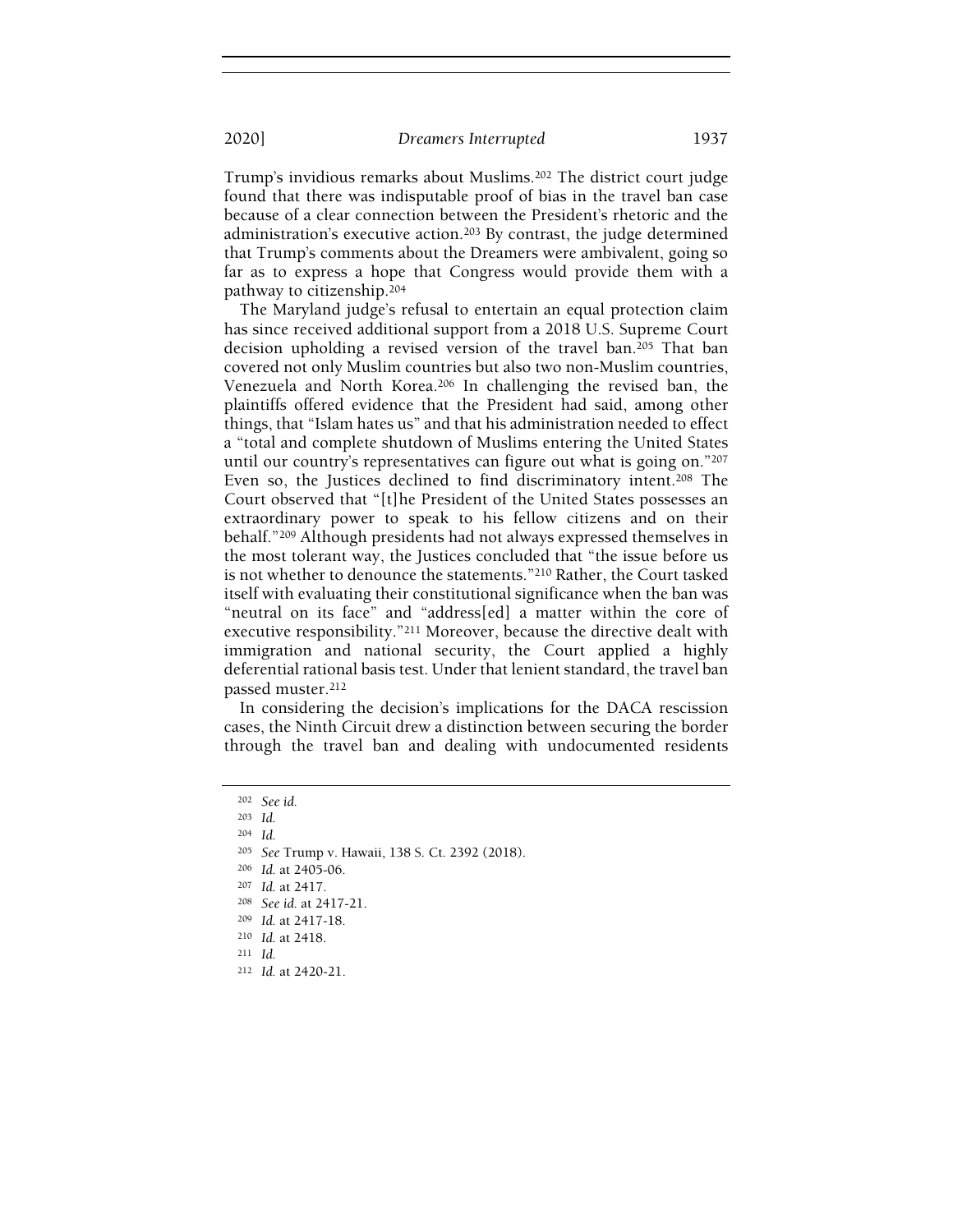through deportation.<sup>213</sup> That analysis built on an earlier district court decision addressing the termination of temporary protected status for immigrants from El Salvador, Haiti, and Honduras. There, the district court judge rejected an analogy to the travel ban case because there was no reason to presume that undocumented immigrants, many of whom had lived in the country for years without incident, raised national security concerns.<sup>214</sup> If this analysis is persuasive, the Court can more closely scrutinize the motives for DACA's rescission than it could the motives for the travel ban. Even so, the odds of a successful equal protection challenge to DACA's rescission seem long.

Of the lawsuits addressing the rescission, the Texas lawsuit stands apart because it grows out of the earlier successful challenge to DACA's expansion and DAPA's adoption.<sup>215</sup> To enforce that ruling, the plaintiffs entered into a stipulation that would dismiss the lawsuit voluntarily if the United States phased out not only DAPA and the expansion of DACA but also the original DACA program.<sup>216</sup> Federal officials did act to eliminate all of the programs, but nationwide injunctions prevented the Trump administration from ending the original program.<sup>217</sup> Eight states, including Texas, and two governors therefore returned to court and demanded a declaratory judgment that this program violated the APA and Take Care Clause just as the expanded DACA and DAPA programs had.<sup>218</sup> Based on that judgment, the plaintiffs sought an injunction to prohibit the processing of all DACA applications.<sup>219</sup>

<sup>214</sup> See Centro Presente v. U.S. Dep't of Homeland Sec., 332 F. Supp. 3d 393, 410 (D. Mass. 2018). See generally Cristina M. Rodríguez, Trump v. Hawaii and the Future of Presidential Power Over Immigration, AM. CONST. SOC'Y, https://www.acslaw.org/ analysis/acs-supreme-court-review/trump-v-hawaii-and-the-future-of-presidentialpower-over-immigration/ (last visited Mar. 17, 2020) [https://perma.cc/CND9-6Z2Z]. This debate has longstanding roots going back to the late 1800s and early 1900s when the Supreme Court struggled with whether decisions to deport should be subject to different constitutional protections than decisions to deny entry to the United States. See, e.g., Fong Yue Ting v. United States, 149 U.S. 698 (1893); Yamata v. Fisher, 189 U.S. 86 (1903). See generally Hiroshi Motomura, Immigration Law After a Century of Plenary Power: Phantom Constitutional Norms and Statutory Interpretation, 100 YALE L.J. 545, 553-54 (1990) [hereinafter Immigration Law After a Century of Plenary Power] (describing normative tensions in early history of immigration law).

<sup>213</sup> See Regents of the Univ. of Cal. v. U.S. Dep't of Homeland Sec., 908 F.3d 476, 520 (9th Cir. 2018).

<sup>215</sup> See Texas v. United States, 328 F. Supp. 3d 662, 672-73 (S.D. Tex. 2018).

<sup>216</sup> Id. at 672.

<sup>217</sup> See supra notes 173–174 and accompanying text.

<sup>218</sup> Texas, 328 F. Supp. 3d at 671, 673.

<sup>219</sup> Id. at 672.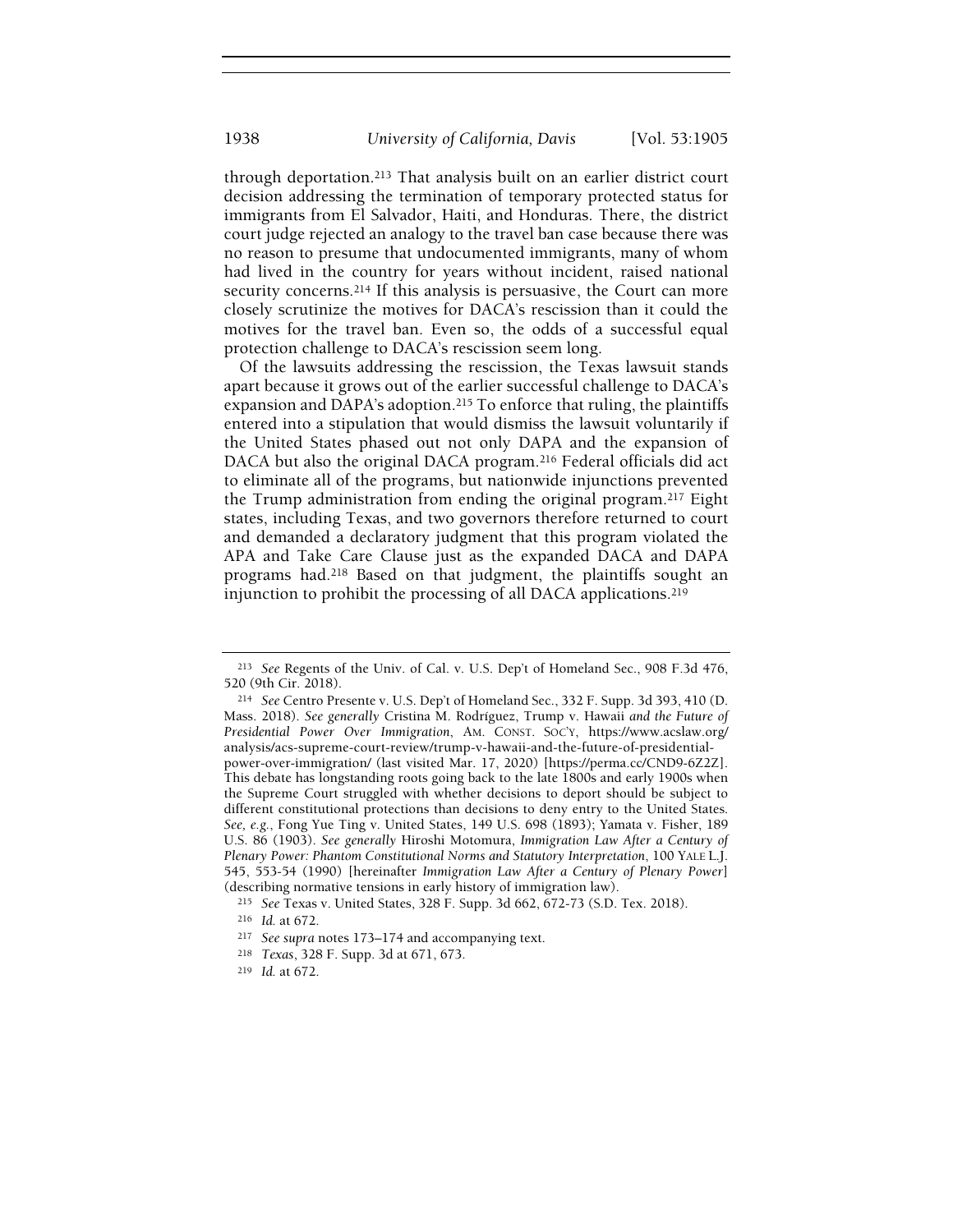Because both the plaintiffs and the defendants in the Trump administration were committed to discontinuing DACA, twenty-two beneficiaries and the state of New Jersey intervened to ensure that the lawsuit was truly adversarial.<sup>220</sup> Although the district court in Texas mostly agreed with the plaintiffs' claims that the original DACA program was invalid, the judge ultimately denied the request for a preliminary injunction due to the plaintiffs' substantial delay in seeking relief.<sup>221</sup> The original DACA program had been adopted in 2012, but the plaintiffs did not challenge it until 2018, six years later. During that time, a growing number of beneficiaries had come to rely on the program's protections. As a consequence, the judge concluded that the plaintiffs' demand for injunctive relief was not timely.<sup>222</sup>

As the U.S. Supreme Court considers the lower court rulings in the California, District of Columbia, and New York cases, it seems most likely that it will reach a decision based on the APA's requirements. There is little reason to think that the Justices will find that the rescission required notice-and-comment rulemaking.<sup>223</sup> Instead, the outcome is likely to turn on how deferential the Court is to the Trump administration's reasoning. If the Justices put some bite into the APA's rational relation test, particularly by considering the administration's failure to weigh the DACA beneficiaries' reliance interests, the rescission could be overturned on statutory grounds. The Court then would not need to reach the equal protection claim, nor would it have to decide whether to distinguish the travel ban case.

The oral argument before the Court suggests that the deference due to agency decision-making and reliance interests were very much on the Justices' minds.<sup>224</sup> With respect to the deference to be paid to agency decision-making, members of the Court grappled with the weight that should be given to the Nielsen memorandum. Although it elaborated on policy as well as legal reasons for rescinding DACA, it was not issued

<sup>220</sup> See id. at 671-73.

<sup>221</sup> Id. at 742-43.

<sup>222</sup> Id. at 741-42.

<sup>223</sup> See Emerson, supra note 10, at 2151.

<sup>224</sup> Reviewability issues, which also reflected the Court's concerns about secondguessing agency actions, also generated considerable discussion during oral argument. Transcript of Oral Argument at 6-19, 44-55, 66-78, U.S. Dep't of Homeland Sec. v. Regents of the Univ. of Cal., No. 18-587 (U.S. Supreme Court argued Nov. 12, 2019). For a discussion of how Congress's plenary power over immigration initially seemed to immunize this area of the law from review and how the federal courts eventually found grounds to scrutinize executive action, see Motomura, Immigration Law After a Century of Plenary Power, supra note 214, at 551-53, 580-83.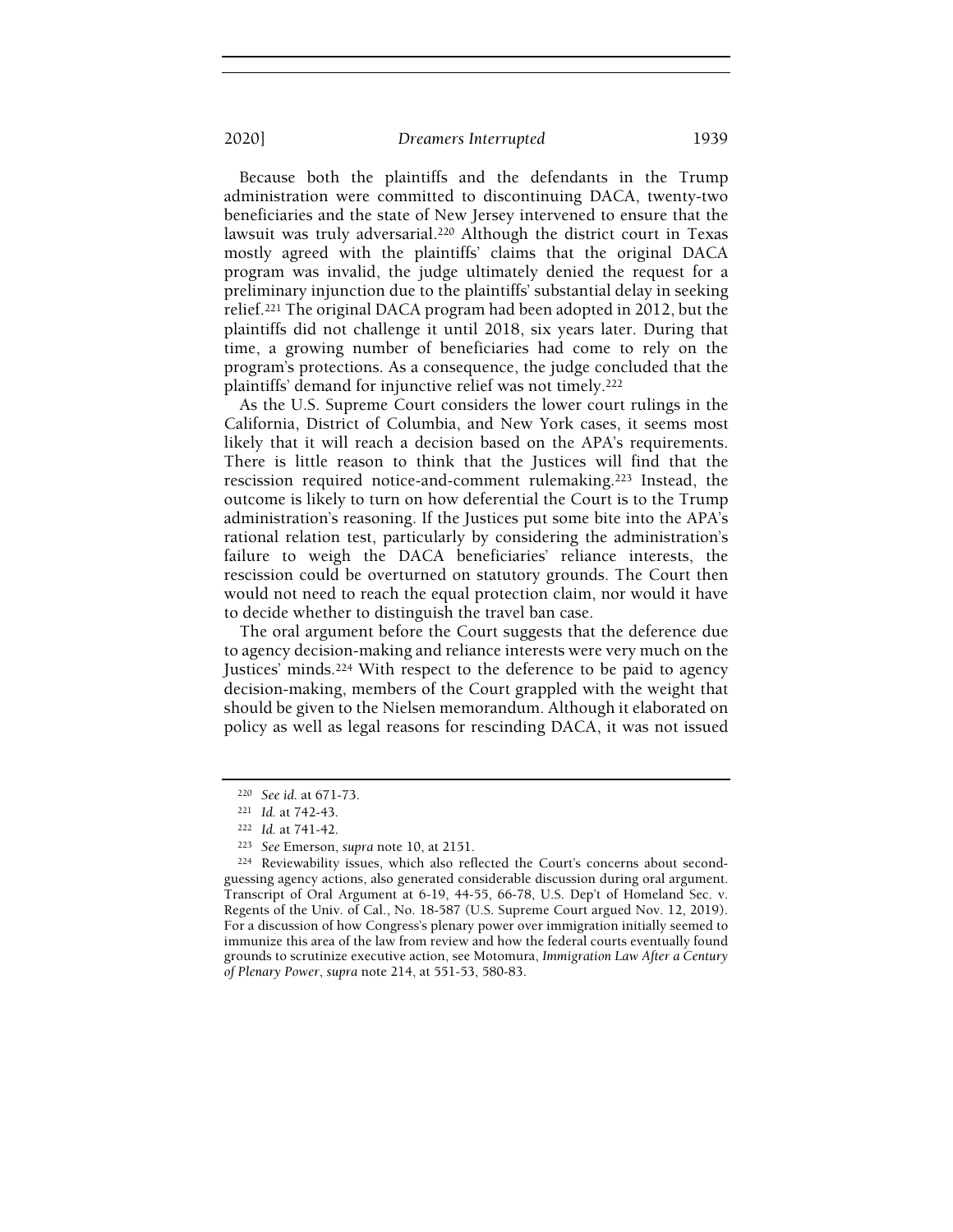until after the rescission took place.<sup>225</sup> Some Justices suggested that the concerns about illegality standing alone might suffice to sustain the agency's decision, given the Court's earlier decision striking down the DAPA and expanded DACA programs.<sup>226</sup> Yet, others questioned whether DACA could be illegal when immigration authorities necessarily set enforcement priorities due to limited resources.<sup>227</sup> Members of the Court also worried that asking the government to give more and better reasons could prove an exercise in futility that would merely delay DACA's inevitable demise.<sup>228</sup> As Justice Stephen Breyer warned, there are dangers when the Court "play[s] ping pong with the agency."<sup>229</sup> Yet, several of his colleagues noted the importance of holding agencies accountable by demanding that they give authentic reasons and "own" their decisions.<sup>230</sup>

As for reliance, the government argued that so long as the Department of Homeland Security did not completely overlook beneficiaries' interests, it had discharged its obligation.<sup>231</sup> Duke's original memorandum rescinding DACA did not mention these concerns, but Nielsen's memorandum addressed them in a brief paragraph.<sup>232</sup> Again, there were doubts about how much weight to accord Nielsen's analysis.<sup>233</sup> In addition, Justice Breyer asked whether it was enough to weigh only program beneficiaries' reliance interests when a number of other stakeholders, including health care organizations, labor unions, educational associations, businesses, religious organizations, and state and local governments, had asserted interests of their own.<sup>234</sup> Perhaps most significantly, the Justices inquired about how substantial the program beneficiaries' reliance interests were. The United States asserted that they were extremely limited because DACA was just "a

<sup>225</sup> Transcript of Oral Argument, Regents of the Univ. of Cal., No. 18-587, at 39-41.

<sup>226</sup> Id. at 78.

<sup>227</sup> Id. at 33-37.

<sup>228</sup> Id. at 57-58, 83.

<sup>229</sup> Id. at 82. These concerns echo Professor Motomura's worry that "abuse of discretion" analysis can cause courts "to succumb to the temptation to define 'legitimate' so broadly that they in effect try to run the agency." Motomura, Immigration Law After a Century of Plenary Power, supra note 214, at 606.

<sup>230</sup> Transcript of Oral Argument, Regents of the Univ. of Cal., No. 18-587, at 63-64, 88-89.

<sup>231</sup> Id. at 22.

<sup>232</sup> Id. at 20-23, 26, 56-63.

<sup>233</sup> Id. at 30, 59-61.

<sup>234</sup> Id. at 22.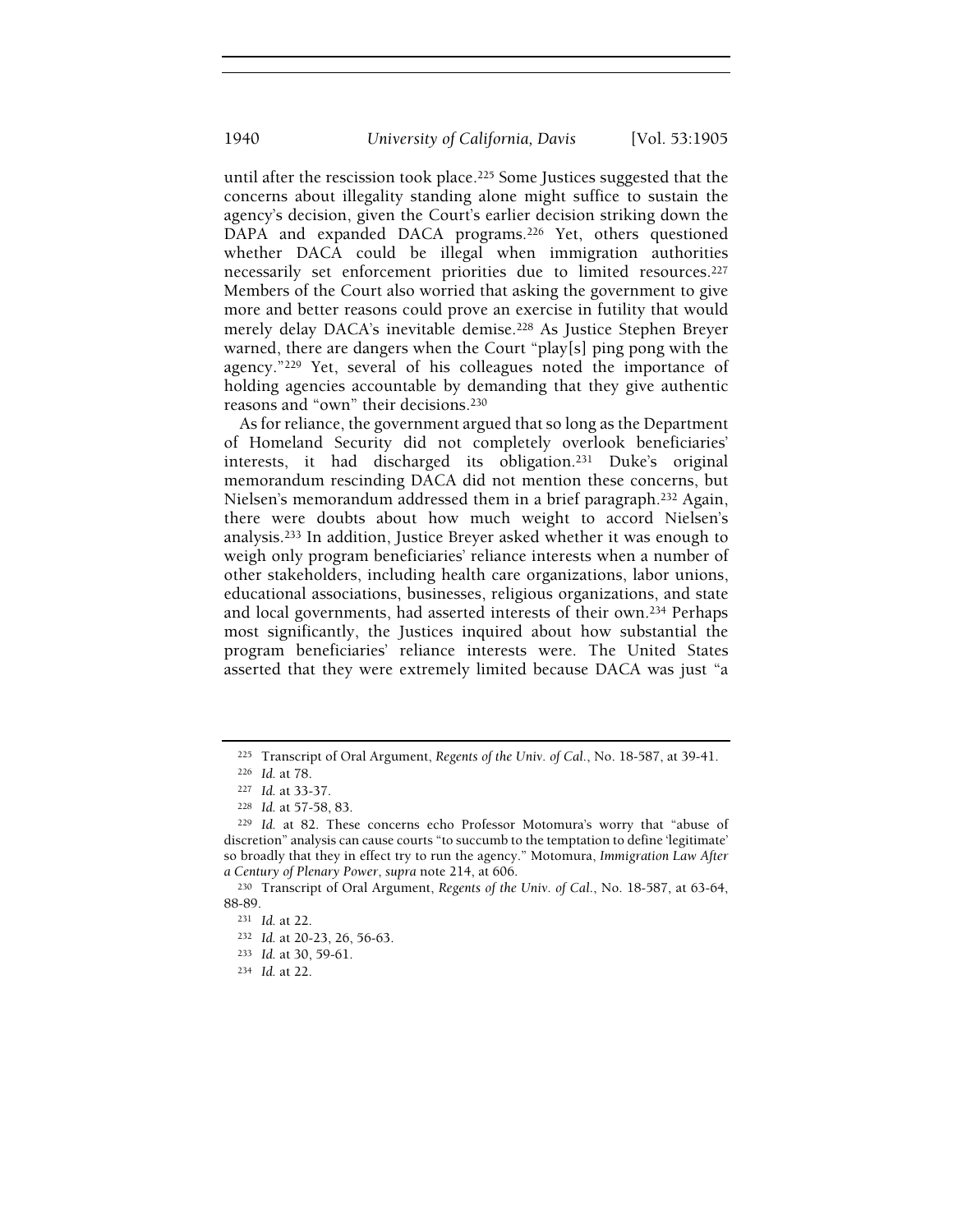temporary stop-gap measure,"<sup>235</sup> while Justice Sonia Sotomayor observed that the rescission was "about our choice to destroy lives."<sup>236</sup>

#### VI. PLYLER AS JURISPRUDENTIAL ANOMALY

With a likely focus on deference and reliance under the APA, the Court's decision in the DACA rescission cases may appear to have little to do with its holding in Plyler over thirty-five years ago. In fact, however, Plyler's ghost haunts today's cases, bringing into sharp relief how far our nation's jurisprudence has strayed from claims of constitutional personhood and how little remains of democratic regard for human dignity. Plyler's endorsement of personhood has largely been confined to the facts of the case, that is, protection of access to a public elementary and secondary education. Even when the Court handed down the decision, it was a jurisprudential anomaly narrowly construed, normatively eclipsed by other decisions, yet never overruled. Nothing in the intervening years has altered that reality. Indeed, scholars sometimes express their surprise at Plyer's longevity.<sup>237</sup> Still, that long life has been a cloistered one: because Plyler is perceived as an outlier, it has not led to other significant constitutional safeguards for undocumented immigrants based on their personhood. As a result, the stirring rhetoric in that opinion exists side-by-side with restrictionist legislation that severely limits the Dreamers' opportunities as adults. With Plyler's normative power tightly constrained, the evolution of constitutional personhood has been stunted — at least for the most vulnerable among us.<sup>238</sup>

## A. Personhood, Equality, and the Construction of Identity

One reason for Plyler's limited force is its poor fit with the Court's contemporary treatment of personhood and protected identity categories under the Fourteenth Amendment. Race is the defining example, and it has been characterized as an immutable trait ascribed at birth.<sup>239</sup> Because race is presumptively irrelevant to individual desert,

<sup>235</sup> Id. at 20.

<sup>236</sup> Id. at 31.

<sup>237</sup> OLIVAS, supra note 5, at 92 (describing "how tenuous the Plyler decision was in the first place, with a substantial dose of luck and persistence and a powerful backstory of innocent children").

<sup>&</sup>lt;sup>238</sup> See ADAM WINKLER, WE THE CORPORATIONS: HOW AMERICAN BUSINESSES WON THEIR CIVIL RIGHTS 358-70 (2018) (describing the success of a longstanding campaign for constitutional rights for corporations based on their legal personhood).

<sup>239</sup> See Jessica A. Clarke, Against Immutability, 125 YALE L.J. 2, 9 (2015).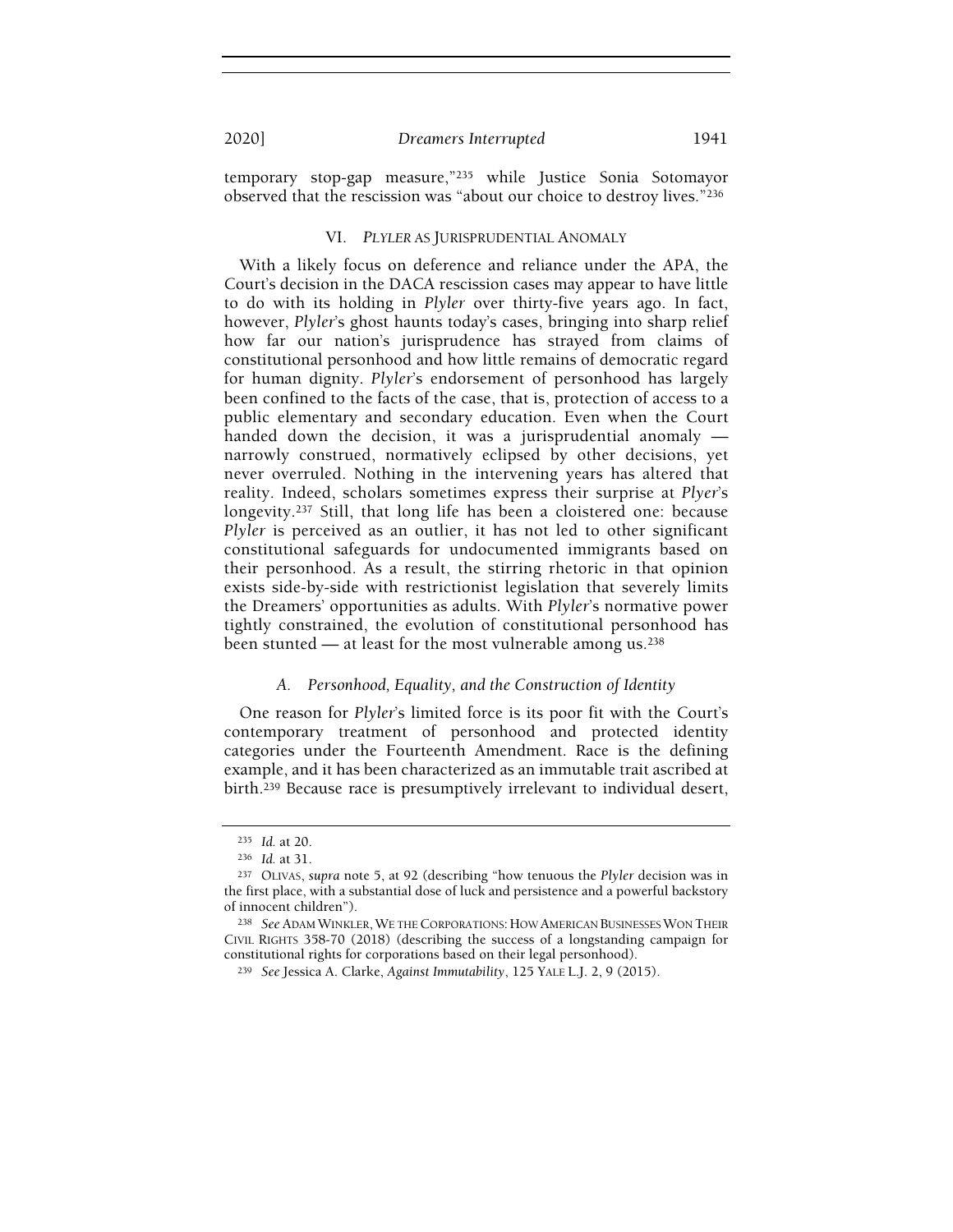government officials are constitutionally bound to ignore it when distributing public benefits and burdens.<sup>240</sup> They therefore can consider race only when crafting remedies for past discriminatory acts.<sup>241</sup> A strictly colorblind approach means that race generally has no place in government policymaking, even when officials' motives are benign and the initiatives are designed to enhance opportunities for underrepresented minorities.<sup>242</sup> The notable exception is voluntary affirmative action in higher education, itself a jurisprudential anomaly.<sup>243</sup>

Plyler is a notable departure from this race-based account of protected traits. In addressing the plight of undocumented schoolchildren, the Justices treated immigration status as necessarily mutable and highly relevant to matters of personal responsibility. That said, however, young children could not be held accountable for choices that their undocumented parents made in coming to the United States.<sup>244</sup> To punish children as a way to control their mothers' and fathers' conduct was both ineffective and unjust.<sup>245</sup> As a consequence, the Court refused to allow Texas to saddle undocumented youth with the stigma of illiteracy based on circumstances beyond their control.<sup>246</sup> In the Court's view, such cruel subordination was profoundly at odds with the nation's core democratic values.<sup>247</sup>

Significantly, Plyler went well beyond an analysis of the mutability of immigration status and the innocence of the children by affirming a right to some meaningful opportunity to mature into capable adults. The decision construed the students' identities not as fixities, but as

<sup>240</sup> See id. at 16.

<sup>241</sup> See, e.g., Adarand v. Pena, 515 U.S. 200, 223-27 (1995); City of Richmond v. J.A. Croson Co., 488 U.S. 469, 493-94 (1989).

<sup>242</sup> Mario L. Barnes & Erwin Chemerinsky, The Once and Future Equal Protection Doctrine? , 43 CONN. L. REV. 1059, 1063-66 (2011) (arguing that in recent years, the Court has moved away from a concern with substantive equality to focus on formal equality). But cf. Jack M. Balkin & Reva B. Siegel, The American Civil Rights Tradition: Anticlassification or Antisubordination? , 58 U. MIAMI L. REV. 9, 12-14 (2003) (contending that the indeterminacy of an anti-classification principles allows room for a norm of anti-subordination to influence judicial practice); Reva B. Siegel, Equality Talk: Antisubordination and Anticlassification Values in Struggles Over Brown, 117 HARV. L. REV. 1470, 1533 (2004) (noting that anti-classification rhetoric has sometimes been used to combat status harms and at other times has been used to obscure them).

<sup>243</sup> See Rachel F. Moran, Bakke's Lasting Legacy: Redefining the Landscape of Equality and Liberty in Civil Right Law, 52 UC DAVIS L. REV. 2569, 2606, 2610 (2019).

<sup>244</sup> Plyler v. Doe, 457 U.S. 202, 219 (1982).

<sup>245</sup> See id. at 220.

<sup>246</sup> Id. at 223.

<sup>247</sup> See id. at 218-19.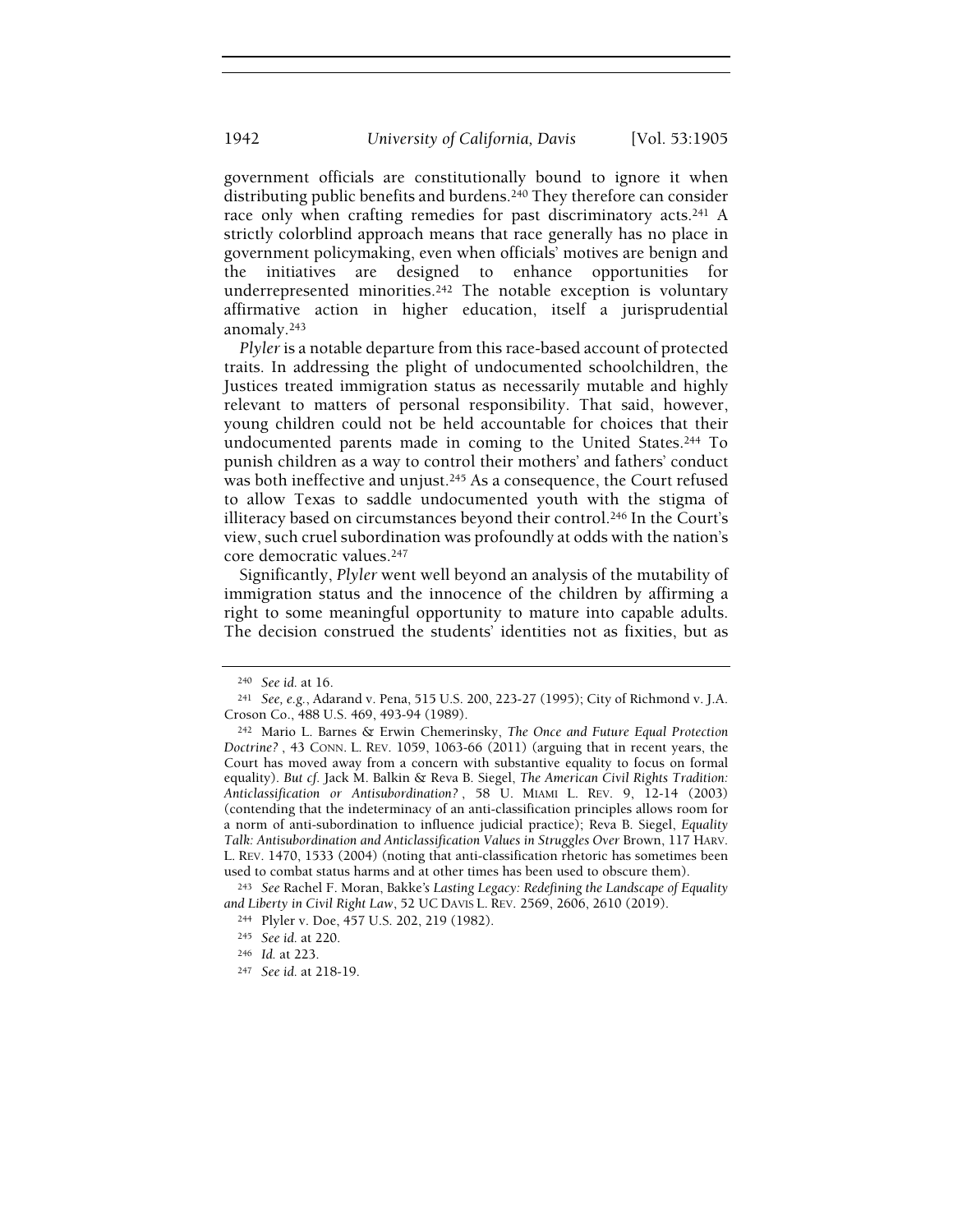dynamic constructs that the government itself could influence. As a result, the Court's equal protection analysis was inverted. Rather than assume that undocumented status must be presumptively irrelevant to school policy, the Justices considered the policy's impact on the unfolding of children's identities and their capacity to grow into the fullness of their being. Building on Plyler's notion of a fluid identity, the Dreamers have since called for their recognition as authentic Americans, defined not by their country of origin but by their attachment to a nation that is the only home many of them have ever known. Far from accepting the formalism of de jure categories, these youth have laid claim to being de facto Americans in all respects but on paper.<sup>248</sup>

Unfortunately for the Dreamers, Plyler's recognition of malleable identities has become a bridge to nowhere in the formalistic universe of contemporary equal protection doctrine. For that very reason, the equality claims in the DACA rescission cases have nothing to do with the Dreamers' desert and everything to do with official animus in rescinding DACA. The critical question has been whether the Trump administration acted with discriminatory intent, rather than how the rescission will transgress undocumented youth's emerging personhood as adults. That approach treats the Dreamers' identities as analogous to a racial status, one that is unchanging from birth. For instance, judges have noted that nearly all DACA beneficiaries are Latino, a fixed trait, and that this ethnic group is disproportionately affected by the rescission.<sup>249</sup> The Latino make-up of DACA recipients is then linked to dangers of negative stereotyping.

Applying this framework, judges have evaluated President Trump's derogatory statements regarding immigrants, particularly Mexicans, and then weighed these comments against his more tempered remarks, especially those about undocumented youth being "incredible kids."<sup>250</sup> As the courts have acknowledged, there are serious obstacles to finding discriminatory intent. For one thing, it is unclear how significantly the President's negative views about immigrants in general and Mexicans in particular figured in the rescission.<sup>251</sup> In addition, there is the matter of deference to the executive branch in matters that implicate national security.<sup>252</sup> Whatever the outcome, however, the emphasis is on the government's obligation to refrain from acting on hostile attitudes

<sup>248</sup> NICHOLLS, supra note 20, at 50-52.

<sup>249</sup> See supra note 185 and accompanying text.

<sup>250</sup> See supra note 200 and accompanying text.

<sup>251</sup> See supra notes 189, 199–201 and accompanying text.

<sup>252</sup> See supra notes 212–214 and accompanying text.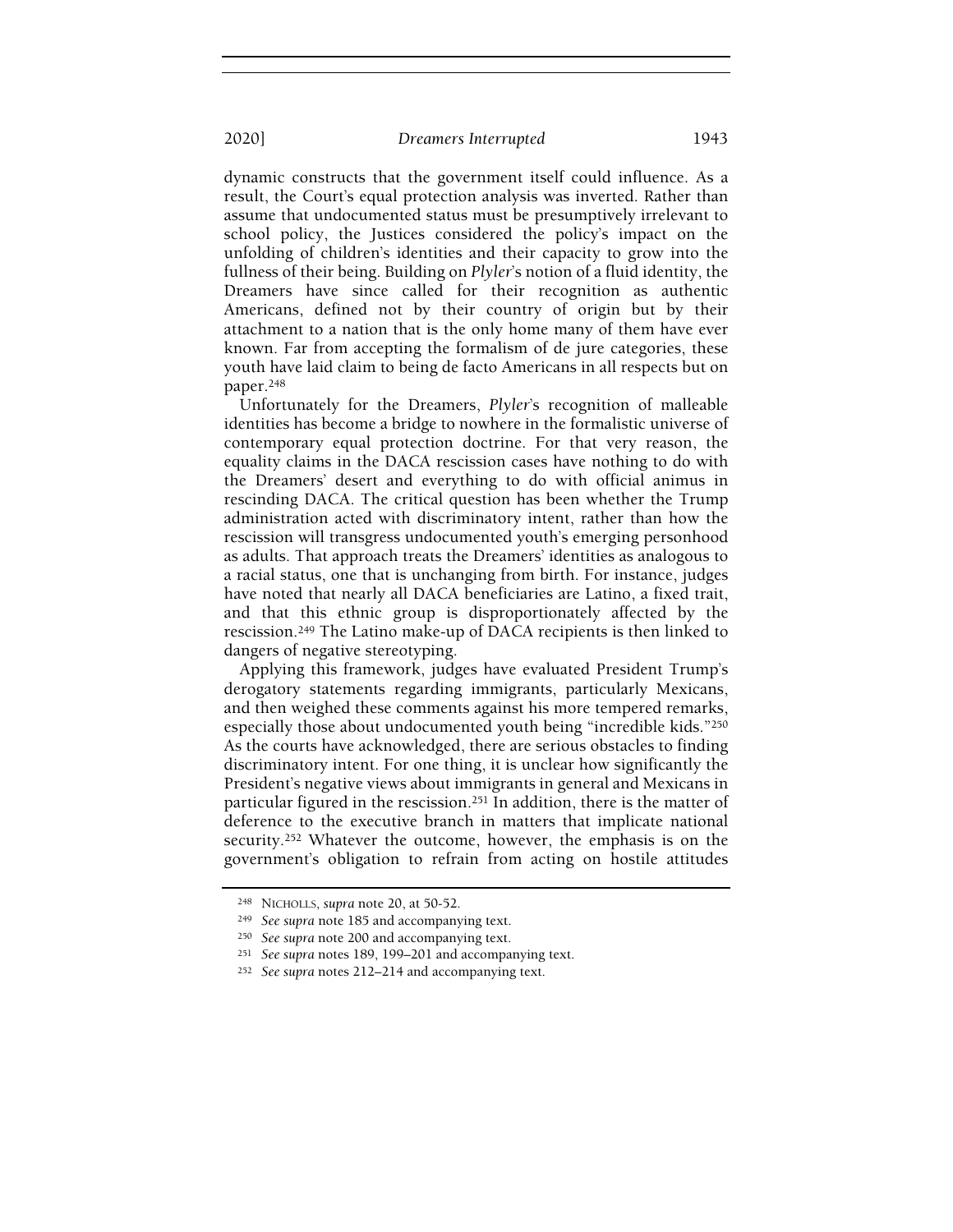toward Latinos. Plyler's resounding affirmations — of the promise of youthful immigrants' identities, the central role that government policy has in shaping that promise, and the implications for full personhood — are but a distant memory.

# B. Personhood and the Necessity of Protected Liberties

That brings us to the second and related reason that Plyler's influence is limited: the decision explicitly links personhood to a liberty interest, the freedom of undocumented children to attend public elementary and secondary schools. Emphasizing an affirmative right to learn departs from traditional equal protection analysis, which focuses on the right to be free of discrimination. In 1973, nearly a decade before Plyler was decided, the Court rejected any fundamental right to equal educational opportunity in San Antonio Independent School District v. Rodriguez.<sup>253</sup> In Rodriguez, students challenged a property tax system that produced substantial disparities in per-pupil spending in the Texas public schools.<sup>254</sup> The Justices refused to apply a searching level of review to the school finance system, instead asking whether that system was at least a rational means of raising and allocating revenue.<sup>255</sup> In upholding the property tax system, the Court concluded that redressing disparities in per-capita school funding should be left to the political process, although the Justices acknowledged that there might be a constitutional right to minimum access to schooling.<sup>256</sup>

Rodriguez is consistent with other decisions that have rejected affirmative entitlements to safeguard the dignity of personhood. In 1970, the Justices flirted with the possibility of a right to welfare assistance in Goldberg v. Kelly.<sup>257</sup> There, the Court considered a challenge to the practice of cutting off a person's benefits while an

<sup>253</sup> 411 U.S. 1 (1973). Legal scholar Rick Su contends that Rodriguez was one of two cases that limited Plyler's reach. As he explains, Rodriguez ensured that undocumented students would remain in underfunded, segregated school districts. At the same time, the Court's decision in Martinez v. Bynum, 461 U.S. 321 (1983), upheld residency requirements that barred a citizen from attending a neighborhood school because he was living with his sister, who was not his legal guardian, while his noncitizen parents resided in Mexico. Rick Su, Local Fragmentation as Immigration Regulation, 47 HOUS. L. REV. 367, 415-22 (2010).

<sup>254</sup> 411 U.S. at 8-16.

<sup>255</sup> Id. at 40-44, 54-55. As a result, Professor Mark Tushnet describes this as a "weak substantive right" because judicial review, though available, is highly deferential. Mark Tushnet, Social Welfare Rights and the Forms of Judicial Review, 82 TEX. L. REV. 1895, 1902-03 (2004).

<sup>256</sup> See Rodriguez, 411 U.S. at 35-38.

<sup>257</sup> 397 U.S. 254 (1970).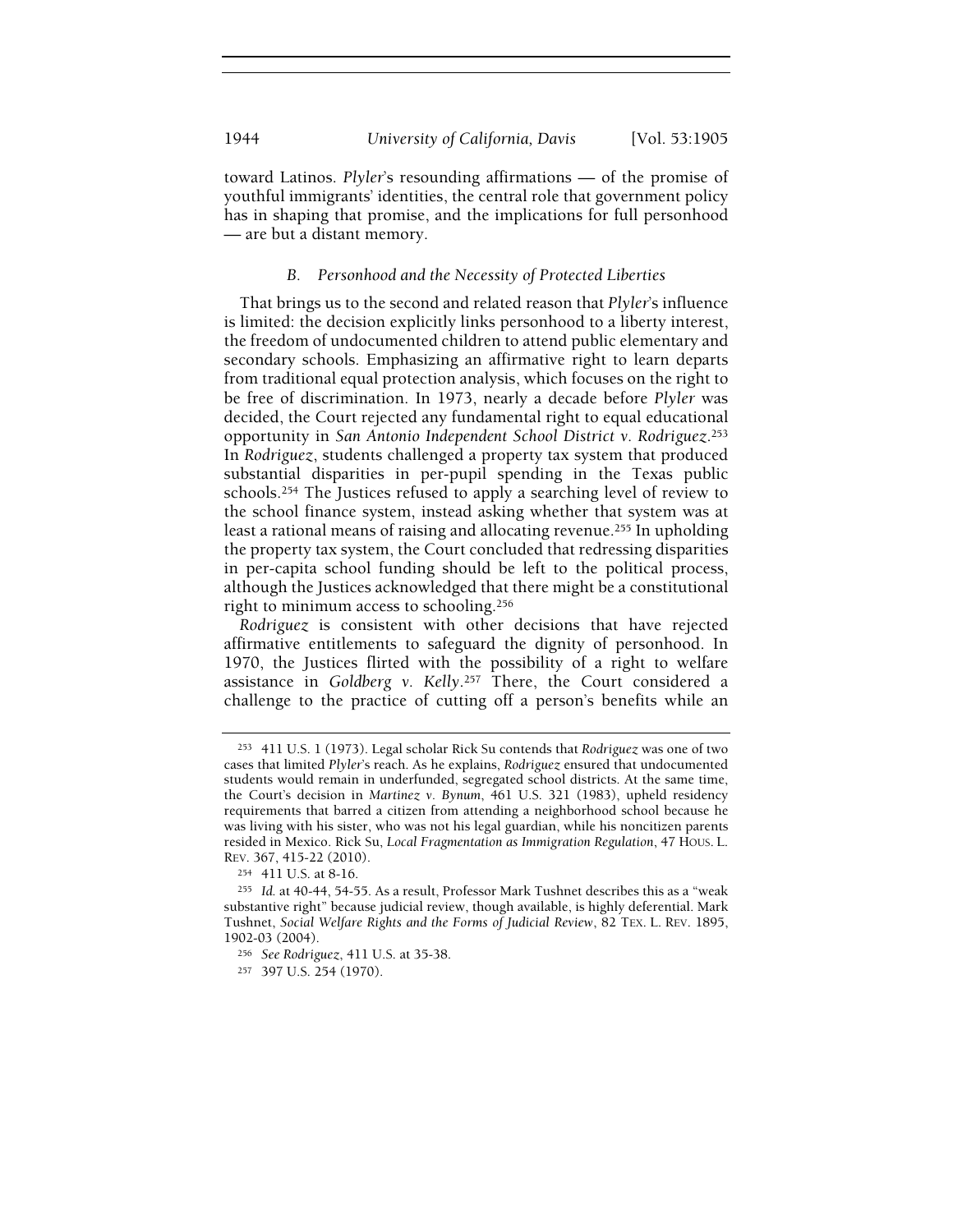appeal from termination was still pending.<sup>258</sup> In striking down the policy, Justice Brennan wrote that "[w]elfare, by meeting the basic demands of subsistence, can help bring within the reach of the poor the same opportunities that are available to others to participate meaningfully in the life of the community."<sup>259</sup> Just months later, however, Goldberg was relegated to the status of jurisprudential anomaly. In Dandridge v. Williams,  $260$  the Court addressed the constitutionality of a welfare program that capped benefits, regardless of family size.<sup>261</sup> The Justices found that the cap was a rational way to manage the state's limited resources, even if it produced disparities in the level of per-capita support for needy families.<sup>262</sup> Only two years later, the Court held that there was no fundamental right to basic shelter, either.<sup>263</sup> In refusing to recognize these rights, the Justices sidestepped concerns about a judicially mandated redistribution of wealth by deferring to the political branches and focusing on "a procedural mandate of guaranteeing an even-handed administration of a state-created good among those who qualify."<sup>264</sup>

Precisely because Plyler's recognition of a protected liberty interest has been a jurisprudential anomaly, the Dreamers have few prospects to vindicate their right to have rights, a battle that even citizens lost in the welfare cases. Because affirmative entitlements have been relegated to the realm of politics, these youth have turned to advocacy and activism at the federal, state, and local levels to interrupt their transition to illegality. Even as the Dreamers mobilize for reform in the court of public opinion, they have been true to Plyler's fundamental insight that personhood without basic liberties is a chimera. In addition to lobbying

<sup>258</sup> Id. at 255.

<sup>259</sup> Id. at 265.

<sup>260</sup> 397 U.S. 471 (1970).

<sup>261</sup> Id. at 473-75.

<sup>262</sup> Id. at 485.

<sup>263</sup> See Lindsey v. Normet, 405 U.S. 56 (1972).

<sup>264</sup> Elizabeth Bussiere, The Failure of Constitutional Welfare Rights in the Warren Court, 109 POL. SCI. Q. 105, 126 (1994); see also Martha Albert Fineman, Equality, Autonomy, and the Vulnerable Subject in Law and Politics, in VULNERABILITY: REFLECTIONS ON A NEW ETHICAL FOUNDATION FOR LAW AND POLITICS 13-14, 17 (Martha Albertson Fineman & Anna Grear eds., 2013) (describing how neoliberalism has promoted an ethic of self-reliance without state assistance); Elisabeth Zoller, Citizenship After the Conservative Movement, 20 IND. J. GLOBAL LEG. STUD. 1-2 (2013) (same).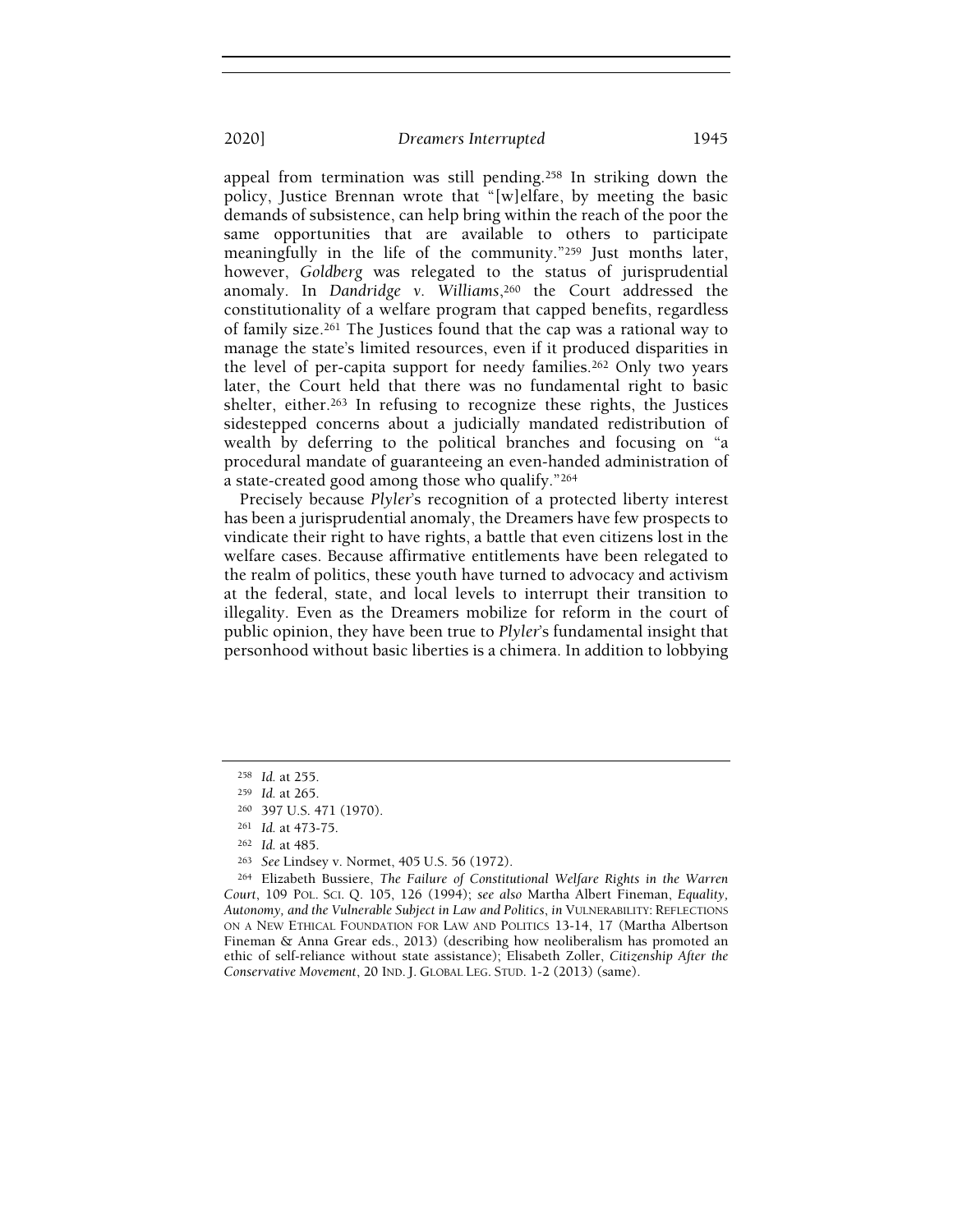for the DREAM Act and DACA, undocumented youth have pushed for access to public colleges and universities.<sup>265</sup>

Moreover, the Dreamers have fought recent laws that reflect the kind of restrictionist impulse that once animated Proposition 187.<sup>266</sup> In the South, for example, legislators responded to a rapid growth in the immigrant population by limiting access to public benefits.<sup>267</sup> After the DACA program was created in 2012, states like North Carolina actively resisted the full inclusion of Dreamers.<sup>268</sup> Most notably, DACA recipients in the state initially could not apply for driver's licenses. Only after a contentious political debate did the North Carolina legislature alter its position, and even then, the licenses were specially marked in bright red letters with the words: "LEGAL PRESENCE NO LAWFUL STATUS."<sup>269</sup> As a result, undocumented youth in the state whose licenses marked them as interlopers "felt a deepening sting of rejection," while those in more welcoming destinations "felt enhanced state loyalty."<sup>270</sup>

Plyler's account of personhood has been confined to elementary and secondary education as a legal matter, but it continues to inspire the Dreamers on a grander scale as a political matter. Themes of human dignity and liberty are central to the narratives that inspired DACA and were rebuffed by its rescission. Those stories may not have a formal place in the Court's current equal protection jurisprudence, but they have figured prominently in the rhetorical framing of legal challenges to the Trump administration's action. In addressing DACA's rescission, the Ninth Circuit Court of Appeals opens with the story of Dreamer Dulce Garcia:

It is no hyperbole to say that Dulce Garcia embodies the American dream. Born into poverty, Garcia and her parents shared a San Diego house with other families to save money on rent; she was even homeless for a time as a child. But she studied

<sup>265</sup> See, e.g., Johnson, The Keyes to the Nation's Educational Future, supra note 50, at 1246-47 (2013) (describing recent political conflicts over access to public higher education for undocumented students).

<sup>266</sup> NICHOLLS, supra note 20, at 25-26.

<sup>267</sup> SILVER, supra note 64, at 7, 30-35; see also Raymond A. Mohl, The Politics of Expulsion: A Short History of Alabama's Anti-Immigrant Law, HB 56, 35 J. AM. ETHNIC HIST. 42, 43-51 (2016); Sophia Rodriguez & Timothy Monreal, "This State is Racist . .": Policy Problematization and Undocumented Youth Experiences in the New Latino South, 32 EDUC. POL'Y 764, 778-85 (2017).

<sup>268</sup> SILVER, supra note 64, at 5, 32, 141.

<sup>269</sup> Id. at 8-9.

<sup>270</sup> Id. at 144.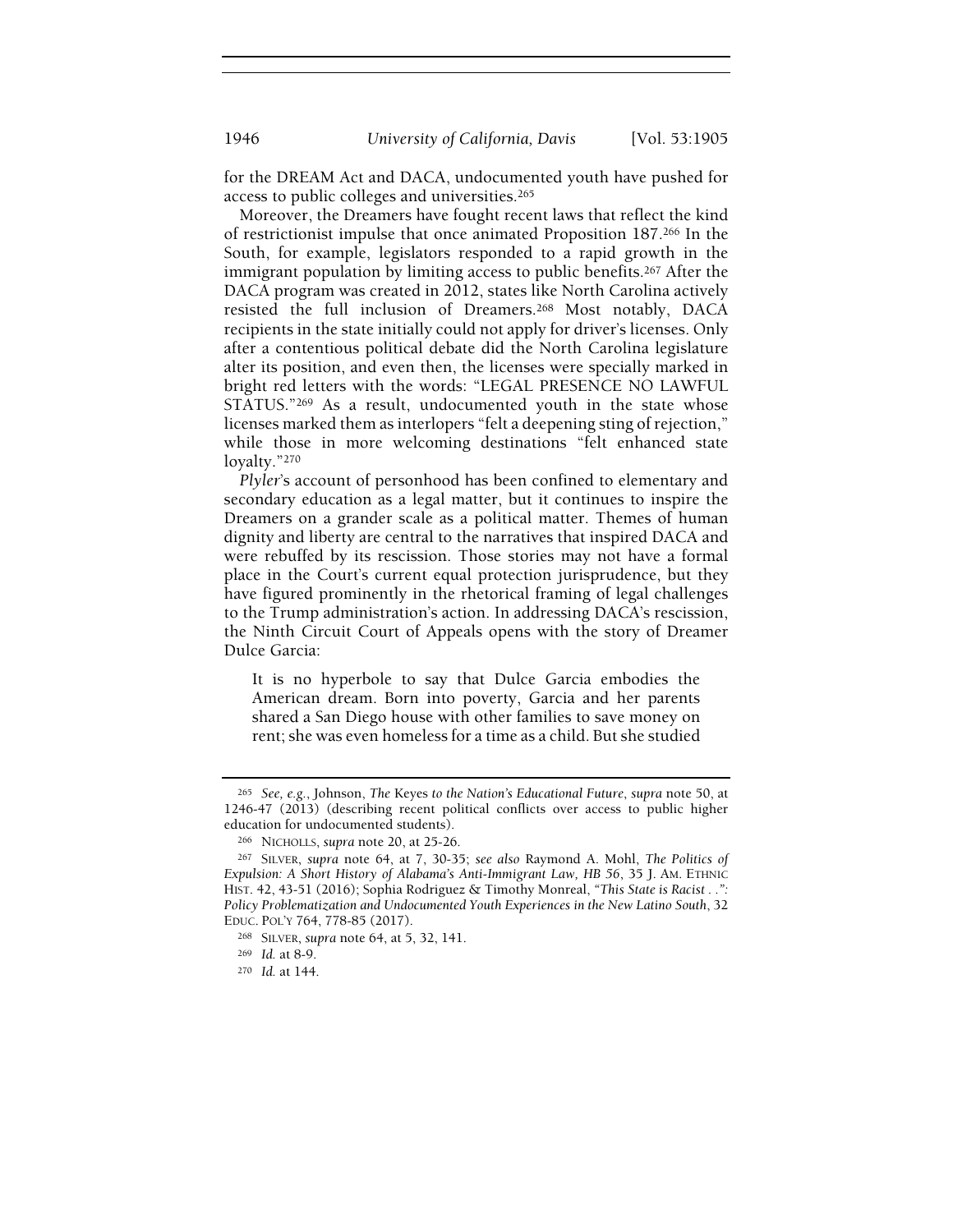hard and excelled academically in high school. When her family could not afford to send her to the top university where she had been accepted, Garcia enrolled in a local community college and ultimately put herself through a four-year university, where she again excelled while working full-time as a legal assistant. She then was awarded a scholarship that, together with her mother's life savings, enabled her to fulfill her longstanding dream of attending and graduating from law school. Today, Garcia maintains a thriving legal practice in San Diego, where she represents members of underserved communities in civil, criminal, and immigration proceedings.

On the surface, Dulce Garcia appears no different from any other productive — indeed, inspiring — young American. But one thing sets her apart. Garcia's parents brought her to this country in violation of United States immigration laws when she was four years old. Though the United States of America is the only home she has ever known, Dulce Garcia is an undocumented immigrant.<sup>271</sup>

This passage reads like an homage to the promise of personal transcendence that Plyler found so compelling. For the Ninth Circuit, past could be prologue, but it remains unclear whether Plyler's reasoning will have any normative sway, even if indirect and implicit, in the Supreme Court's resolution of the DACA rescission cases.

# VII. THE LIMITS OF EQUAL PROTECTION, THE RISE OF DISCRETION, AND THE PATH TO PROCEDURALISM

The withering of personhood has meant the widening of discretion in the administrative state. The Court's parsimonious interpretation of equal protection law leaves government officials — whether federal, state, or local — with considerable leeway to determine which public benefits the undocumented can enjoy. As Geoffrey Heeren notes, "if an immigration lawyer wants to win an immigration appeal, she should not argue that her client has rights; she should assert that the immigration judge is incompetent, the Board [of Immigration Appeals] indifferent, the bureaucracy inefficient, and the regulations irrational."<sup>272</sup> Today, then, the critical question for advocates has become what constraints, if

<sup>271</sup> Regents of the Univ. of Cal. v. U.S. Dep't of Homeland Sec., 908 F.3d 476, 485- 86 (9th Cir. 2018).

<sup>272</sup> Geoffrey Heeren, Persons Who are Not the People: The Changing Rights of Immigrants in the United States, 44 COLUM. HUM. RTS. L. REV. 367, 372 (2013).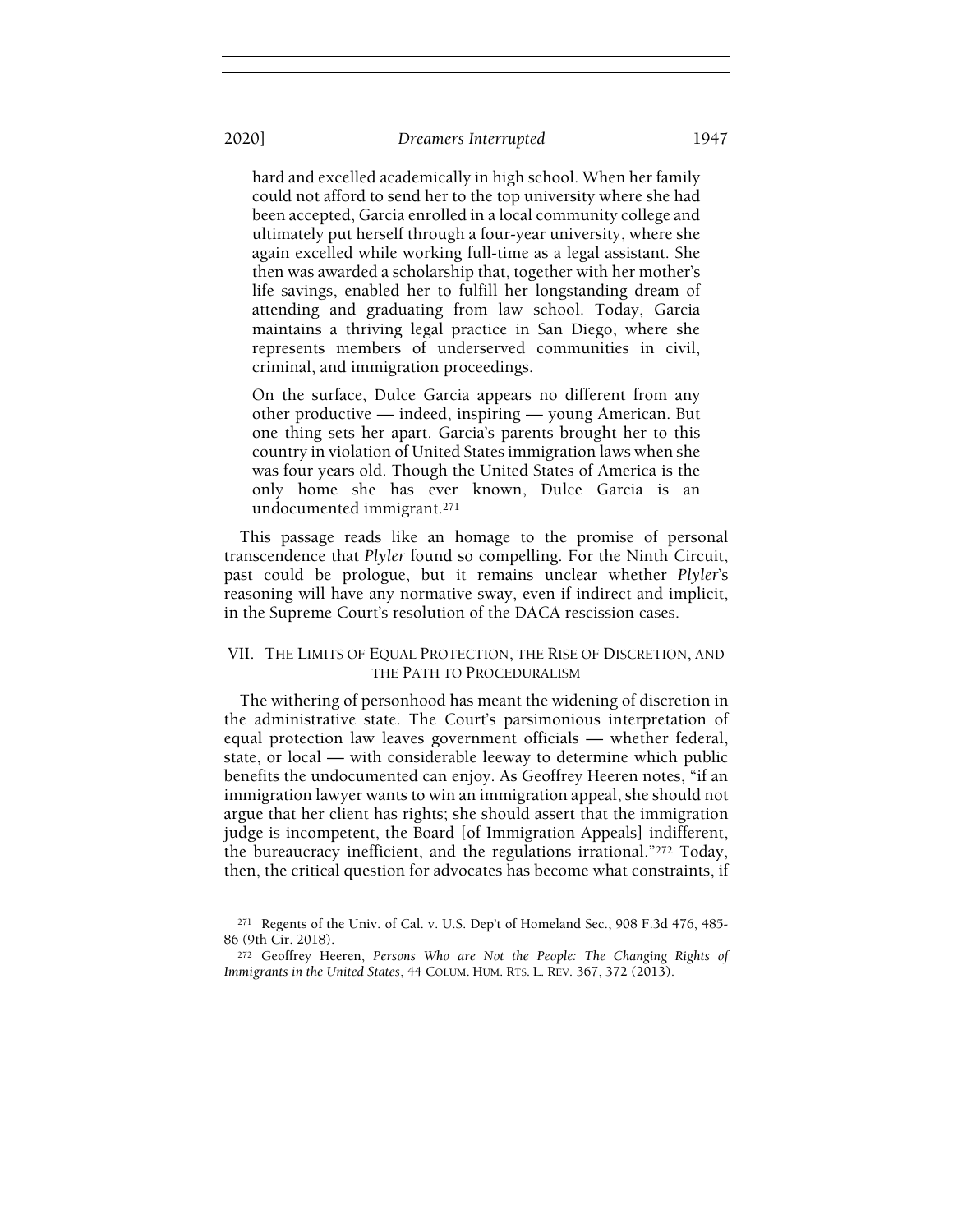any, there are on broad institutional authority. For that reason, challenges focus on the official exercise of discretion, rather than the individual exercise of a right. If anything, the rubric of civil rights has become something of a misnomer, as personal entitlements play at most a secondary role in current litigation over the fate of undocumented youth.

Wide-ranging prosecutorial discretion "has been a main ingredient of the immigration system since its creation."<sup>273</sup> As the Morton memoranda made clear, federal authorities deport only a tiny fraction of undocumented immigrants each year.<sup>274</sup> Applying a cost-benefit analysis therefore is essential to target enforcement resources efficiently.<sup>275</sup> In setting priorities, federal officials have relied on "a compassion-based formula" that acknowledges "a judgment by society that some people are morally deserving and more likely to contribute to society in the future."<sup>276</sup> Under the Obama administration, DACA became a way to discipline the use of discretion and make it transparent. With relief predicated on humanitarian grounds, DACA reflected the Dreamers' success both in invoking Plyler's trope of innocence and in demonstrating their desert by converting educational opportunity into academic achievement.<sup>277</sup>

The transparency that DACA brought was critical to any effort to constrain prosecutorial discretion in immigration matters. Until the 1970s, that discretion was shrouded in secrecy, and there was little public awareness of the factors influencing deportation decisions.<sup>278</sup> A high-profile case involving The Beatles' John Lennon led to significantly greater transparency in deportation actions.<sup>279</sup> DACA has gone even further in regularizing discretion. Indeed, legal scholar Shoba Sivaprasad Wadhia has lauded the Obama administration for "creat[ing] a program that is transparent," taking "a political risk," and "with[standing] the costs for showcasing its position on prosecutorial discretion and creating DACA."<sup>280</sup> Based on concerns about changing circumstances, INS officials traditionally have resisted demands to promulgate administrative rules for adjusting immigration status, but

<sup>273</sup> WADHIA, supra note 91, at 7.

<sup>&</sup>lt;sup>274</sup> See supra notes 103–105 and accompanying text.

<sup>275</sup> WADHIA, supra note 91, at 8.

<sup>276</sup> Id.

<sup>277</sup> Id. at 57.

<sup>278</sup> That changed with a famous case involving efforts to deport John Lennon, a musician who had achieved celebrity as a member of The Beatles. Id. at 14.

<sup>279</sup> Id. at 17-18.

<sup>280</sup> Id. at 146.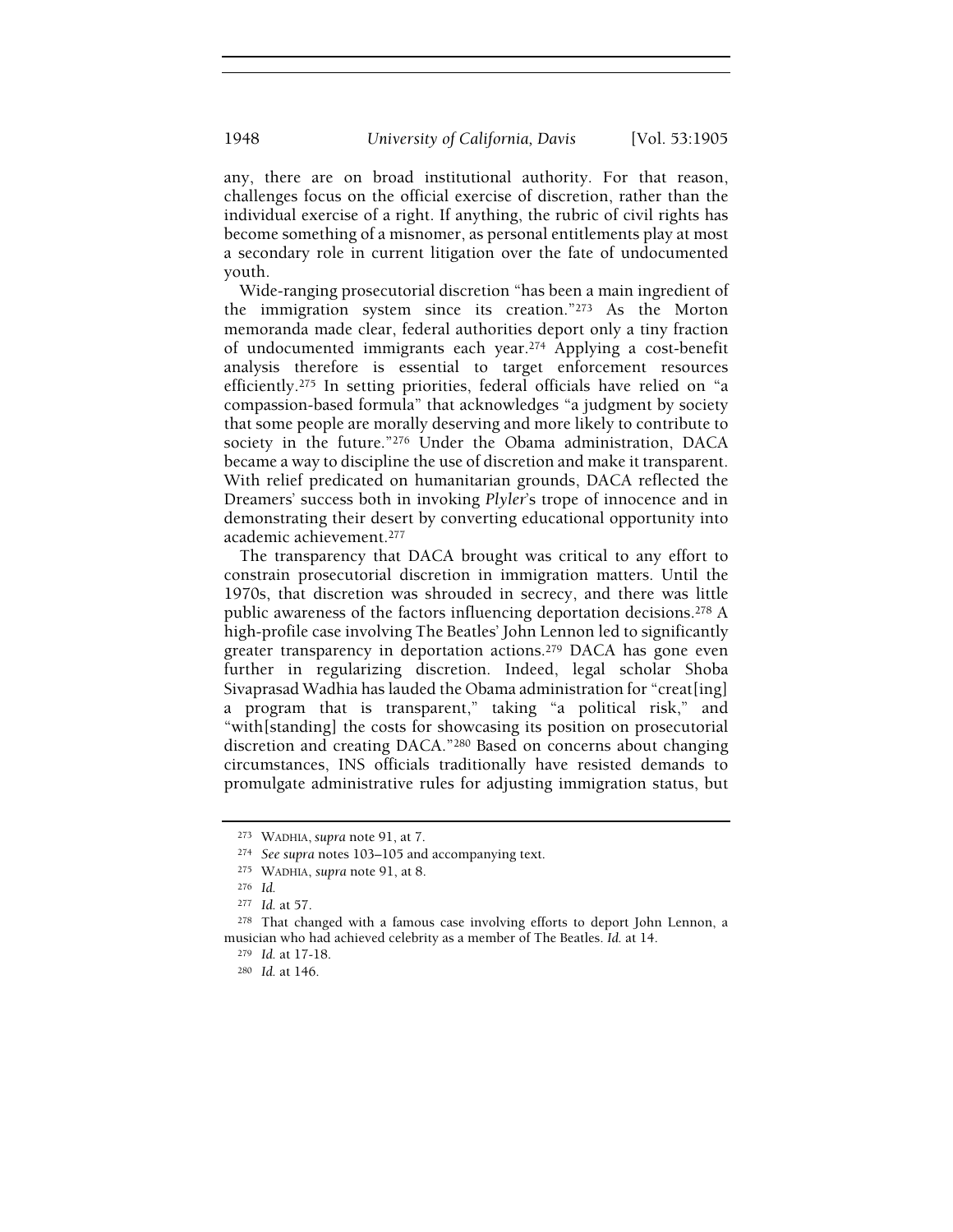some form of accountability is essential as the scope of prosecutorial discretion grows in the face of sustained congressional inaction.<sup>281</sup> DACA has provided one model for managing that sprawling administrative authority.<sup>282</sup> The program has promoted accountability not only by regularizing the application process but also by generating data on how applications are handled.<sup>283</sup>

With the weakening of civil rights protections and the growth in discretionary governmental decision-making, institutional accountability is now a critical tool for immigrant advocates to use in safeguarding the disadvantaged, including undocumented immigrants, from official abuse. As Mexican American Legal Defense and Educational Fund ("MALDEF") President and General Counsel Thomas Saenz observes, civil rights practice has been transformed in the years since Plyler. When Saenz went to law school, he believed that he would rely on equal protection, due process, and federal civil rights laws to vindicate his clients' claims.<sup>284</sup> Instead, after graduation, he used structural provisions like preemption doctrine to protect vulnerable immigrants against restrictive measures like Proposition 187.<sup>285</sup> In a 2014 speech, Saenz said that he could not "remember the last case that MALDEF has pursued all the way through to conclusion involving an Equal Protection Clause claim. We often include equal protection claims in our cases, but generally do not end up litigating those claims through to resolution, as other claims inevitably come to the fore."<sup>286</sup> According to Saenz, this shift in civil rights practice demonstrates that Latinos must be "at the forefront of a new civil rights jurisprudence, which we might call Civil Rights 2.0."<sup>287</sup> That jurisprudence, he contends, requires "a comprehensive theory of the Constitution,"<sup>288</sup> one that sees all of its provisions as potential predicates for reform. Given the DACA cases, one essential component of that holistic approach would appear to be an appropriate system of checks and balances to constrain government overreaching and abuse.

<sup>281</sup> See id. at 153-54 (describing the Immigration and Naturalization Service's reluctance to promulgate rules under the Administrative Procedure Act due to concerns about changing circumstances that affect decisions about immigrant status).

<sup>282</sup> Id. at 146, 152-54 (praising DACA as a first step toward transparency in the exercise of prosecutorial discretion but also calling for notice-and-comment rulemaking).

<sup>283</sup> Id. at 141-42.

<sup>284</sup> Saenz, supra note 3, at 608.

<sup>285</sup> See id. at 609-12.

<sup>286</sup> Id. at 617.

<sup>287</sup> Id. at 621.

<sup>288</sup> Id. at 622.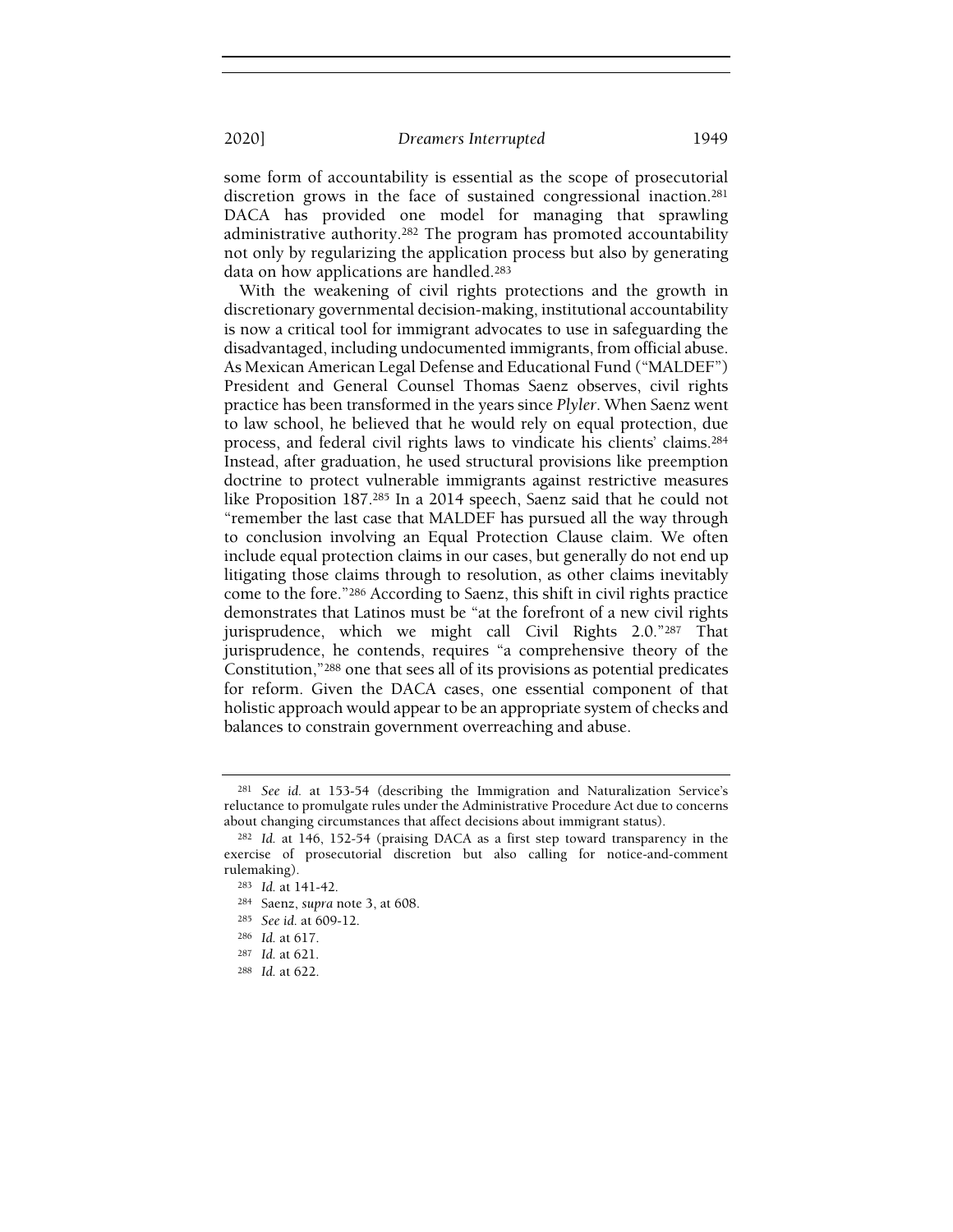This profound shift in civil rights strategy has moved legal scholar Michael A. Olivas to ask whether Plyler itself should have been decided on preemption rather than equal protection grounds.<sup>289</sup> As Olivas explains, "Plyler was always a close call" and "is widely understood to be one of a kind, perhaps moral high ground, iconic but limited in its application."<sup>290</sup> Olivas speculates that had Plyler been decided on preemption grounds, it would remain "timely and relevant, reaffirming it as the robust and supple decision that it has revealed itself to be."<sup>291</sup> But he is ambivalent, noting that the decision's "communitarian seeds" simply could not take root in "sterile nativistic and restrictionist soil."<sup>292</sup> In light of the significant expansion of agency authority, one great difficulty with resolving Plyler on preemption grounds is that this approach would do nothing to constrain the exercise of federal discretion in immigration cases. Although preemption could curtail some state and local restrictionist legislation, it would not place any normative checks on federal officials. Plyler's equal protection analysis, by contrast, makes clear that personhood limits government incursions on the dignity of the undocumented — at least of innocent children and protects their right to grow into the fullness of adulthood.

As the DACA rescission cases await Supreme Court review, it seems safe to assume that Plyler's normative commitments will not be an explicit part of the analysis; the Justices are likely to rely on statutory rather than constitutional grounds.<sup>293</sup> If the Court upholds the program's rescission under a lenient rational review standard, it will send a message that administrative discretion can grow largely free of judicial oversight.<sup>294</sup> That approach is not consistent with a vision of Civil Rights 2.0 that requires checks and balances on state power. With limited avenues for political engagement, the undocumented are especially vulnerable to official overreaching. Procedural guarantees against government abuse therefore should be enforced with increased rigor. One such guarantee must be transparency in the decision-making process. Otherwise, there will be no way for advocates to hold

<sup>289</sup> OLIVAS, supra note 5, at 102.

<sup>290</sup> Id. at 97.

<sup>291</sup> Id. at 103.

<sup>292</sup> Id.

<sup>293</sup> See Alina Das, Administrative Constitutionalism in Immigration Law, 98 B.U. L. REV. 485, 488, 498-501 (2018) (describing strong judicial norm of constitutional avoidance immigration cases, including those involving DACA).

<sup>294</sup> See Emerson, supra note 10, at 2145-49, 2188-92.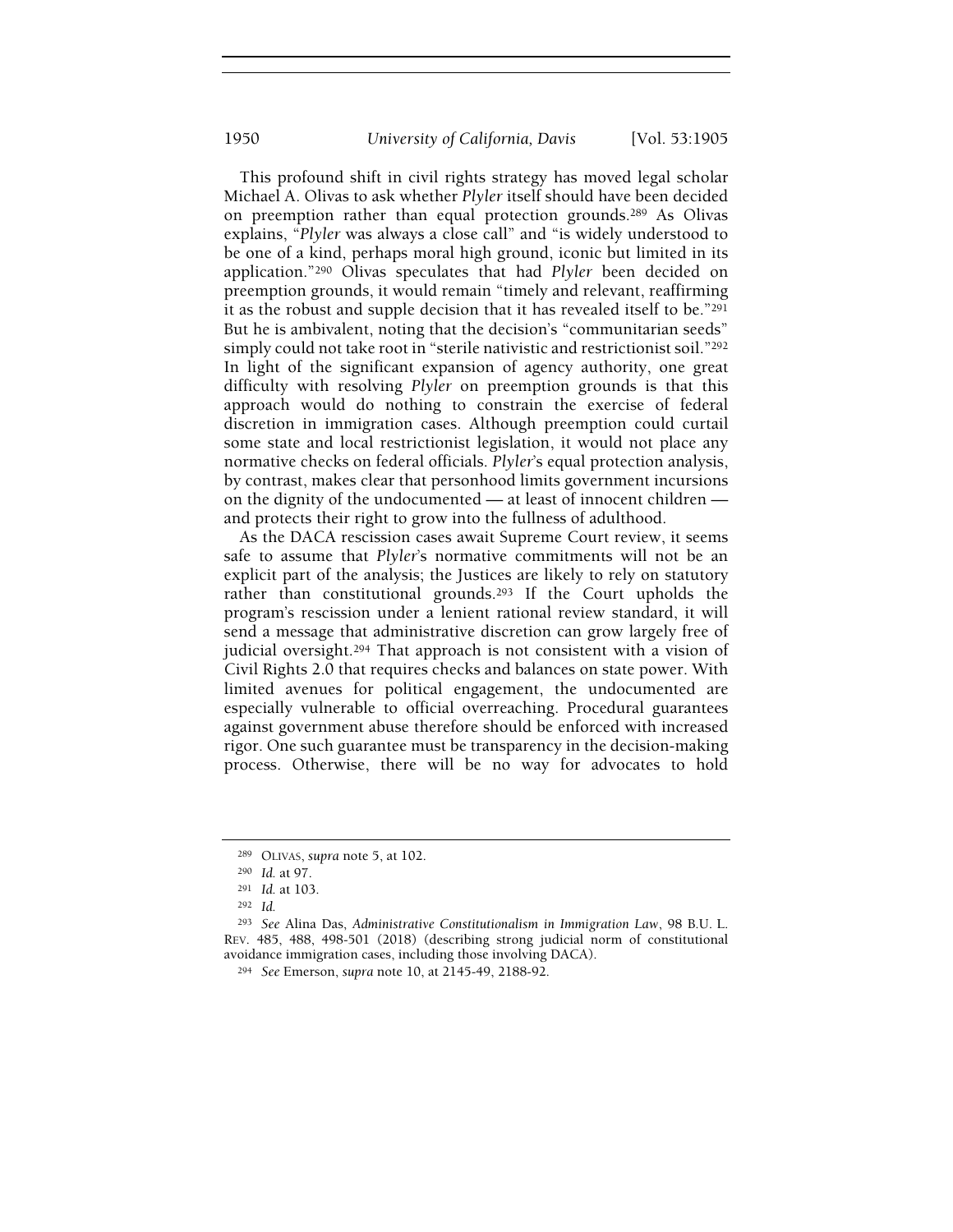administrators accountable for the exercise of their expansive authority.<sup>295</sup>

One source of transparency and accountability for administrative agencies is the notice-and-comment requirement for rulemaking. That requirement was designed in part to address a "democracy deficit" because regulators are not directly accountable to the people.<sup>296</sup> Public comments can provide agencies with much needed information about a proposed rule's impact on affected individuals.<sup>297</sup> Unfortunately, the comment process does not necessarily serve these goals effectively when it is captured by well-organized and well-heeled special interest groups. According to Senator Elizabeth Warren, corporate constituents have "buried [agencies] in an avalanche of detailed, well-funded, wellcredentialed comments from industry insiders and their highly-paid allies."<sup>298</sup> The lopsided nature of the process has prompted calls to "democratiz[e] administrative law" by "mobilizing communities of 'grass roots' experts."<sup>299</sup> Advocates hope that these efforts will "create a public record — an archive — of the human toll of governmental choices."<sup>300</sup> That record is especially important to "marginalized people — people whose voices are often diluted or excluded in the realm of formal electoral politics."<sup>301</sup> Notice-and-comment rulemaking could offer the Dreamers an important forum in which to engage in noncitizen citizenship. However, this forum is unlikely to be readily

<sup>295</sup> WADHIA, supra note 91, at 143-45.

<sup>296</sup> BLAKE EMERSON, THE PUBLIC'S LAW: ORIGINS AND ARCHITECTURE OF PROGRESSIVE DEMOCRACY 128, 172 (2019); Eric Berger, Individual Rights, Judicial Deference, and Administrative Law Norms in Constitutional Decision Making, 91 B.U. L. REV. 2029, 2059- 61 (2011); Cass Sunstein, Democratizing Regulation, Digitally, DEMOCRACY J. (2014), https://democracyjournal.org/magazine/34/democratizing-regulation-digitally/ [https://perma.cc/ZG42-DS97]. These claims build on earlier foundational work by administrative law scholars and leading jurists. See, e.g., Weyerhaeuser Co. v. Costle, 590 F.2d 1011, 1027-28 (2d Cir. 1977) (McGowan, J.) (noting that rulemaking

promotes "openness, explanation, and participatory democracy"); KENNETH CULP DAVIS, ADMINISTRATIVE LAW 142 (3d ed. 1972) (describing notice-and-comment rulemaking as "democratic and efficient"); WALTER GELLHORN, FEDERAL ADMINISTRATIVE PROCEEDINGS 122 (1941) (stating that the APA could "democratize" our governmental processes).

<sup>297</sup> See Sunstein, supra note 296.

<sup>298</sup> Elizabeth Warren, Opinion, Corporate Capture of the Rulemaking Process, REG. REV. (June 14, 2016), https://www.theregreview.org/2016/06/14/warren-corporatecapture-of-the-rulemaking-process/ [https://perma.cc/4K2G-UA5Y].

<sup>299</sup> Matthew Cortland & Karen Tani, Reclaiming Notice and Comment, LAW & POL. ECON.(July 31, 2019), https://lpeblog.org/2019/07/31/reclaiming-notice-and-comment/ [https://perma.cc/Q63B-CEG7].

<sup>300</sup> Id.

<sup>301</sup> Id.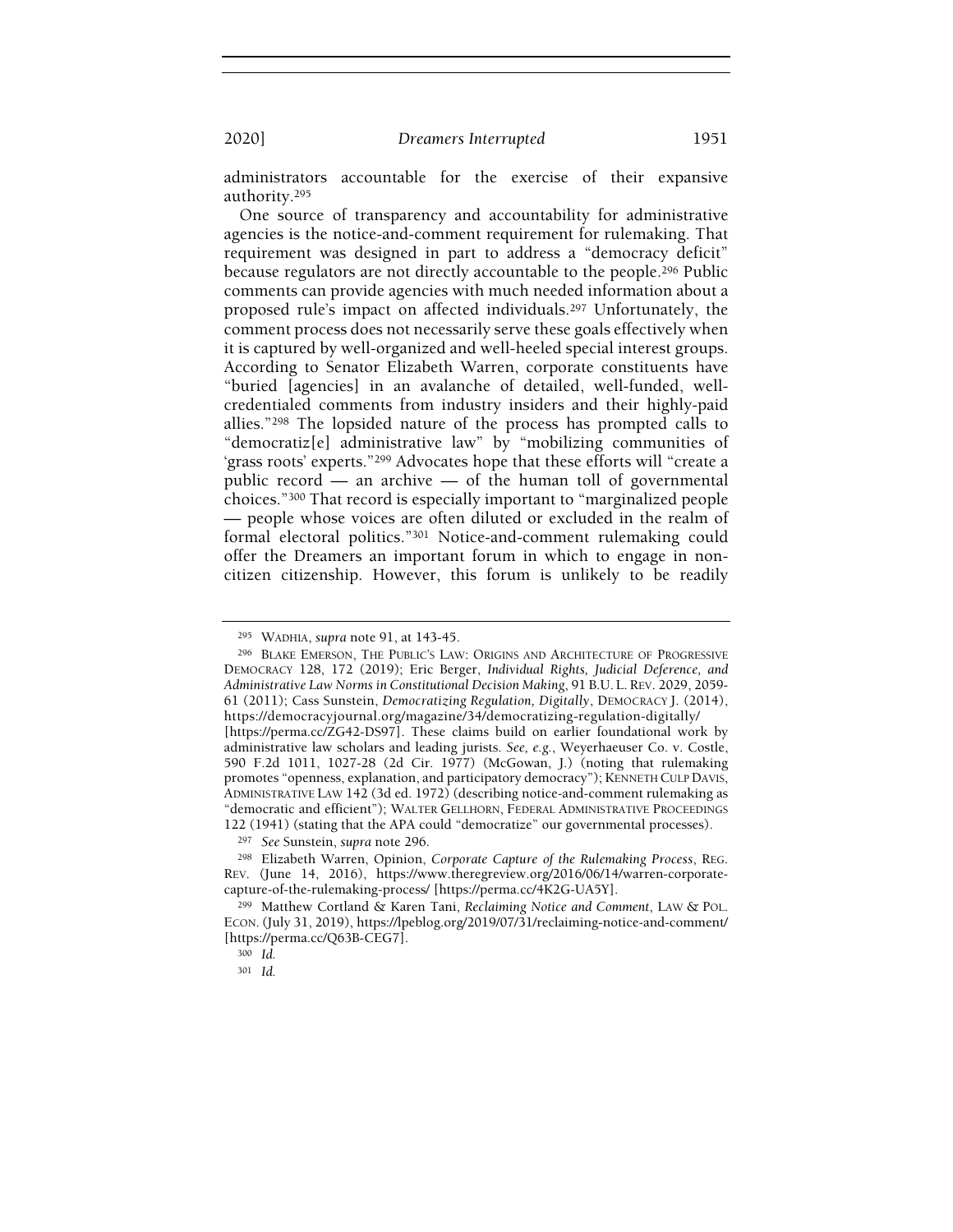available, given immigration officials' strong resistance to a rule-based approach and their preference for flexible guidelines and case-by-case adjudication.<sup>302</sup>

In fact, much of the exercise of institutional authority takes place outside the realm of notice-and-comment rulemaking. In the DACA cases, courts have overwhelmingly found that agencies can manage their vast discretion through non-binding statements of policy and interpretive guidance like DACA.<sup>303</sup> When officials dispense with rulemaking, courts need not afford the same amount of deference to their actions.<sup>304</sup> As administrative law scholar Blake Emerson argues, courts should not adopt a hands-off approach but instead should determine "how 'fair' and 'considered' an agency's position is before granting deference."<sup>305</sup> He hopes that this approach will "foster a public discourse on regulatory law that is more clearly normative than technocratic."<sup>306</sup> By applying a standard of review with some bite, Emerson makes room for courts to weigh the very concerns about the exclusion and marginalization of undocumented youth that Plyler acknowledged.

Enhanced scrutiny that makes room for Plyler's communitarian seeds as well as for procedural even-handedness is especially appropriate in the DACA rescission cases. In protecting undocumented elementary and secondary students, the Justices recognized that immigration status is mutable<sup>307</sup> and that government policy — whether federal, state, or local — sets the terms of recognition.<sup>308</sup> Jennifer M. Chacón has elaborated on this insight, explaining that undocumented youth like the Dreamers inhabit a world of "liminal legality"<sup>309</sup> in which they ask "for inclusion in the form of an act of administrative grace, rather than ask[] an adjudicator to enforce a right."<sup>310</sup> As a result, beneficiaries are

<sup>302</sup> See supra note 281 and accompanying text.

<sup>303</sup> See Emerson, supra note 10, at 2150-51.

<sup>304</sup> Id. at 2145-47; see Berger, supra note 296, at 2071-72.

<sup>305</sup> Emerson, supra note 10, at 2191.

<sup>306</sup> Id. at 2192. In calling for this discourse about collective values, Emerson draws on Professor Motomura's seminal insight that an evaluation of whether agency action is an abuse of discretion can permit courts to develop phantom constitutional norms in immigration law. Motomura, Immigration Law After a Century of Plenary Power, supra note 214, at 583.

<sup>307</sup> See supra note 244 and accompanying text.

<sup>308</sup> See Chacón, supra note 10, at 716-18; see also Rachel F. Moran, Terms of Belonging, in THE CONSTITUTION IN 2020 at 133, 136, 139-40 (Jack M. Balkin & Reva P. Siegel eds. 2009).

<sup>309</sup> Chacón, supra note 10, at 713.

<sup>310</sup> Id. at 729.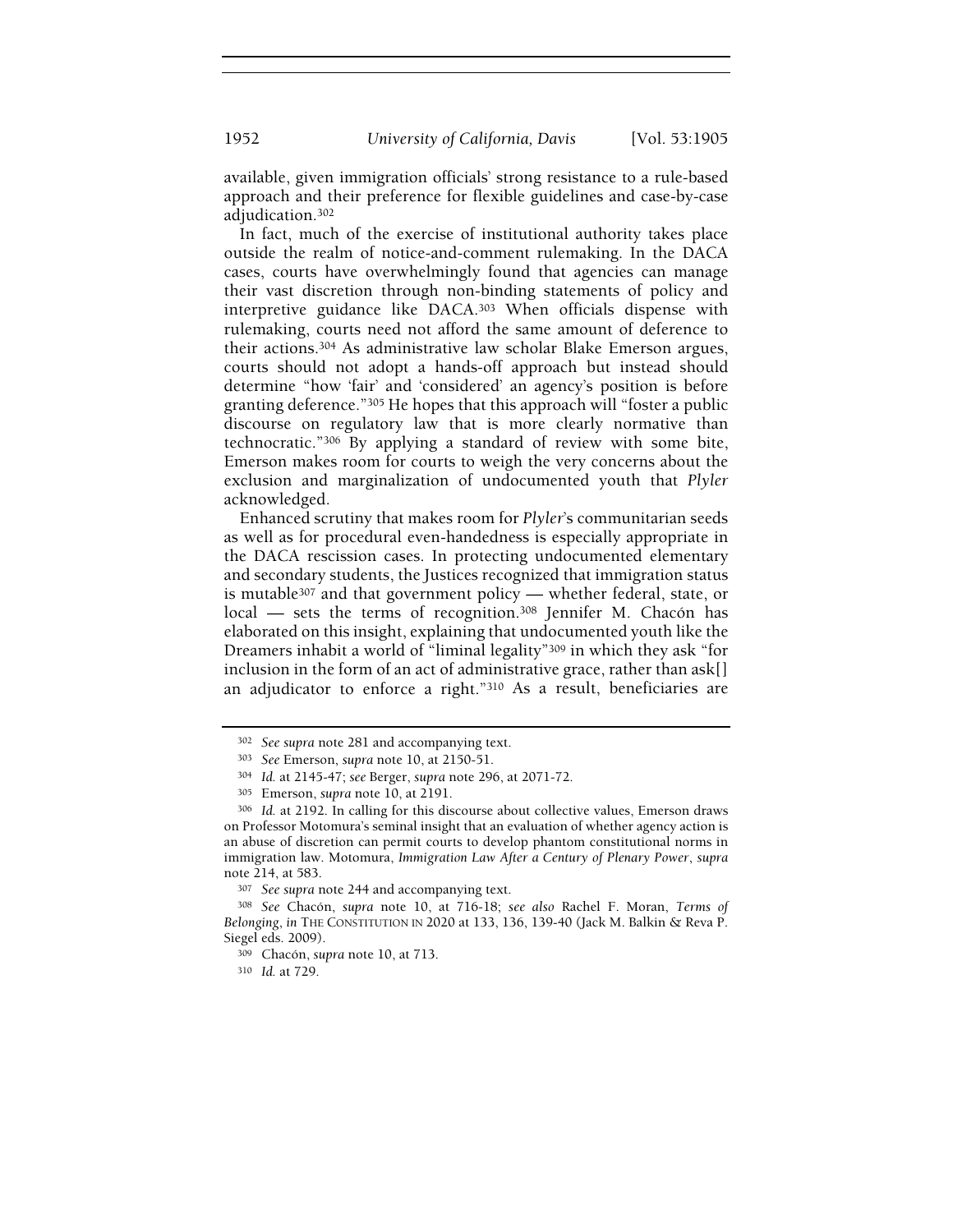"vulnerable to the discretionary decision-making of public . . . actors."<sup>311</sup> For that reason, when government action is designed to exclude and subordinate the liminally legal, there is good reason for courts to consider the normative implications, as Plyler did. That imperative seems particularly compelling when undocumented youth are subjected to political vicissitudes that destabilize their lives in dehumanizing ways.<sup>312</sup>

One way to address these concerns is to consider the reliance interests of those who depend significantly on consistency in the government's application of non-binding policy statements or interpretive guidance. The Supreme Court has acknowledged that when a change like DACA's rescission occurs, agency officials bear a heavier burden of justification than when they write on "a blank slate."<sup>313</sup> In addition to arguing for enhanced scrutiny, Emerson contends that an agency's obligation to address reliance interests is particularly weighty when the policy has "vast economic and political significance," as DACA arguably does.<sup>314</sup> In challenges to the program's rescission, reliance interests should take on heightened importance precisely because the policy changes bear on social inclusion and the perils of liminal legality.<sup>315</sup> By acknowledging that the Dreamers have a right to have expectations, even if they do not have a right to have rights, claims under the APA can nurture the communitarian seeds that Plyler planted, even if its equal protection analysis remains a jurisprudential anomaly.

Of course, the prospect of judicial scrutiny could discourage officials from relying on categorical grants of deferred action because case-bycase decision-making substantially insulates agency decisions from meaningful review. However, political considerations will likely overcome any worries about second-guessing by the courts. The transparency of administrative policy, coupled with the ability to grant

<sup>311</sup> Id. at 717.

<sup>312</sup> See id. at 733-34.

<sup>313</sup> See Fed. Commc'ns Comm'n v. Fox Television Stations, Inc., 556 U.S. 502, 515 (2009).

<sup>314</sup> Emerson, supra note 10, at 2205 (citing Texas v. United States, 809 F.3d 134, 183 (5th Cir. 2015)).

<sup>315</sup> See id. at 2208-15. The significance of arguments based on reliance interests has only grown since the Court's recent decision in Department of Commerce v. New York, 139 S. Ct. 2551 (2019). There, a majority of the Justices refused to find that adding a citizenship question to the United States Census was arbitrary and capricious solely because Secretary of Commerce Wilbur Ross systematically ignored his staff's findings and recommendations. Id. at 2569-71. Instead, the Court overturned the Secretary's decision because he offered a "contrived" reason for the question that had nothing to do with his actual motivations. Id. at 2573-76.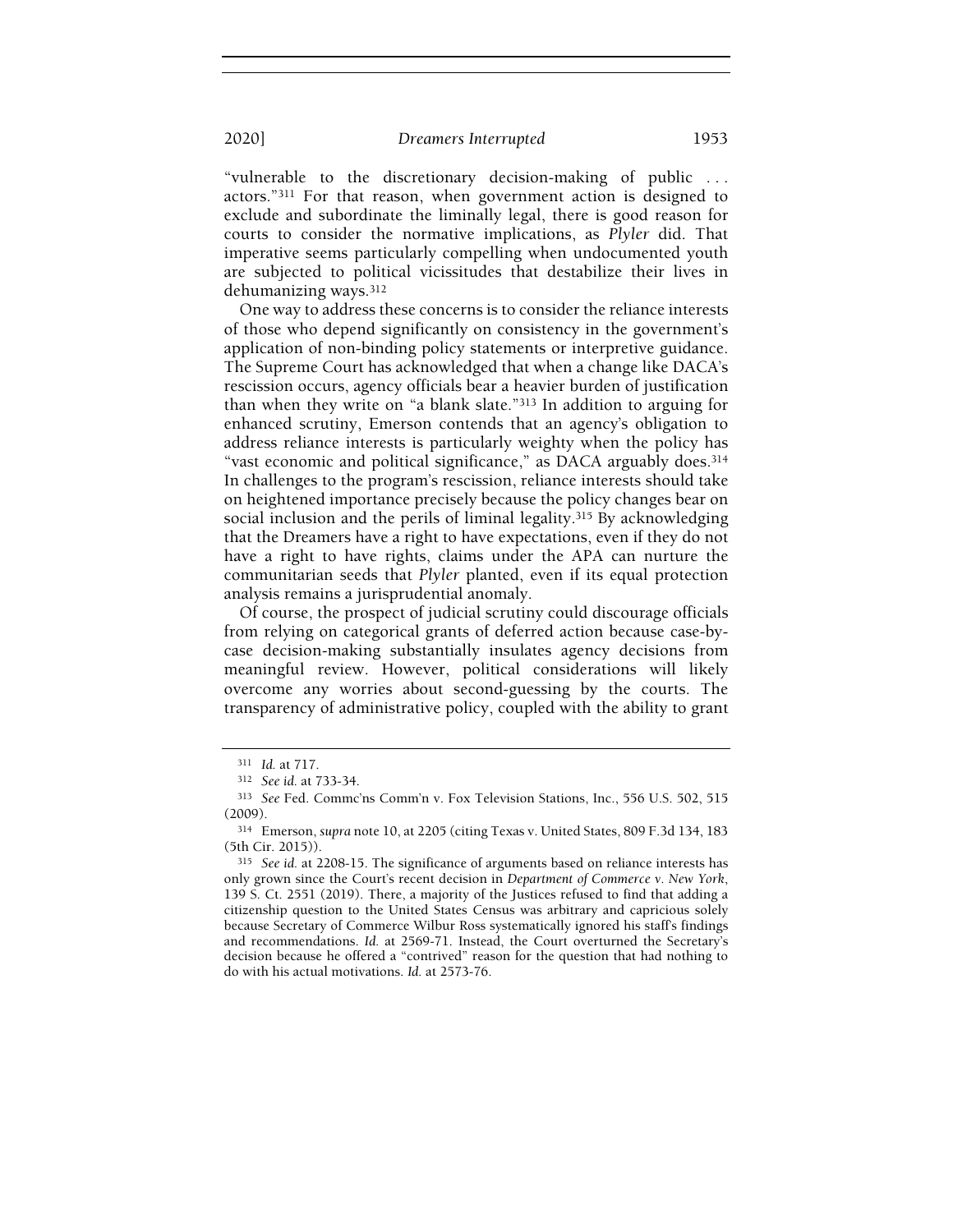or deny relief wholesale, can win points with constituents in ways that largely invisible, individual determinations never will. Before DACA was adopted, the Dreamers were low priorities for deportation, but the program formalized their protected status, made it widely known, and could be celebrated as a political victory.<sup>316</sup> DACA's rescission mollified those who wanted the Trump administration to crack down on undocumented immigration.<sup>317</sup> The significant increase in denials of DACA petitions, standing alone, was not enough to placate these hardliners.<sup>318</sup> Whether an administration wins or loses in the courts, taking executive action on immigration issues — to offer or to withdraw relief — draws attention to the magnitude of the problems, provides a platform for criticizing congressional inaction, and appeases advocates who insist on some sort of decisive measures. Even when there are

<sup>316</sup> See Chacón, supra note 10, at 719; Carlos Ballesteros, What Happens if DACA Ends? Deporting Dreamers Won't Be a Priority, Homeland Security Secretary Says, NEWSWEEK (Jan. 16, 2018), https://www.newsweek.com/what-happens-if-daca-endsdreamers-deported-homeland-782290 [https://perma.cc/99TN-NXL3] (describing Secretary Kirstjen Nielsen's view that deporting the Dreamers will remain a low priority "in perpetuity"). But cf. Elise Foley, Obama Administration To Stop Deporting Younger Undocumented Immigrants And Grant Work Permits, HUFFPOST (June 15, 2012, 9:41 AM), https://www.huffpost.com/entry/obama-immigration-order-deportationdream-act\_n\_1599658?guccounter=1&guce\_referrer=aHR0cHM6Ly93d3cuYmluZy5j b20vc2VhcmNoP3E9b2JhbWErZGVwb3J0YXRpb24rb2YrZHJlYW1lcnMrbG93K3Bya W9yaXR5JmZvcm09RURHRUFSJnFzPVBGJmN2aWQ9NzU3NmNlZDg4YWM4NGJj NmE0YTcwMjEyOWI5NjVmOTcmY2M9VVMmc2V0bGFuZz1lbi1VUw&guce\_ referrer\_sig=AQAAAIvogfm\_BcNhixnF43HvwsA7P92E8RpCJfFQAg4890Qo-AZAA wrdC8QkAhSzs3QW0psfooo2ycrr2LCT6wlluLtmyw6GUNMukMNtFNCXE72dXR8K BfSBLLO\_lC0A8CKOjooxlYdpkGmPF2EplPmH24OvmZmAQbZls3RnR9YbrCtb [https://perma.cc/SPC5-2ML2] (noting that an official in the Obama administration described the DACA program as "'the next step of prosecutorial discretion' along the same lines as it is already being applied, and not inconsistent with past statements"); Raul Reyes, Dreamers Aren't Going to Be Safe from the Law Without a DACA Agreement, USA TODAY (Jan. 17, 2018, 5:59 PM), https://www.usatoday.com/story/opinion/2018/ 01/17/dreamers-arent-going-safe-law-without-daca-agreement-raul-reyes-column/ 1038330001/ [https://perma.cc/Y9AT-EUQW] (arguing that "virtually all undocumented immigrants are vulnerable to deportation" because the Trump administration has failed to set enforcement priorities as the Obama administration did).

<sup>&</sup>lt;sup>317</sup> See generally Johnson, By Playing Politics, supra note 19.

<sup>318</sup> During the initial years of the DACA program, the denial rate was just 1%. That figure rose to 16% in the last months of the Obama administration. The denial rates doubled to 32% under the Trump administration. Dinan, supra note 128. A federal court recently concluded that DACA applicants have little recourse if an application is denied. Laura D. Francis, DACA Recipient Denied Renewal Can't Overcome Legal Hurdle (1), BLOOMBERG L. (May 9, 2019, 8:58 AM), https://news.bloomberglaw.com/daily-laborreport/daca-recipient-denied-renewal-cant-overcome-legal-hurdle [https://perma.cc/ 8SHT-V4VV].